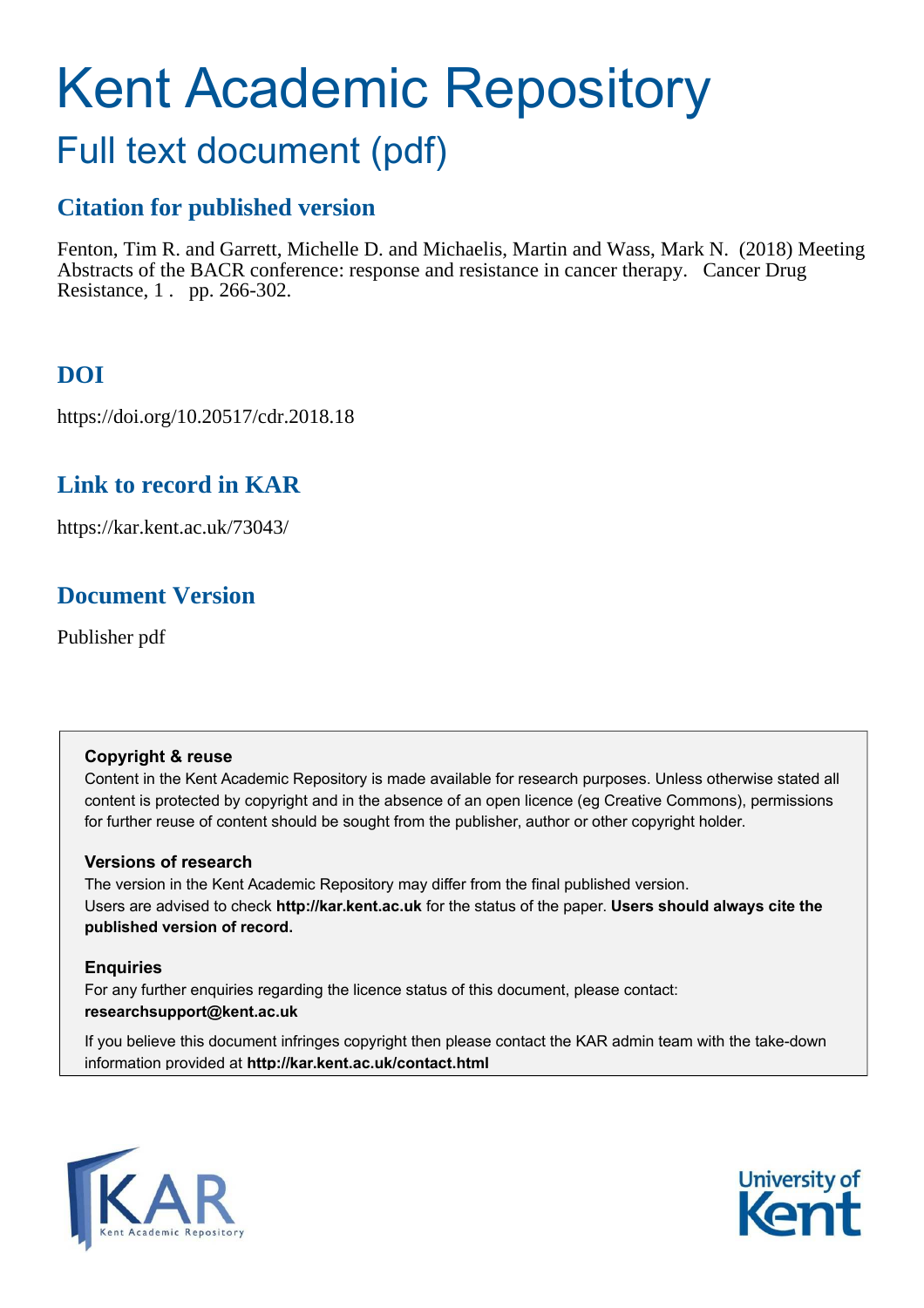### **Meeting Abstracts Open Access**

### **Cancer Drug Resistance**

Check for updates

## **Meeting Abstracts of the BACR conference: response and resistance in cancer therapy**

**Canterbury, UK; 10-12 Sep 2018; Published: 19 Dec 2018**

**Correspondence to:** Tim R. Fenton, Michelle D. Garrett, Martin Michaelis, Mark N. Wass, School of Biosciences, University of Kent, Canterbury CT2 7NJ, UK. E-mails: t.fenton@kent.ac.uk; m.d.garrett@kent.ac.uk; m.michaelis@kent.ac.uk; m.n.wass@kent.ac.uk

### **1. Targeting chemoresistance induced by** *MYCN* **and** *ALK* **in neuroblastoma**

#### **Louis Chesler**

*Institute of Cancer Research, London, UK*

Neuroblastoma, a tumour of peripheral nerve, is the most common solid tumour of young children and in high-risk diseases, which comprises approximately half of patients, and the death from chemoresistant, metastatic relapse is very frequent. Children who relapse exhibit clonal enrichment of two genomic alterations: high-level amplification of the *MYCN* oncogene, and kinase domain mutations of the anaplastic lymphoma kinase (*ALK*) gene. Overall survival in this patient cohort is < 15% at 3 years, and there are few options for rationally targeted therapy. Neuroblastoma patients exhibit *de novo* resistance to existing *ALK* inhibitors, and no clinical therapeutics to target *MYCN* has yet been developed. This talk will outline our eforts to model aberrant expression of *MYCN* and *ALK* in neuroblastoma, and to uncover mechanisms of oncogenic action that are therapeutically targetable using small-molecule inhibitors. We describe a mechanistic interaction in which *ALK* upregulates *MYCN* transcription, and discuss clinical trials emerging from our work to develop transcriptional inhibitors of *MYCN*, and to identify efective inhibitors of *ALK* in neuroblastoma patients.

### **2. Clinical application of single cell analysis**

### **Bernhard Polzer**

### *Fraunhofer Item, Regensburg, Germany*

Currently, one in four deaths is caused by cancer, mainly as a result of systemic spread and metastatic disease. Despite new drugs, the currently available therapies are efective only in one in four cancer patients. An initially successful therapy is oten followed by a relapse of the disease ater a few months only, which can be explained by the following two underlying mechanisms: on the one hand, due to the genetic hetero-

© The Author(s) 2018. **Open Access** This article is licensed under a Creative Commons Attribution 4.0 O Cc<sub>c</sub> International License (https://creativecommons.org/licenses/by/4.0/), which permits unrestricted use, sharing, adaptation, distribution and reproduction in any medium or format, for any purpose, even commercially, as long as you give appropriate credit to the original author(s) and the source, provide a link to the Creative Commons license, and indicate if changes were made.



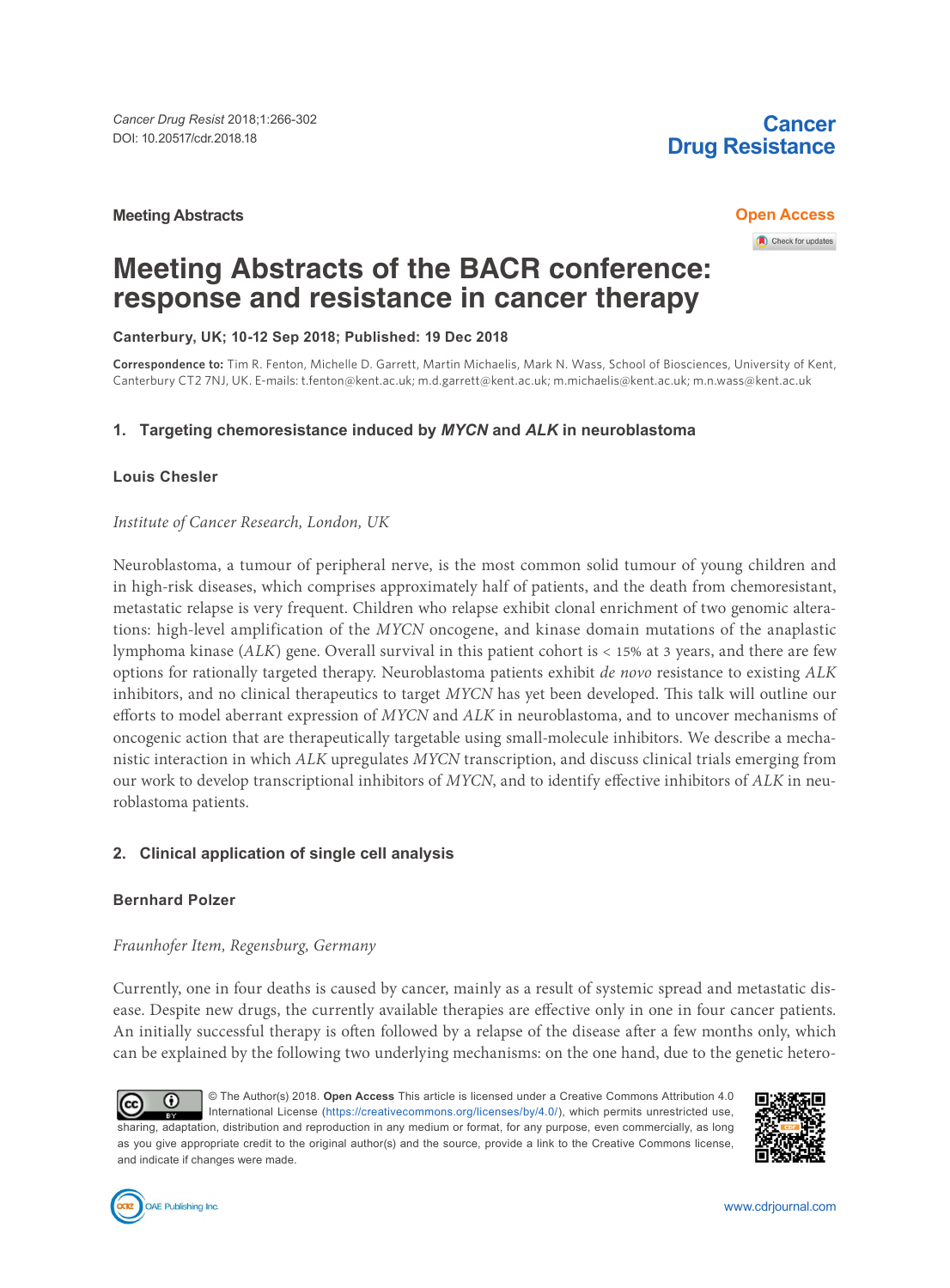geneity found in many types of cancer, it is assumed that resistant tumor cells are already present in many patients at the time of therapeutic intervention; on the other hand, the administered drugs result in a selection of tumor cell clones that have developed *de novo* mutations favorable for tumor cell survival. Monitoring of genetic alterations in the course of systemic cancer disease at close intervals could thus help in recognizing the development of resistance at an early stage and in selecting the most appropriate therapy for each patient. For this, we established a liquid biopsy platform and single cell technologies to follow the genetic evolution of systemic cancer.

### **3. The resistant cancer cell line collection: drug-adapted cancer cell lines as preclinical models of acquired drug resistance**

### **Martin Michaelis<sup>1</sup> , Mark N. Wass<sup>1</sup> , Cinatl J. Jr<sup>2</sup>**

*1 Industrial Biotechnology Centre and School of Biosciences, University of Kent, Canterbury, UK 2 Institut für Medizinische Virologie, Klinikum der Goethe-Universität, Frankfurt am Main, Germany*

Acquired resistance formation is a major reason for the failure of anti-cancer therapies. Pre-clinical model systems are needed to complement data derived from clinical specimens such as liquid biopsies to establish the understanding of the resistance formation process required to improve therapies. Cancer cell lines enable the generation of the large number of model systems needed to cover the complexity of the resistance mechanisms. Major resistance mechanisms have been discovered in drug-adapted cell lines, e.g., high levels of the ATP-binding cassette (ABC) transporters ABCB1 (also P-glycoprotein, MDR1) and ABCC1 (also MRP1). Moreover, various groups have used drug-adapted cancer cell lines to identify and elucidate clinically relevant acquired resistance mechanisms to targeted and cytotoxic anti-cancer drugs. We have established the resistant cancer cell line (RCCL) collection by adapting initially chemosensitive cancer cell lines to clinical concentrations of targeted and cytotoxic anti-cancer drugs. It currently contains 1,300 cancer cell lines based on 125 parental cell lines from 15 cancer entities and relects acquired resistance to 67 drugs (https://research.kent.ac.uk/ibc/the-resistant-cancer-cell-line-rccl-collection). Using RCCL collection cell lines, we and others identiied (clinically relevant) drug resistance mechanisms and have gained insights into the action of anti-cancer drugs. For example, we have shown that acquisition of resistance to MDM2 inhibitors is associated with *TP53* mutations, which has been clinically conirmed. Furthermore, we have identiied high SAMHD1 expression as a resistance mechanism in cytarabine-adapted acute myeloid leukaemia cell lines and, in turn, shown that SAMHD1 is a biomarker for cytarabine response in the clinic and a novel therapeutic target in acute myeloid leukaemia. In conclusion, drug-adapted cancer cell lines reflect clinically relevant acquired drug resistance mechanisms. The RCCL collection is a readily available tool containing a substantial number of preclinical models of acquired drug resistance in cancer.

### **4. Prospects and limitations of patient-derived xenografts in translational cancer research**

### **Iduna Fichtner1,2**

### *<sup>1</sup>Max Delbrück Center, Berlin, Germany 2 Experimental Pharmacology and Oncology GmbH, Berlin, Germany*

he molecular analysis of tumours by highly sophisticated gene expression and sequencing methods allows the comprehensive identiication of drugable targets and the increasing chance for personalized treatments. Clinically established examples are the use of Imatinib for *BCR-ABL* positive leukemias and Vemurafenib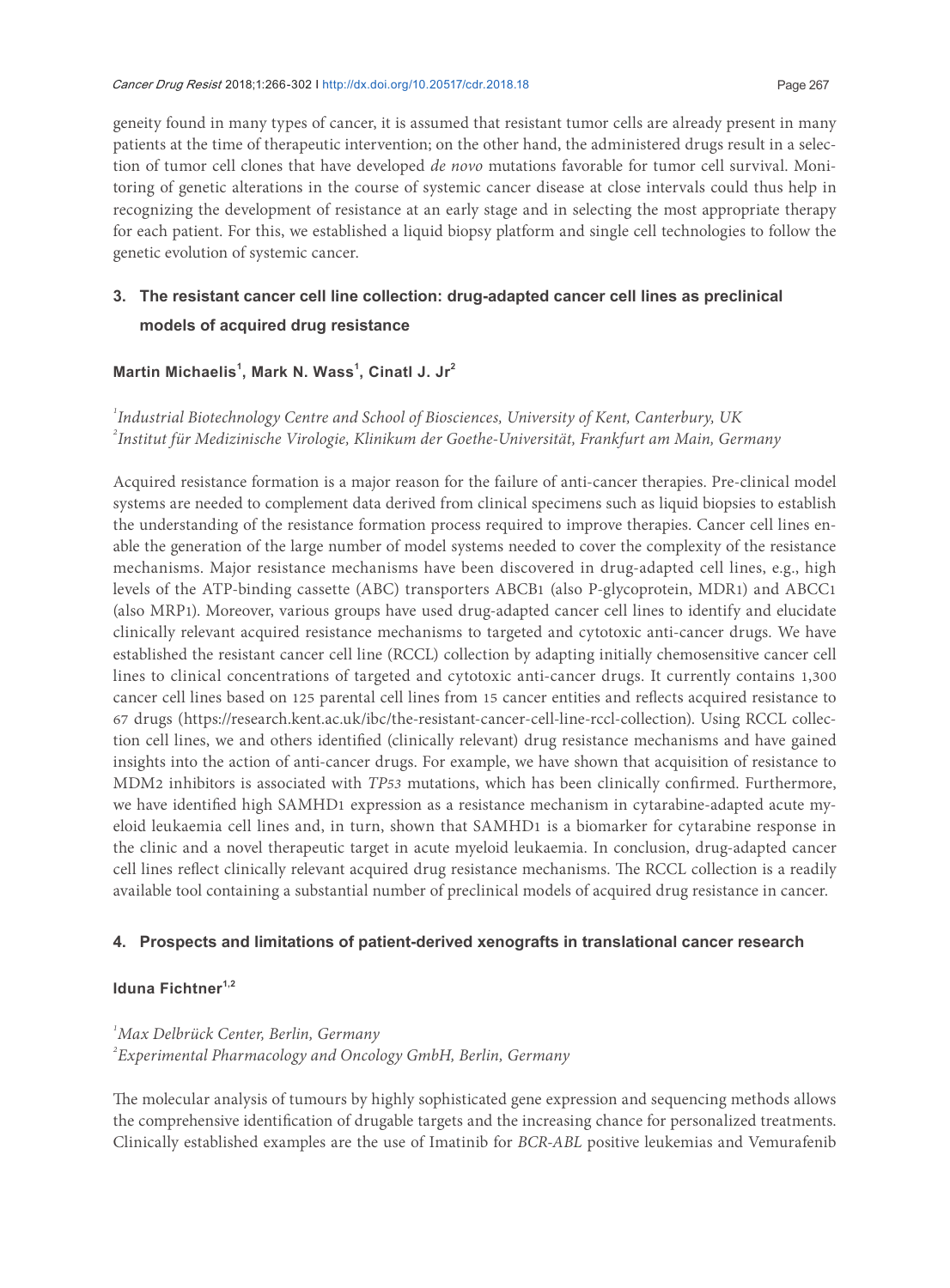for *BRAF* mutated melanomas. But, in general tumours are characterized by the presence of numerous oncogenes, genetic aberrations and a dynamic growth control. hat complex and individual pattern even nowadays cannot fully be understood and mirrored by medical systems biology. Another attractive option to maintain the typical features of a patient tumour is by growing it in a foreign host how it is practised since the invention of the patient-derived xenografts (PDX). This method has been used for more than 30 years but got recently increasing attractivity for the identification of novel biomarkers and as so-called avatars for a patient-related optimization of therapy. Meanwhile, worldwide several thousands of PDX models covering the broad variety of tumour types exist and are used both for fundamental research and for commercial ofer. It has been proved in several investigations that the PDX highly resemble the original tumour specimen concerning histology, molecular marker and response to therapy. Within the talk our own longstanding experiences concerning the establishment and characterization of PDX will be relected. Additional eforts have been made to further "humanize" the mice. For that purpose, in general two procedures exist. A transient humanization can be reached by co-transplanting human mononuclear cells or subtypes of leukocytes like NK cells. A lifelong humanization of the mouse immune system can be reached by transplanting human stem cells. In these humanized mice immunopharmacological drugs like checkpoint inhibitors can be functionally tested. Methods and experiences with this sophisticated preclinical model system will be presented.

### **5. Drug resistance to synthetic lethal treatments for cancer**

### **Chris Lord**

### *he Institute of Cancer Research, London, UK*

The first synthetic lethal treatments for cancer, poly (ADP-ribose) polymerase (PARP) inhibitors, are now approved for use. Despite PARP inhibitors delivering some sustained and profound clinical responses, drug resistance is a growing problem. I will discuss how genetic perturbation screens can identify mechanisms of PARP inhibitor resistance and how genetic reversions in *BRCA* genes, mutations in *PARP1* and loss of the newly identified Shieldin protein complex can result in PARP inhibitor resistance. I will also discuss how the mechanism of PARP inhibitor resistance that emerges defines the sensitivity to other therapeutics.

### **6. Assessment of homologous recombination DNA repair function in human tumours and potential for selection of patients for platinum or PARP inhibitor therapy**

### **Nicola Curtin**

### *Newcastle University, UK*

All cells experience a high level of base lesions and DNA single strand breaks (SSBs) caused by endogenously generated reactive oxygen species. Poly (ADP-ribose) polymerase (PARP) is crucial for the repair of SSBs and any let unrepaired will collapse replication forks, which can only be resolved by HRR. We irst described the selective killing of cells defective in homologous recombination DNA repair (HRR) by PARP is in 2005, which has led to an explosion in PARP inhibitor (PARPi) research. *BRCA1* and *BRCA2*, the breast and ovarian cancer genes are key components of HRR and 3 PARPi are approved for use in ovarian cancer. Since (1) < 20% of ovarian cancers are associated with *BRCA* mutations; (2) HRR is a multi-component pathway such that defects in any one of them may compromise HRR function; and (3) HRR dysfunction confers sensitivity to platinum agents and 60% of ovarian cancers respond to platinum therapy, we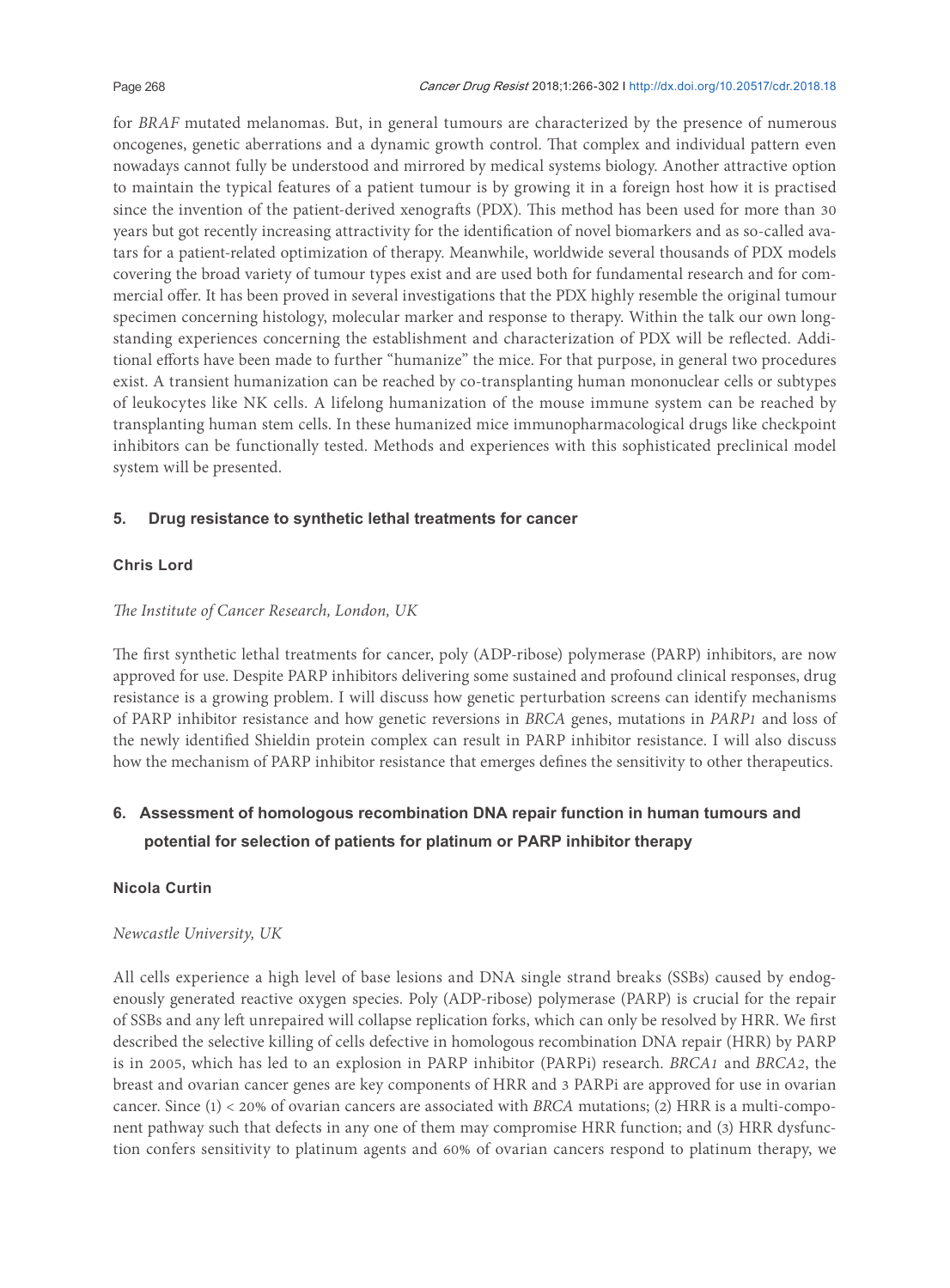investigated HRR function in primary cultures of cells from ascites taken from patients with ovarian cancer. We measured HRR function by the ability to form RAD51 foci following 24 h exposure to rucaparib (a PARPi). We found that 55% of our samples were HRR dysfunctional (HRD), this was later reinforced by the estimate of 51% HRD by the TCGA, following an extensive genomic analysis. Subsequent work showed that those patients identiied as HRR defective had better PFS and OS, indicating a better response to Standard of Care: carboplatin-paclitaxel therapy. We have applied this test to pleural efusions and found HRR defects were relatively common, including 3 out of 4 non-small-cell lung cancer samples. More recently we have investigated the HRR status of primary cultures of ascites cells taken from patients with a variety of diferent tumour types and found that 8/24 were HRD. Survival of patients treated with platinum was greater in the HRD group ( $n = 3$ ) but this was not significant due to the small number of patients (10 in total). Our data indicate that HRD is relatively common in a variety of tumour types and the limited data on their response to platinum therapy suggest that adoption of either platinum or PARPi therapy in patients with any HRD tumour is worthy of investigation.

#### **7. Pharmaco Epigenetics in human cancer**

#### **Manel Esteller**

#### *IDBELL, Barcelona, Spain*

For the last twenty-five years an increasing amount of evidence has shown the relevance of epigenetics in cell biology and tissue physiology, being DNA methylation aberrations in cancer the lag-ship for the recognition of its disturbance in human diseases. From the candidate gene approaches, new powerful technologies such as comprehensive DNA methylation microarrays and whole genome bisulite sequencing have recently emerged that reinforce the notion of epigenetic disruption in the crossroad of many sickness. From the poster-boy cases of MGMT and GSTP1 hypermethylation in the prediction of alkylating drug response and prostate cancer detection, respectively, to the personalized treatment of leukemia with small molecules targeted to fusion proteins involving histone modifiers such as DOT1L and MLL, the field has walked a long path. The current talk will focus on the epigenetic profiling, basically at the level of DNA methylation and histone modifications, that is starting to provide clinical value in the diagnosis, prognosis and prediction of response to drug therapies, with an emphasis in neoplasia, but without forgetting the novel advances in other human disorders. For cancer, we have already a wide view of the undergoing DNA methylation events that expand beyond classical promoter CpG islands of tumor suppressor genes and we have a growing list of mutated chromatin remodeler genes that contributes to the tumorigenesis process. It is time to apply this knowledge in practical clinical situations like the diagnosis of cancers of unknown primary, the screening of malignancies in high-risk populations or a biomarker selection of the patients that should receive treatment with epigenetic drugs.

#### **8. A CRISPR-based mutagenesis method for determinants of drug resistance**

### Daniel J. O'Neill<sup>1</sup>, Claudia Stellato<sup>1</sup>, Alexis Guernet<sup>1</sup>, Mike Firth<sup>1</sup>, Maryam Clausen<sup>2</sup>, **Maria Emanuela Cuomo<sup>1</sup>**

*1 Discovery Sciences, IMED Biotech Unit, AstraZeneca, Cambridge, UK 2 Discovery Sciences, IMED Biotech Unit, AstraZeneca, Mölndal, Sweden*

Acquired drug resistance represents a major challenge in the development of therapeutic agents that show long term effectiveness for the treatment of cancer. The problem is exemplified by non-small cell lung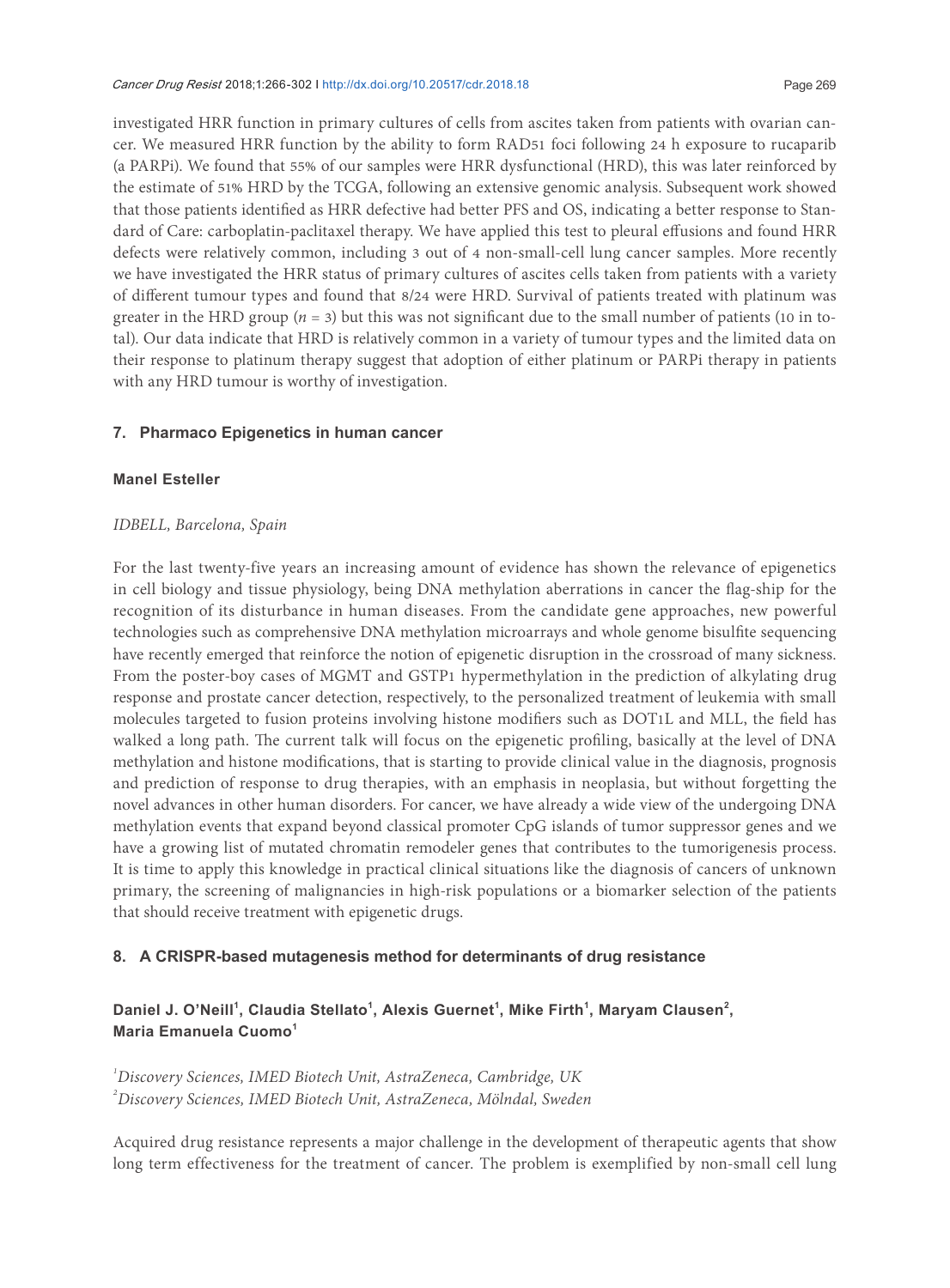cancer (NSCLC) containing activating *EGFR* mutations. NSCLC tumours driven by *EGFR* variants are initially sensitive to tyrosine kinase inhibitors (TKIs), but some patients show renewed disease progression through expansion of tumour cell clones harbouring additional *EGFR* mutations. Models of drug resistance are therefore necessary to increase our understanding of resistance mechanisms, to predict variants that will arise in patients and to improve drug development strategies. CRISPR/Cas9 allows endogenous modification of genes and facilitates introduction of all possible mutations at a specific locus, whilst maintaining endogenous gene architecture, chromosomal context and epigenetic landscape. Here we describe a CRISPR-based methodology developed to identify "on target" mutations in key oncogenes that drive pharmacological resistance. Using EGFR as a target, we show how directed evolution of some residues in the EGFR kinase domain can be predictive of the resistance observed in the clinic in response to known TKIs, such as gefitinib and osimertinib. In fact, in the region analysed, we can recapitulate the variants observed clinically. We also identify amino acids chemically and structurally able to confer resistance to a TKI in structurally conserved tyrosine kinases such as BCR-Abl and Kit. The strategy also allows direct generation of disease relevant cellular models that recapitulate clinical drug resistance.

### **9. Molecular data integration for response prediction**

### **Lodewyk Wessels**

### *Netherlands Cancer Institute, Amsterdam, Netherlands*

he exact mechanisms involved in tumor development and therapy response are still largely unclear. Here we report on two computational approaches to systematically unravel these mechanisms and show how these can be employed to predict response to anti-cancer agents. Clinical response to anti-cancer drugs varies between patients and is modulated by molecular features. Classic approaches to integrate these data for therapy response prediction almost exclusively employ gene expression data. Such predictors are difficult to interpret. We developed TANDEM, a two-stage approach in which the first stage explains response using upstream features (mutation, copy number and methylation) and the second stage explains the remainder using downstream features (gene expression). Applying TANDEM to 934 cell lines profiled across 265 drugs we show that the resulting models are more interpretable and equally predictive as classic approches. Second, following a more mechanistic integration approach, we constructed Bayesian models encompassing several of the important driver pathways and resistance mechanisms, and tested how well these models describe drug response data derived from a panel of breast cancer cell lines. The models provide estimates of the relative contribution of each of the drivers and resistance mechanisms and allow estimation of latent variables such as "pathway activation". We identify 4EBP1 protein expression as an important modulator of mTOR inhibitor response.

### **10. Mechanisms of therapy resistance in prostate cancer**

### **Charlotte Bevan**

### *Imperial College London, UK*

Prostate tumours grow in response to androgens, which act via the androgen receptor (AR). Therapies for inoperable, disseminated disease, therefore, are largely designed to inhibit androgen signalling - via chemical castration (gonadal downregulation), inhibition of steroidogenesis and/or antiandrogens, which directly bind to and inhibit the action of the AR. These are initially successful in the vast majority of pa-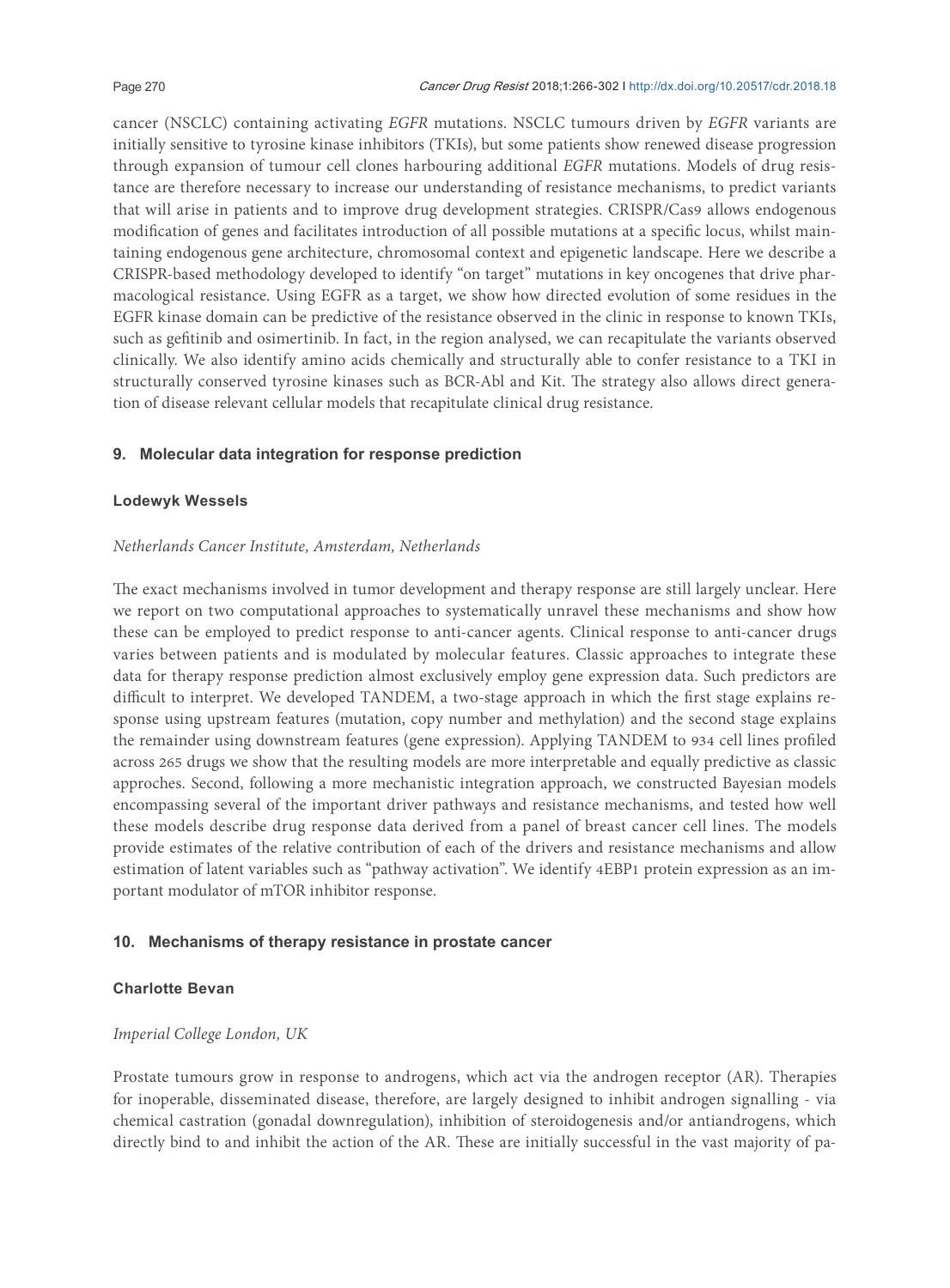#### Cancer Drug Resist 2018;1:266-302 I http://dx.doi.org/10.20517/cdr.2018.18 Page 271

tients, but almost inevitably tumours progress to an advanced castrate resistant stage [castration resistant prostate cancer (CRPC)]. Mechanisms of progression to CRPC are varied, but a common theme is that AR activity is retained and oten ampliied, despite very low (castrate) levels of circulating androgens. In a certain percentage of resistant tumours the AR itself is ampliied, mutated or truncated, but this is not always the case. he AR is a member of the Nuclear receptor (NR) superfamily of transcription factors, and NRs share common cofactor proteins which act to increase or decrease their transcriptional activity - known as coactivators and corepressors, respectively. These cofactors are frequently multifunctional proteins, and AR cofactors include RNA splicing factors such as FUS, cytoplasmic chaperone and co-chaperone proteins such as p23 and BAG-1L, cell cycle and transcriptional efectors such as Prohibitin and some CDKs, the Hey proteins which are well-characterised Notch efectors, and tripartite motif proteins. We and others have shown that ampliication of coactivators and loss or dysregulation of corepressors are also mechanisms of therapy resistance in prostate cancer. Interestingly we found that androgen treatment of prostate cancer cells results in downregulation of certain corepressors, thus the AR itself may promote tumour growth by downregulating its own repressors. Manipulation of AR cofactors is thus a valid therapeutic strategy for CRPC, and we have demonstrated that both inhibition of coactivators and increasing levels of corepressors can inhibit growth and invasion of prostate cancer cells, *in vitro* and *in vivo*. Other factors that can afect AR levels and activity are microRNAs, which usually act by reducing levels of their target mRNAs. They play vital roles in prostate cancer development, progression and metastasis and we hypothesised that microRNAs that modulate AR activity in lethal CRPC represent novel therapeutic targets for this disease. We used a high-throughput functional screen to systematically identify such microRNAs, and have shown that microRNAs can affect AR either directly or by targeting key cofactors, including the corepressor Prohibitin. Inhibitors of AR-modulatory microRNAs dramatically reduces AR activity and growth, migration and invasion of prostate cancer cells, and may thus represent novel prostate cancer therapeutics. They also show additive effects with AR silencing or antiandrogen treatment, suggesting potential combinatorial applications for prostate cancer treatment. A major advantage of microRNAs is that they are released from tumours into the circulation, where they can be detected and quantified. They thus also have enormous potential as prognostic and predictive biomarkers.

### **11. Tyrosine Phosphorylation of nuclear PTEN in Glioma promotes therapeutic resistance through DNA damage repair**

### **Frank Furnari**

### *Ludwig Institute for Cancer Research, University of California, San Diego, USA*

Ionizing radiation (IR) and chemotherapy are standard of care treatments for glioblastoma (GBM) patients and both result in DNA damage, however their clinical efficacy is limited due to therapeutic resistance. Here, we identified a mechanism of such resistance mediated by nuclear PTEN phosphorylated on tyrosine 240 (pY240-PTEN) by FGFR2 kinase. pY240-PTEN is rapidly elevated and bound to chromatin in response to IR treatment and facilitates the recruitment of DNA repair protein, RAD51, to sites of damage. hus, cells with high levels of pY240-PTEN are resistant to DNA damage and blocking Y240 phosphorylation with FGFR inhibitors confers radiation sensitivity to tumors and extends survival in GBM preclinical models. The central importance of PTEN Y240 phosphorylation in mediating DNA damage repair is further highlighted by the extreme radiation sensitivity of Y240F-PTEN knock-in mice. These results suggest that FGFR-mediated phosphorylation of PTEN Y240 is a key mechanism of radiation resistance and is an actionable target for improving radiotherapy efficacy in GBM patients.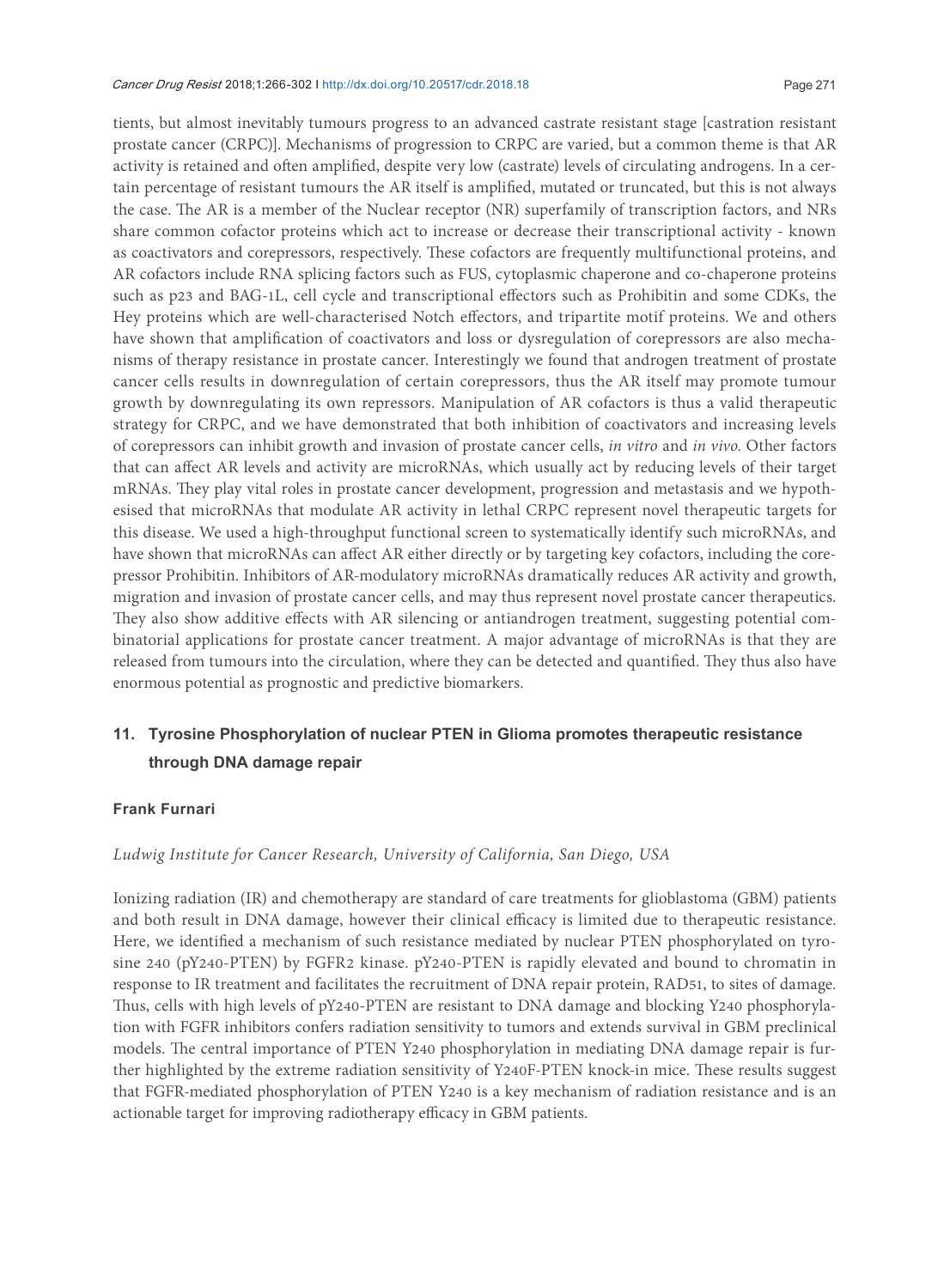### **12. Understanding and exploiting the hypoxia-induced DNA damage response**

#### **Ester Hammond**

#### *Oxford Institute for Radiation Oncology, UK*

Exposure to severe levels of hypoxia, sometime referred to as radiobiological hypoxia, leads to the induction of the DNA damage response. As cancer cells in radiobiological hypoxia are signiicantly more resistant to radiation-induced DNA damage they negatively impact radiotherapy response. The aim of our work is to investigate the biological response and adaption by cancer cells to hypoxia, with the ultimate aim of developing new therapeutic strategies though the identification of critical molecular targets. Recently, we have demonstrated that the hypoxia-induced DNA damage response is a result of replication stress, in part due to diminished ribonucleotide reductase activity in the absence of oxygen. Despite the presence of replication stress and a DNA damage response in hypoxia, we have not observed the accumulation of DNA damage. Both the sources of hypoxia-induced replication stress and potential strategies to target this for therapeutic gain will be discussed.

#### **13. Breaking down barriers to tumour immunity**

#### **Awen Gallimore**

#### *Cardif University, UK*

Whilst certain immunotherapies can drive activation and expansion of tumour-specific T cells, most patients undergoing these therapies do not exhibit objective responses. A significant bottleneck may be the failure of activated lymphocytes to iniltrate solid tumours and/or immunosuppressive mechanisms within the tumour microenvironment. Foxp3+ regulatory T cells (Treg) oten accumulate in solid tumours where they help create an immunosuppressive niche. Using a mouse model of carcinogen-induced ibrosarcomas, we have examined how Treg depletion impacts on tumour growth. Results of the study show that tumour regression after Treg-depletion is highly variable and observed in only a proportion of animals. Comparing the genotype and phenotype of tumours recovered from responder and non-responder mice reveals several key features of the tumour microenvironment that distinguish the two groups. These include the type of blood vessels present, the composition of the extracellular matrix and the number of tumour infiltrating lymphocytes. The reciprocal influences of these features will be discussed as well as the potential for manipulating the tumour microenvironment in order to maximise the success of T cell-based immunotherapies.

### **14. Combination immunotherapies: aiming at the tumour microenvironment**

#### **Gareth Thomas**

#### *University of Southampton, UK*

Using next generation sequencing and bioinformatic analyses combined with multiplexed immunochemistry, we have characterised molecular features of the tumour microenvironment that are associated with efective/inefective anti-cancer immune responses, characterising prognostic/predictive lymphocyte signatures and identifying immune evasion mechanisms that are common across diferent types of cancer. *In vivo* preclinical testing confirms that specific evasion mechanisms can be targeted to improve response to standard immunotherapies, and suggests strategies for combination immunotherapies based on immune classification of tumours.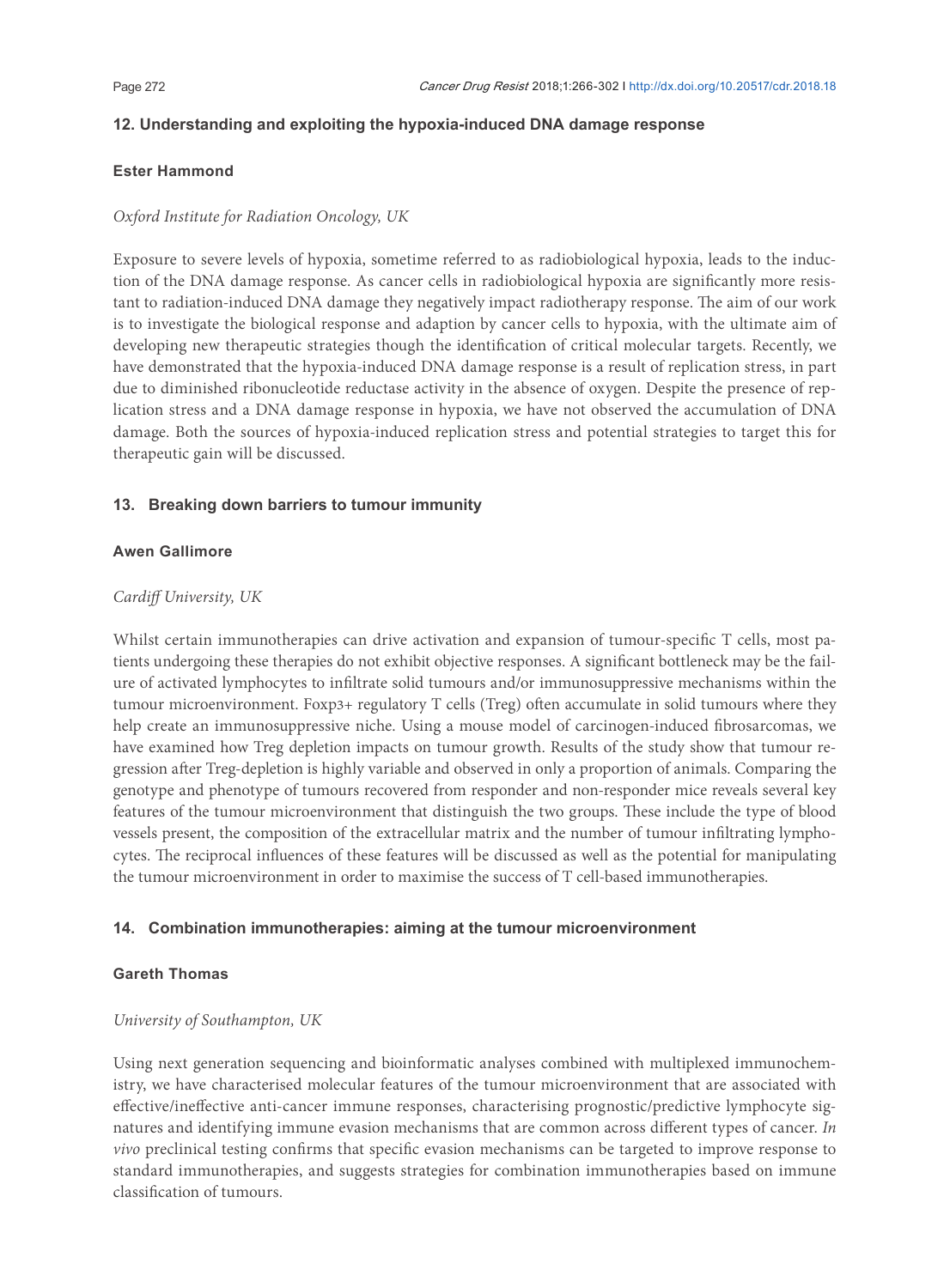#### **15. Chromosomal instability, tumour evolution and treatment resistance**

#### **Geoff Macintyre**

#### *CRUK Cambridge Institute, Cambridge, UK*

Tumours with chromosomal instability exhibit increased intratumoral heterogeneity and poor prognosis. Genetically distinct clones enable a wider sampling of the itness landscape, increasing the chance of rapid progression and treatment resistance. Here, I will present our recent work on identifying diferent types of chromosomal instability through copy number signature analysis. I will highlight the role that chromosomal instability plays in tumour evolution and the challenges faced trying to move mutational signature analysis into the clinic.

#### **16. Intra-tumour signalling and targeted therapy in melanoma**

#### **Claudia Wellbrock**

#### *University of Manchester, UK*

The BRAF-kinase and the MAPK-pathway are targets of current melanoma therapies, where they can induce fast responses with minimal adverse efects. Our recent work has demonstrated that intra-tumour signalling can have a major impact on the efficacy of MAP-kinase pathway targeting drugs. We discovered that the melanoma-speciic transcription factor MITF confers cell-autonomous resistance to MAPK pathway therapy. Recent work by others has also demonstrated that MITF is an essential survival factor for drug-addicted acquired resistant melanomas. We found that during treatment with BRAF and MEK inhibitors, MITF expression is up-regulated in responding tumours and as direct consequence of efective inhibition of the MAPK pathway. This MITF up-regulation during treatment counteracts the killing-effect of the drugs, thus initiating a phase of tolerance to treatment which allows acquired resistance to establish. We identified the HIV-protease inhibitor nelfinavir as an inhibitor of the drug-induced MITF up-regulation. In line with this activity, nelinavir profoundly improves responses to MAP-kinase pathway targeting drugs in *BRAF* and *NRAS* mutant melanoma. One of the major challenges in tackling acquired resistance to MAPK inhibitors is the phenotype heterogeneity found in melanoma. As such melanomas contain subpopulations of cells that can be described as MITF<sup>high</sup> and MITF<sup>low</sup>. We had shown previously that MITFphenotype heterogeneity is of advantage for melanoma invasion, but we revealed that it also contributes to the establishment of highly resistant tumours. We identiied a novel mechanism based on intra-tumour communications that maintains phenotype heterogeneity, and targeting this mechanism overcomes heterogeneity driven resistance in melanoma.

### **17. The NF-**κ**B regulated gene, Claspin, is potential biomarker for the response to Chk1 inhibitors**

### **Jill E. Hunter<sup>1</sup> , Jacqueline A. Butterworth<sup>1</sup> , Michelle D. Garrett2,3, Ian Collins<sup>3</sup> , Neil D. Perkins<sup>1</sup>**

*1 Institute for Cell and Molecular Biosciences, Faculty of Medical Sciences, Newcastle University, Newcastle Upon Tyne, Newcastle NE2 4HH, UK*

*2 School of Biosciences, University of Kent, Canterbury CT2 7NJ, UK*

*<sup>3</sup>he Institute of Cancer Research, Sutton SM2 5NG, UK*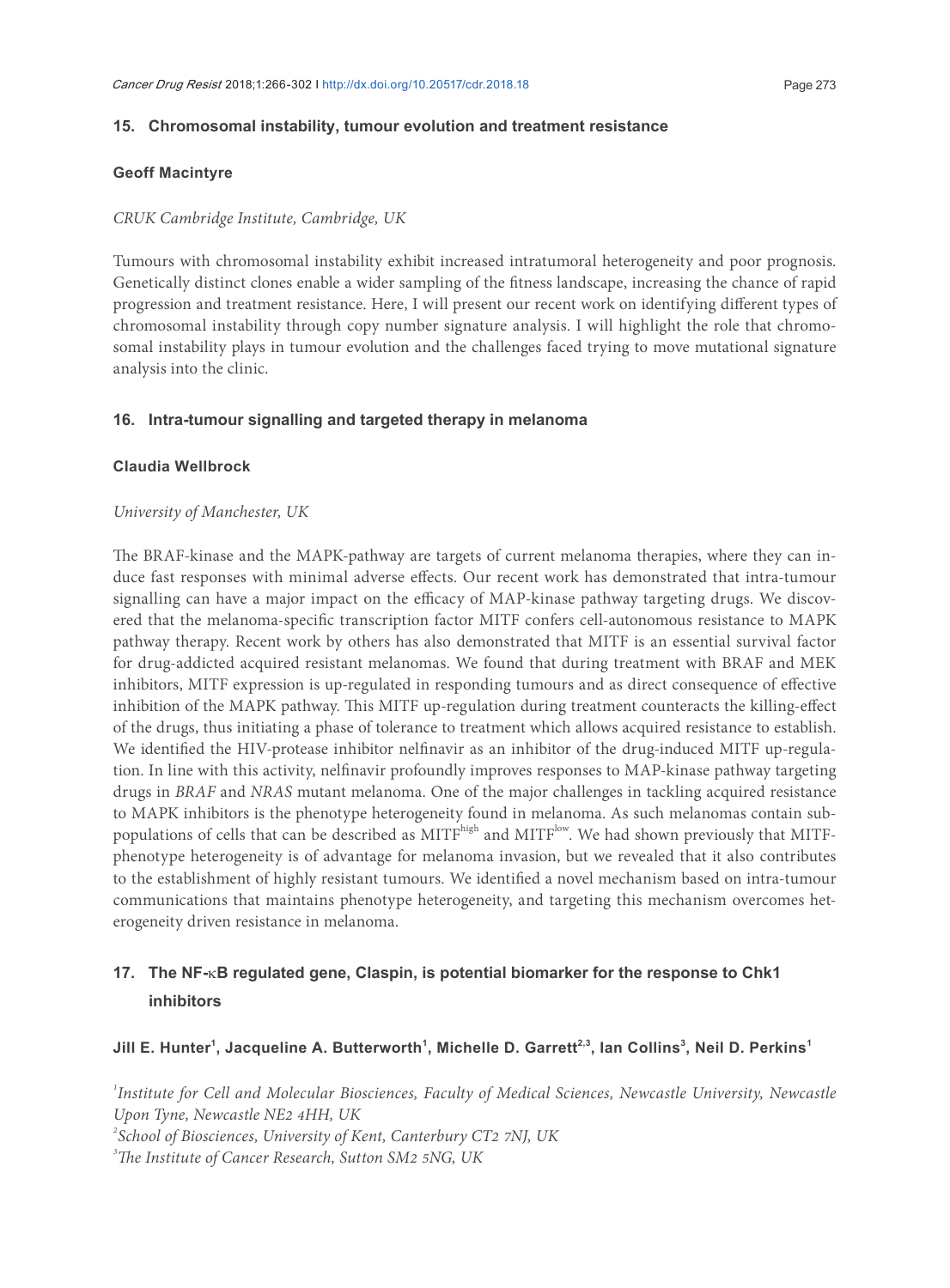Disruption of the DNA damage response, frequently seen as a consequence of genetic mutation, can lead to more rapid onset of tumorigenesis. However, inhibiting those pathways which are still intact provides a potential therapeutic strategy for targeting tumours that have become dependent on their activity. For this reason, inhibitors of ATR and Chk1 represent a potential new class of anti-cancer therapies, currently in clinical trials. Here, we describe a mechanism, involving the Chk1 targeted phosphosite Thr505 on the NFκB subunit, RelA, and how mutation of this site results in earlier onset of MYC-driven lymphomagenesis *in vivo.* We describe a positive feedback loop in which Chk1 phosphorylation of RelA at T505, together with the NF-κB subunit c-Rel, drives the expression of the ATR checkpoint kinase regulator Claspin in response to DNA replication stress in cancer cells. This in turn is required for maintenance of Chk1 activity. Loss of a single allele of the *Clspn* gene in mice is sufficient to drive earlier tumorigenesis and low levels of *CLSPN* mRNA expression are associated with worse survival in some forms of human cancer. Importantly, disruption of this pathway leads to resistance of cells to treatment with Chk1 inhibitors, a result with implications for the potential use of these drugs as cancer therapies. Taken together, these data suggest that Claspin mRNA levels may be a potential biomarker for the response to novel Chk1 inhibitors in the clinic, and also a prognostic factor in some cancers.

### **18. Novel strategies to target RNA splicing to overcome androgen receptor splice variant-7 signalling in castration resistant prostate cancer**

**A. Sharp1#, J. C. Welti1#, W. Yuan<sup>1</sup> , A. Paschalis<sup>1</sup> , I. Figueiredo<sup>1</sup> , C. Bertan<sup>1</sup> , V. S. Gil<sup>1</sup> , D. N. Ro**drigues<sup>1</sup>, E. Knight<sup>2</sup>, J. Ning<sup>2</sup>, J. Francis<sup>2</sup>, D. Dolling<sup>1</sup>, A. Neeb<sup>1</sup>, G. Boysen<sup>1</sup>, M. Crespo<sup>1</sup>, B. Al-**Lazikani<sup>3</sup> , S. Carreira1, J. Luo<sup>4</sup> , A. Swain<sup>2</sup> , S. R. Plymate<sup>5</sup> , J. S. de Bono<sup>1</sup>**

*1 Division of Clinical Studies, he Institute of Cancer Research, UK* <sup>2</sup> Tumour Profiling Unit, The Institute of Cancer Research, UK <sup>3</sup> Cancer Research UK Cancer Therapeutics Unit, The Institute of Cancer Research, UK *4 Johns Hopkins University School of Medicine, USA 5 University of Washington, USA #he two authors contributed equally to this Abstract*

The constitutively active androgen receptor (AR) splice variant-7 (AR-V7) drives persistent AR signalling in castration resistant prostate cancer (CRPC). We demonstrate that AR-V7 protein increases as castration resistance emerges and associates with resistance to endocrine therapies. In addition, AR-V7 does not correlate with full length AR protein or AR copy number, suggesting that aberrant RNA splicing is critical for AR splice variant (AR-SV) generation. Targeting RNA splicing is an attractive strategy to prevent AR-V7 generation and we demonstrate a novel role of bromodomain and extra-terminal (BET) family protein inhibitors in supressing RNA splicing. Our data show that BRD2, BRD3 and BRD4 RNA expression correlate with AR driven transcription in CRPC biopsies. Consistent with this, chemical BET inhibition (BETi), and BET family protein knockdown, reduced AR-V7 expression and AR signalling in prostate cancer models. In addition, we show BETi regulate RNA processing reducing alternative splicing and AR-V7 expression. Furthermore, BETi reduce growth of prostate cancer cells and patient derived organoids with known AR mutations, AR ampliication and AR-V7 expression. Consistent with this, BETi, unlike enzalutamide, decreases persistent AR signalling and growth of a patient derived xenograt with *AR* ampliication and AR-V7 expression. Despite these promising data, the pleotropic efects of BETi on cellular pathways and treatment related toxicities remain a concern. In light of this, we determined critical factors for BETi mediated AR-V7 regulation in CRPC. Interrogation of BETi treated RNA expression data and a focused splicing factor siRNA screen identiied splicing factor B (anonymised; Sf-B) crucial for RNA splicing, AR-V7 generation and PC cell growth. In addition; Sf-B expression correlates with AR signalling and is associated with reduced clinical beneit from current endocrine therapies. Based on our results we propose that inhibition of Sf-B provides a novel approach to target AR-V7 and other AR-SVs in CRPC.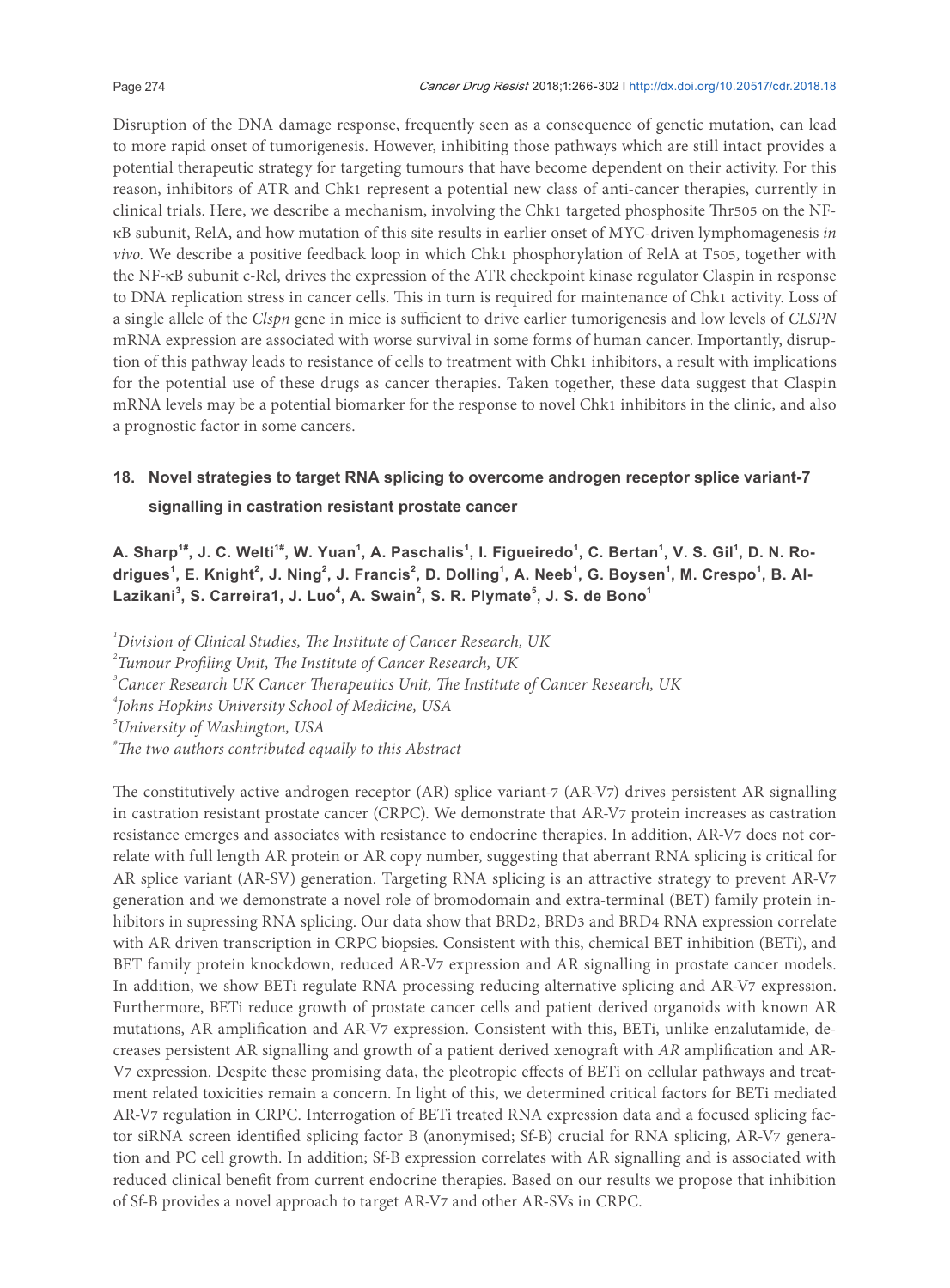**19. Withdrawal of MEK1/2 inhibitor reverses acquired resistance driven by BRAF amplification but drives EMT and chemoresistance in cells with amplified** *KRAS*

Matthew J. Sale<sup>1</sup>, Kathryn Balmanno<sup>1</sup>, Jayeta Saxena<sup>1</sup>, Eiko Ozono<sup>1</sup>, Rebecca E. McIntyre<sup>2</sup>, Katarzyna Wojdyla<sup>3</sup>, Rebecca Gilley<sup>1</sup>, Anna Woroniuk<sup>1</sup>, Karen D. Howarth<sup>4</sup>, Gareth Hughes<sup>5</sup>, **Jonathan R. Dry<sup>6</sup> , Mark J. Arends<sup>7</sup> , David Oxley<sup>3</sup> , Susan Ashton<sup>8</sup> , David J. Adams<sup>2</sup> , Julio Saez-Rodriguez<sup>9</sup> , Paul D. Smith<sup>5</sup> , Simon J. Cook<sup>1</sup>**

<sup>1</sup>Signalling Programme, The Babraham Institute, Babraham Research Campus, Cambridge CB22 3AT, UK *2 Experimental Cancer Genetics, Wellcome Sanger Institute, Wellcome Genome Campus, Hinxton, Cambridgeshire CB10 1SA, UK*

*3 Proteomics Facility, he Babraham Institute, Babraham Research Campus, Cambridge CB22 3AT, UK <sup>4</sup>Hutchison-MRC Research Centre, Department of Pathology, University of Cambridge, Hills Road, Cambridge CB2 0XZ, UK*

*5 Oncology Bioscience, Innovative Medicines and Early Development Biotech Unit, AstraZeneca, CRUK Cambridge Institute, Robinson Way, Cambridge CB2 0RE, UK*

*6 Oncology Bioscience, Innovative Medicines and Early Development Biotech Unit, AstraZeneca, 35 Gatehouse Drive, Waltham, Massachusetts 02451, USA*

*7 Division of Pathology, Centre for Comparative Pathology, Cancer Research UK Edinburgh Centre, MRC Institute of Genetics & Molecular Medicine, University of Edinburgh, Western General Hospital, Crewe Road South, Edinburgh EH4 2XR, UK*

*8 Oncology Bioscience, Innovative Medicines and Early Development Biotech Unit, AstraZeneca, Alderley Park, Macclesield SK10 4TG, UK*

*9 European Molecular Biology Laboratory, European Bioinformatics Institute (EMBL-EBI), Wellcome Genome Campus, Hinxton, Cambridgeshire CB10 1SD, UK*

Acquired resistance to MEK1/2 inhibitors can arise through amplification of BRAF<sup>V600E</sup> or KRAS<sup>G13D</sup> to reinstate ERK1/2 signalling. Here we show that BRAF<sup>V600E</sup> amplification and selumetinib resistance are fully reversible following drug withdrawal. Resistant cells with BRAF<sup>V600E</sup> amplification become addicted to selumetinib to maintain a precise level of ERK1/2 signalling (2%-3% of total ERK1/2 active, here quantified by mass spectrometry), that is optimal for cell survival and proliferation. The magnitude of ERK1/2 activation following selumetinib withdrawal (~20% active) drives a  $p57<sup>KIP2</sup>$ -dependent G1 cell cycle arrest and senescence or expression of *NOXA* and cell death, which selects against those cells with amplified BRAF<sup>V600E</sup>. ERK1/2-dependent p57<sup>KIP2</sup> expression is required for loss of BRAF<sup>V600E</sup> amplification and determines the rate of reversal of selumetinib resistance. Furthermore, growth of selumetinib-resistant cells with  $BRAF<sup>V600E</sup>$  amplification as tumour xenografts is inhibited in mice that do not receive selumetinib. Thus, BRAF<sup>V600E</sup> amplification confers a selective disadvantage during drug withdrawal, providing a rationale for intermittent dosing to forestall resistance. In striking contrast, selumetinib resistance driven by KRAS<sup>G13D</sup> amplification is not reversible. In these cells ERK1/2 reactivation does not inhibit proliferation but drives a ZEB1-dependent epithelial-to-mesenchymal transition that increases cell motility and promotes resistance to traditional chemotherapy agents arguing strongly against the use of 'drug holidays' in cases of KRAS<sup>G13D</sup> amplification.

### **20. Drug repurposing in neuroblastoma to overcome chemoresistance**

### Madhu Kollareddy<sup>1</sup>, Alice Sherard<sup>2</sup>, Martin Michaelis<sup>3</sup>, Jindrich Cintal Jr<sup>4</sup>, Abderrahmane Kaidi<sup>2</sup>, **Karim Malik<sup>1</sup>**

*1 Cancer Epigenetics Laboratory, School of Cellular and Molecular Medicine, University of Bristol, Bristol, UK 2 Nuclear Dynamics Laboratory, School of Cellular and Molecular Medicine, University of Bristol, Bristol, UK*

*3 Centre for Molecular Processing and School of Biosciences, University of Kent, Canterbury, UK*

*4 Institut für Medizinische Virologie, Klinikum der Goethe-Universität, Frankfurt am Main, Germany*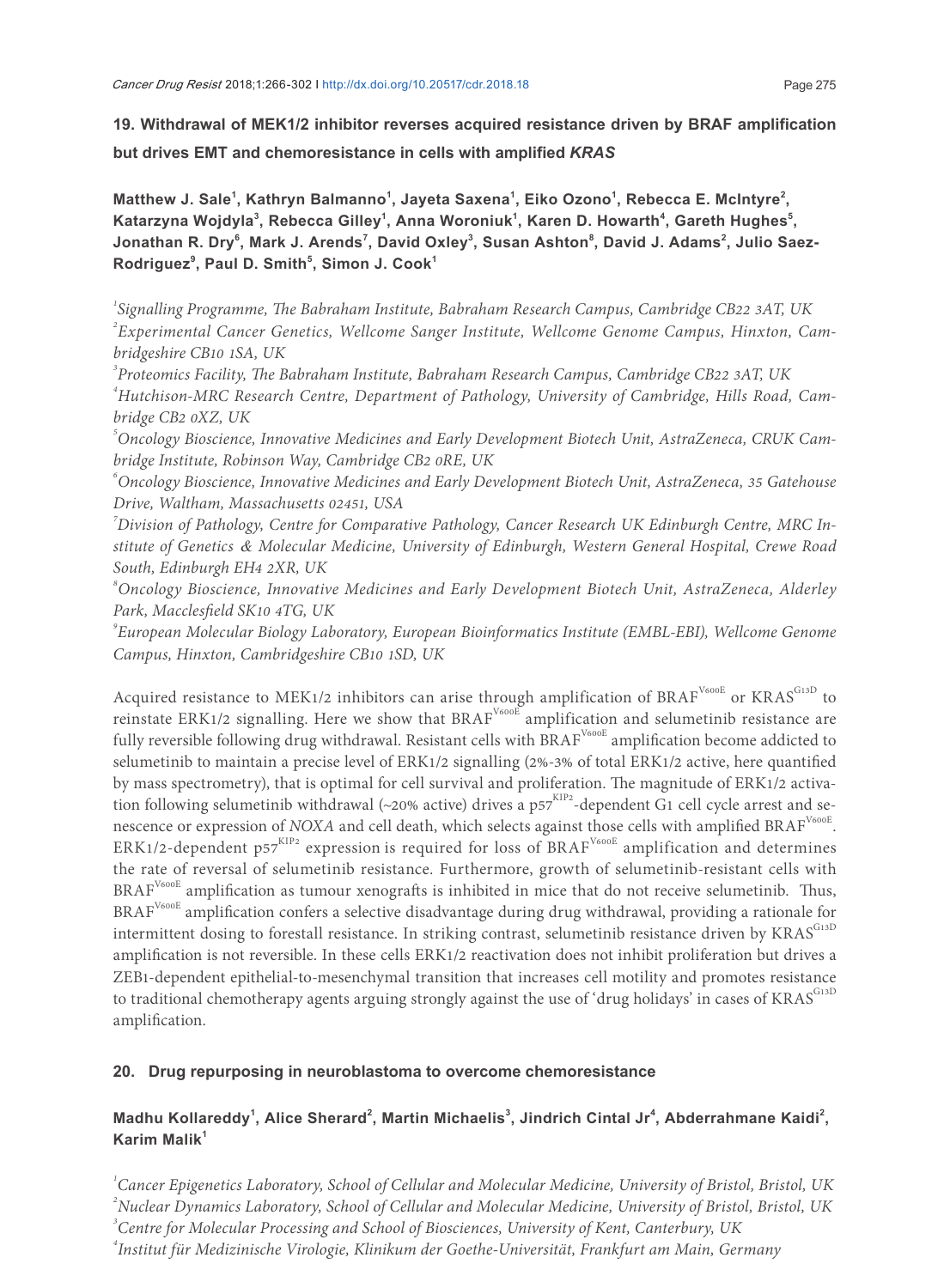Despite good initial responses towards non-targeted drugs, ~50% of children with high-risk neuroblastoma (NB) relapse. Drug-resistance is a major obstacle for successful chemotherapy in high-risk patients. For high-risk subset, new chemotherapeutic agents are urgently required for better response and also to combat resistance. We repurposed an Ewing's sarcoma drug, YK-4-279 (targeted towards EWS-FLI1 oncogenic fusion protein) to target ETS-transcription factors (efectors of ALK and Ras-pathways) which are highly overexpressed in NB. YK-4-279 inhibited growth of wide range of NB genotypes with diferent oncogenic drivers. Independent of ETS-transcription factors we discovered an unexpected mode of action. YK-4-279 rapidly induced a strong mitotic phenotype. Depending on the cell line, treatment resulted in multipolar, monopolar and fragmented spindles, together leading to disrupted mitotic progression. Notably, YK-4-279 does not affect microtubule acetylation, unlike the conventional mitotic poisons paclitaxel and vincristine. Mechanistically we show that YK-4-279 affected the distribution of Eg5, a key kinesin involved in the fidelity of microtubule assembly. Interestingly YK-4-279 induced robust apoptosis independent of p53 in a caspase-3 dependent manner as confirmed by QVD experiments. With respect to mechanism of toxicity our flow cytometry analysis showed that the majority of cells died in subsequent interphase, not in mitosis. Strikingly YK-4-279 overcame multi-drug resistance in vincristine resistant NB cell lines. Despite extremely high levels of a MDR1/ABCB1 (drug transporter), YK-4-279 was unafected, suggesting it is not a substrate for MDR1 transporter. We also showed that YK-4-279 efectively synergized with clinical mitotic inhibitors, highlighting the potential of YK-4-279 as an adjuvant chemotherapeutic agent. Thus, YK-4-279 could potentially be used as a single-agent or in combination therapies for the treatment of high-risk and relapsing neuroblastoma, as well as other cancers.

### **21. A potential role for IL6ST mediating endocrine resistance in breast cancer via interaction with the ER signaling pathway**

### **Duniya Mosly1,2, Arran K. Turnbull1,2, Simon P. Langdon<sup>1</sup> , Andrew H. Sims<sup>2</sup>**

*1 Cancer Research UK Edinburgh Centre and Division of Pathology Laboratory, MRC Institute of Genetics and Molecular Medicine, University of Edinburgh, Edinburgh EH4 2XU, UK 2 Applied Bioinformatics of Cancer, University of Edinburgh Cancer Research Centre, MRC Institute of Genetics and Molecular Medicine, Edinburgh EH4 2XR, UK*

Aim: IL6ST (gp130) receptor has been identified as a predictive biomarker of endocrine treatment response in breast cancer patients and is included in the "Endopredict" test. At least seven cytokines signal via IL6ST. Interleukin-6 (IL-6) can mediate efects via two signaling pathways; classic signaling (through the membrane-bound IL-6 receptor, IL-6R) and trans-signaling (via non-signaling membrane-bound soluble IL-6R, sIL-6R). Both pathways may occur in parallel and activate cells.

**Methods:** Three ERa+ luminal breast cancer cell lines (MCF-7, T47D, ZR-75-1) were chosen to examine IL6ST expression by western blot, gel electrophoresis and qRT-PCR. Proliferation assays were carried out to investigate the effects of IL-6 family cytokines on cell growth. The action of both IL-6 and OSM on cell migration and downstream signaling pathways was studied. The extent of trans-signaling occurrence was investigated.

Results: Three cell lines were shown to express varying levels of full length IL6ST. IL6ST soluble forms were identified in the three cell lines. Surprisingly, the growth response to the cytokines was variable across the cell lines. IL6 caused a modest increase in growth in MCF-7 but produced inhibition in ZR-75-1. OSM and LIF stimulated growth in MCF-7, whereas only OSM inhibited ZR-75-1. Interestingly, no signiicant efect on growth was seen in T47D. Both STAT3 and MAPK/ERK pathways were activated to diferent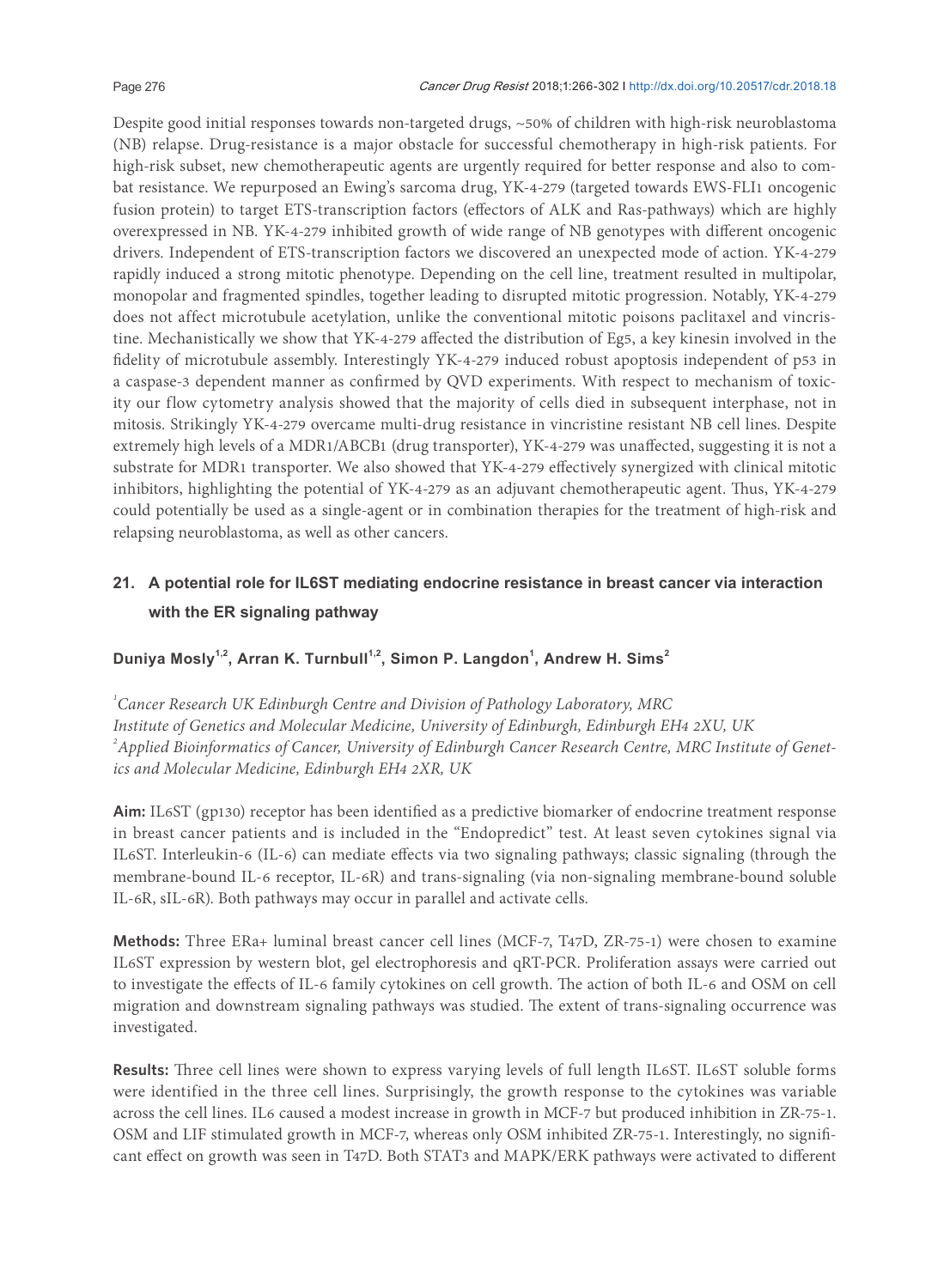extents in the three cell lines, whereas cells migration was only stimulated in ZR-75-1. he trans-signaling pathway significantly enhanced the growth inhibition in ZR-75-1.

**Conclusion:** he presence of both classic and trans-signaling occurrence in breast cancer cell lines. IL6ST full length form is the most abundant form under basal conditions. The levels of the different IL6ST soluble forms will be further studied after estrogen stimulation. The effect of IL6ST silencing in the presence of estrogen and tamoxifen on cell growth and the gene expression is currently being examined.

### **22. Computational identification of drug resistance mutations to targeted cancer therapies**

#### **Teresa Kaserer, Julian Blagg**

#### *Cancer Research UK Cancer herapeutics Unit, he Institute of Cancer Research, London SM2 5NG, UK*

Although targeted cancer therapies have shown great success in the clinic, many patients eventually relapse and develop resistance. he underlying mechanisms are oten only dissected in clinical studies, leading to a reactive approach towards drug resistance. We have developed a computational worklow combining drug affinity, clonal fitness and mutational signatures to prioritize resistance mutations in the primary drug targets, which are likely to arise upon treatment of a specific cancer type. This workflow has been validated on a comprehensive ERK2 benchmark literature dataset and applied to successfully identify clinicallyobserved resistance mutations for approved drugs targeting Kit, Abl, EGFR, and ALK. Our results suggest that this worklow can be prospectively applied to signpost likely resistance mutations and thereby support improved patient monitoring and the timely development of efective next-generation drugs to manage resistance to targeted therapies.

### **23. Loss of BAP1 diminishes sensitivity to vinorelbine in Mesothelioma**

### **Anita Singh, Dean A. Fennell, Andrew M. Fry**

### *University of Leicester, University Road, Leicester LE1 7RH, UK*

**Aim:** BRCA1 associated protein 1 (BAP1) is a tumor suppressor that is commonly inactivated in the majority of mesotheliomas. We have previously reported that BRCA1 is lost in 38% of mesothelioma cases and leads to vinorelbine resistance. However the mechanism of BRCA1 loss is unknown. Vinorelbine, a spindle checkpoint activator that perturbs microtubule dynamics has shown clinical efficacy with a response rate of 24%, whereas no other chemotherapeutic agents used in treatment of mesothelioma had a response rate greater than 20%. The aim of the study was to explore the functional relationship between BAP1 and BRCA1 and their role in vinorelbine resistance.

**Methods:** We conducted functional analysis of BAP1 and BRCA1 in MSTO (wild-type BAP1), H2452 (A95D mutation in the UCH domain), and H226 ( BAP1 null cell line) along with expression vectors carrying wild-type or mutant forms of BAP1. BAP1 knockdown was achieved by siRNA transfection in MSTO and H2452, while BRCA1 knockdown was achieved by doxycycline induction of an integrated shRNA in MSTO.

**Results:** Loss of BAP1 expression led to reduced expression of BRCA1, whereas knockdown of BRCA1 did not affect BAP1 expression. Treatment with the proteasome inhibitor, MG132, restored BRCA1 expression in the absence of BAP1 indicating that BAP1 contributes to post-translational stabilization of BRCA1 protein. Loss of BAP1 resulted in vinorelbine resistant, a phenotype similar BRCA1 deiciency. BAP1 also promotes BRCA1 foci formation after DNA damage.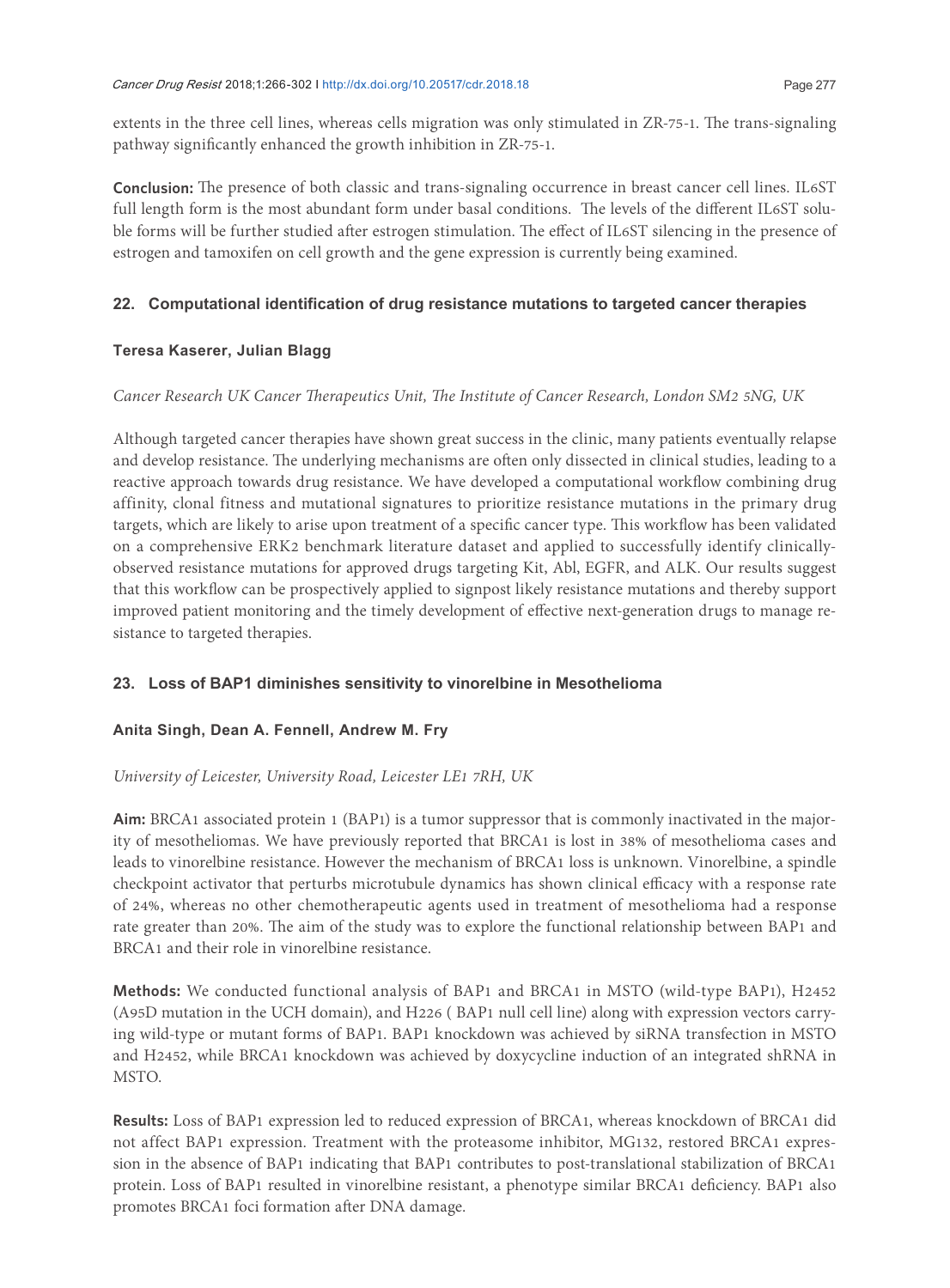**Conclusion:** Our data demonstrate that BAP1 controls BRCA1 expression through regulating its protein stability. Bap1 status is a major determinant of BRCA1 expression and in efficacy microtubule poisons such as vinorelbine, a hypothesis that we will test in our randomised Medusa and VIM trial.

### **24. Investigating resistance mechanisms to CB-839 in RCC using a genome-wide CRISPR/ Cas9 approach**

### **Aleksandra Raczka**

*Medical and Biological Sciences Building, University of St Andrews, North Haugh, St Andrews, Fife KY16 9TF, UK*

Renal cell carcinoma (RCC) afects 1 in 82 men and 1 in 57 women, and accounts for about 3% of all cancer deaths worldwide. It is characterised by signiicant tumour heterogeneity and inherent (in 25%-30% cases) or acquired resistance to available chemotherapeutics. Most patients who initially respond to treatment develop resistance within 6-15 months. Glutamine addiction is a potential new therapeutic target for kidney cancers. hese cancer cells use glutamine rather than glucose to meet their enhanced bioenergetics demands to sustain their rapid growth. They are very often deficient in functional von Hippel Lindau (VHL) protein, which leads to abnormal accumulation of several proteins involved in angiogenesis and cell division. VHL-/- tumours have been recently shown not only to rely on glutamine for energy generation and maintenance of redox homeostasis, but also for *de novo* pyrimidine synthesis. CB-839 is a small, orally administered reversible inhibitor of human kidney-type glutaminase (GLS). GLS converts glutamate to glutamine and is upregulated in glutamine-addicted cancers, such as RCC and triple negative breast cancer (TNBC). CB-839 is currently in clinical trials as a monotherapy and also as part of a combination therapy, and shows promising results. Given the significant incidence of resistance to previously approved therapies, we are applying a genome-wide CRISPR/Cas9 approach to identify candidate genes, which when knocked down will confer resistance to CB-839. We are screening the genome-scale GeCKOv2 sgRNA library, previously used to identify genes involved in resistance to vemurafenib in melanoma cells. Since most RCCs are VHL-/-, we are using 786-O cells as a model of RCC where CB-839 inhibits their growth. This screen should identify candidate genes mediating resistance to CB-839 that could be useful as biomarkers or as part of rational drug combinations.

### **25. Multivariate variable selection for integrative analysis of cancer drug data**

### **Jian Zhang, Elaheh Oftadeh**

### *School of Mathematics, Statistics and Actuarial Science, University of Kent, Canterbury CT2 7FS, UK*

Cancer drugs exert their function through binding to one or more protein targets (Wang *et al.*, 2014). Early "one gene, one drug, one cancer" paradigm considers the role of individual genes and their changes in drug-perturbed states, which largely ignore a target's cellular and physiological context. Meanwhile, cancer gene-centric methods largely ignore the multi-factor-driven attribute of cancer diseases at the cellular level. With the generation of rich data resources for genome-wide gene expressions and drug- and cancerinduced perturbations, we propose an integrative analysis of these data to provide systematic insights into mechanisms of drugs and cancers in a "multiple genes, multiple drugs, multiple types of cancers" paradigm. he proposed method, called principal variable analysis, aims at selecting predictor variables with relatively higher coefficient variations in a multivariate regression model. The basic premise behind the proposal is to scan through a predictor variable space with a series of forward filters named null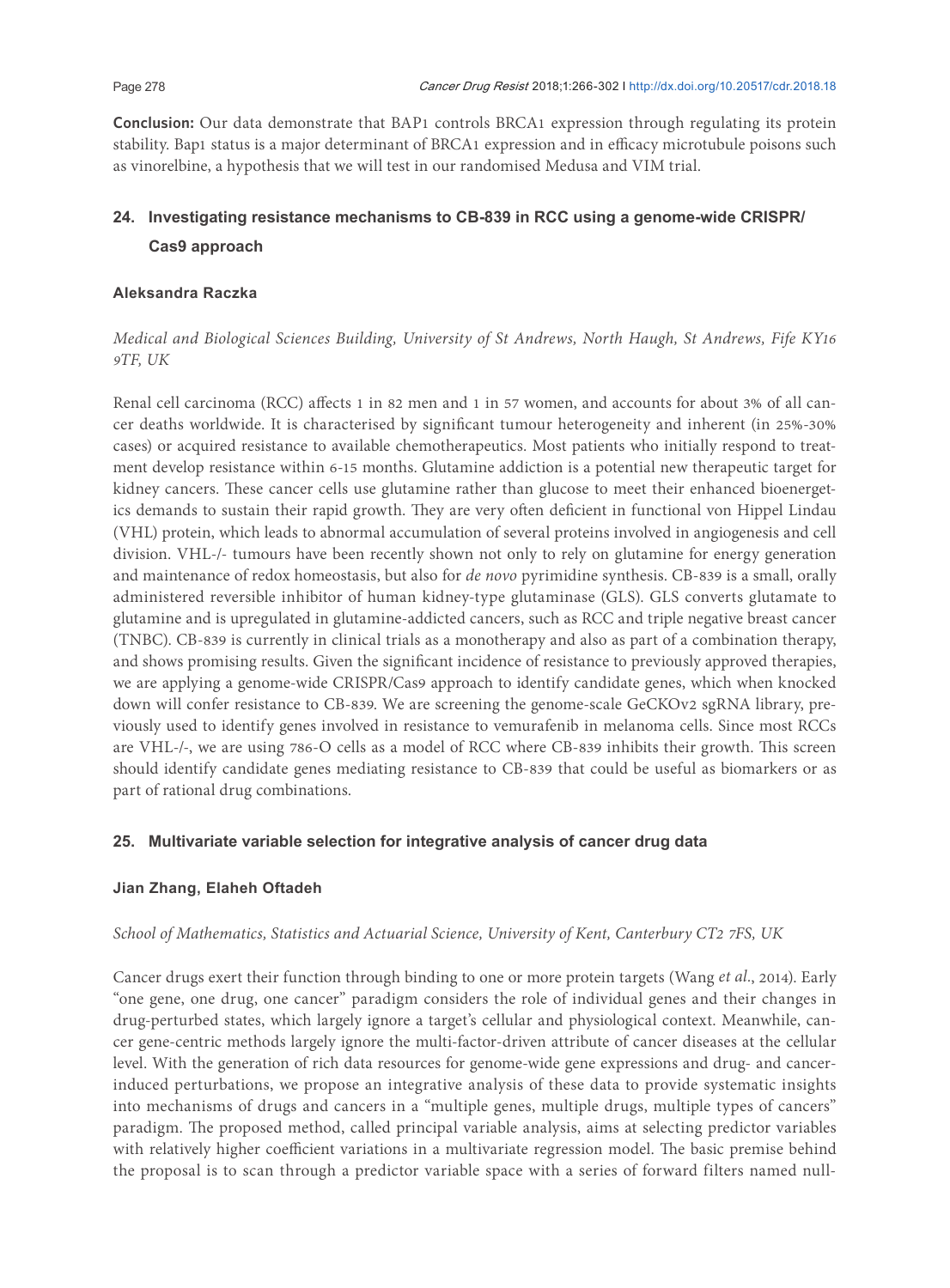beamformers; each is tailored to a particular region in the space and resistant to interference efects originating from other regions. The new approach attempts to explore the maximum amount of variation in the data with a small number of principal variables. Through simulation studies, we show that it substantially outperforms the existing methods in terms of sensitivity and speciicity. We apply the proposed method to IC<sub>50</sub> cancer drug and gene expression datasets, identifying a set of important genes co-associated with a group of cancer drugs.

### **26. Targeting of a transcriptional state implicated in resistance to MEK inhibition in KRAS mutant colorectal cancer**

**Steve Wagner<sup>1</sup> , Georgios Vlachogiannis<sup>2</sup> , Alexis De Haven Brandon<sup>1</sup> , Melanie Valenti<sup>1</sup> , Gary**  Box<sup>1</sup>, Liam Jenkins<sup>3</sup>, Caterina Mancusi<sup>1</sup>, Annette Self<sup>1</sup>, Floriana Manodoro<sup>4</sup>, Ioannis Assiotis<sup>4</sup>, **Penny Robinson<sup>4</sup> , Ritika Chauhan<sup>4</sup> , Alistair G Rust<sup>4</sup> , Nik Matthews<sup>4</sup> , Kate Eason<sup>2</sup> , Khurum Khan<sup>5</sup> , Naureen Starling<sup>5</sup> , David Cunningham<sup>5</sup> , Anguraj Sadanandam<sup>2</sup> , Clare M. Isacke<sup>3</sup> , Vladimir Kirkin<sup>1</sup> , Nicola Valeri2,5, Steven R. Whittaker<sup>1</sup>**

<sup>1</sup> Division of Cancer Therapeutics, The Institute of Cancer Research, London, UK

*5 Department of Medicine, Royal Marsden NHS Foundation Trust, London, UK*

he MEK inhibitor (MEKi) trametinib has shown clinical beneit in *BRAF*-mutant melanoma but showed no clinical responses in *KRAS*-mutant colorectal cancer. To gain insight into potential mechanisms of resistance, we used a pharmacogenomics analysis of colorectal cancer cell lines exhibiting diferential sensitivity to MEK inhibition. Strikingly, we identified a transcriptional state, involving increased interferon and inlammatory gene expression, to be highly enriched in cell lines displaying intrinsic and acquired resistance to MEK inhibition. Inhibition of this transcriptional state was achieved by small molecule inhibition of the bromodomain family of proteins, which suppressed interferon and inlammatory gene expression and restored sensitivity to MEK inhibition. The combination of the bromodomain inhibitor JQ1 and trametinib showed synergistic anti-proliferative efects and induced apoptosis in MEKi-resistant colorectal cancer cell lines. Elevated expression of interferon/inlammatory genes was observed in patient-derived organoid models which were also resistant to trametinib and were resensitized by co-treatment with JQ1. In both xenograft and syngeneic models of colorectal cancer, the combination of trametinib and JQ1 significantly suppressed tumour growth compared to either agent alone. Furthermore, using a 66-gene signature we found that high expression of interferon/inflammatory genes was associated with significantly reduced survival of colorectal cancer patients. These findings provide a novel explanation for the lack of response to MEK inhibitors in *KRAS*-mutant colorectal cancer, known for its inlammatory nature. Importantly, we have identified a novel therapeutic strategy to overcome both intrinsic and acquired resistance to MEK inhibition in colorectal cancer.

### **27. A genome-wide CRISPR screen to identify combination strategies for AZD5353 (AKTi) and AZD8186 (PI3K**β**i) in PTEN-null breast cancer**

**Shanade Dunn1,4, Jason Yu<sup>4</sup> , Swee Hoe Ong<sup>4</sup> , Yan Zi Au<sup>4</sup> , Urs Yelland<sup>2</sup> , Natalie Cureton<sup>2</sup> , Anna Staniszewsla<sup>1</sup> , James Pilling<sup>3</sup> , Philip Hopcroft<sup>3</sup> , Beverley Isherwood<sup>3</sup> , Simon Barry<sup>1</sup> , Barry Davies<sup>1</sup> , James Lynch<sup>1</sup> , Kosuke Yusa<sup>4</sup>**

*<sup>2</sup> Division of Molecular Pathology, he Institute of Cancer Research, London, UK*

*<sup>3</sup> Breast Cancer Now Research Centre, he Institute of Cancer Research, London, UK*

<sup>&</sup>lt;sup>4</sup> Tumour Profiling Unit, The Institute of Cancer Research, London, UK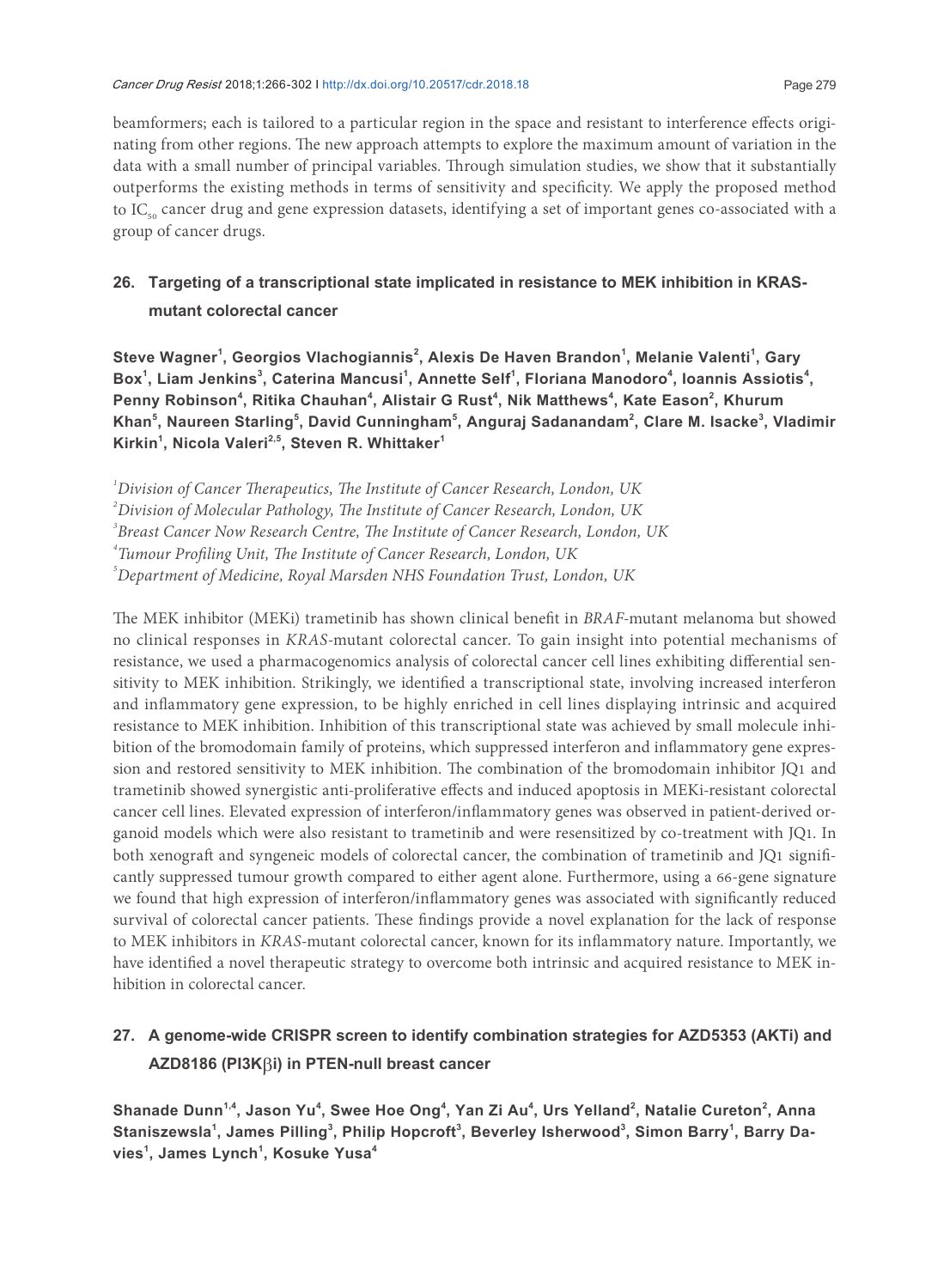*Bioscience, Oncology, IMED Biotech Unit, AstraZeneca, Cambridge, UK Bioscience, Oncology, IMED Biotech Unit, AstraZeneca, Alderley Park, UK Discovery Sciences, IMED Biotech Unit, AstraZeneca, Cambridge, UK Wellcome Trust Sanger Institute, Cambridge, UK*

he PI3K-AKT-mTOR pathway is frequently hyper-activated in breast cancer and several inhibitors targeting the PI3K pathway, including AKT (AZD5363) and PI3Kβ (AZD8186), are in clinical development. A better understanding of the mechanisms of resistance to PI3K pathway inhibitors is critical for the development of combination strategies. To this end, we performed genome-wide CRISPR-Cas9 knockout screens to identify genes that mediate drug resistance to AZD5363 and AZD8186 in three PTEN-null breast cancer cell lines. The screens have confirmed a number of known resistance genes and also revealed a number of novel mediators. Moreover, our screens identified a number of "sensitiser" genes. Eighteen of these hits have inhibitors in clinical development and we have performed a combination screen to identify the compounds that give the best synergy with AZD5363/AZD8186 across the breast cancer cell lines. The most striking combination was with the Mcl-1 inhibitor, AZD5991. Mechanistic work is ongoing and our data suggest that AZD5363/AZD8186 "prime" cells for apoptosis and combined inhibition with AZD5991 drives a rapid apoptotic response. Furthermore, these combinations induce regressions in a breast cancer xenograt model. Overall, our CRISPR screening data provide new insights into the pathways that drive resistance and have identified novel synergistic combinations.

### **28. Acquired resistance mechanisms to** β**-tubulin inhibitors in triple negative breast cancer**

### **Helen E. Grimsley<sup>1</sup> , Jindrich Cinatl Jr<sup>2</sup> , Catherine Harper-Wynne<sup>3</sup> , Karina Cox<sup>3</sup> , Martin Michaelis<sup>1</sup> , Mark N. Wass<sup>1</sup> , Michelle D. Garrett<sup>1</sup>**

*1 School of Biosciences, University of Kent, Canterbury, UK*

*2 Institut für Medizinische Virologie, Klinikum der Goethe-Universität, Frankfurt am Main, Germany <sup>3</sup>Maidstone and Tunbridge Wells NHS Trust*

Microtubules are dynamic components of the cytoskeleton, and are common targets for anticancer therapies. Disruption of mitotic processes through inhibition of β-tubulin, an essential building block of the mitotic spindle, leads to mitotic catastrophe. β-tubulin inhibitors; Eribulin and Paclitaxel are common drugs for the treatment of triple negative breast cancer. Triple negative breast cancer exhibits an aggressive metastatic phenotype and patients are commonly known to relapse due to acquired drug resistance. Here we start to elucidate mechanisms of resistance to β-tubulin inhibitors which may provide opportunities to strategically alter their therapeutic use in patients. *In vitro* assays demonstrated similar phenotypes in the Eribulin-adapted and Paclitaxel-adapted cell lines, distinct from the parental. Cross-resistance was found upon treatment with Eribulin and Paclitaxel in the drug-adapted cell lines. Remarkably, whole exome sequencing analysis showed only a small number of variants gained in the drug-adapted cell lines, with even less shared in respective drug-adapted cell lines. Our results suggest that although similar responses in the drug-adapted cell lines are seen when treated with Eribulin and Paclitaxel, the acquired resistance mechanisms are most likely to be diferent.

### **29. The role of SOX4 in drug-resistant chronic myeloid leukemia**

### **Jorge Luis Jimenez Macias, April J. Baral, Peter Laslo**

*Section of Experimental Haematology, Leeds Institute of Molecular Medicine, St James's University Hospital, Leeds, UK*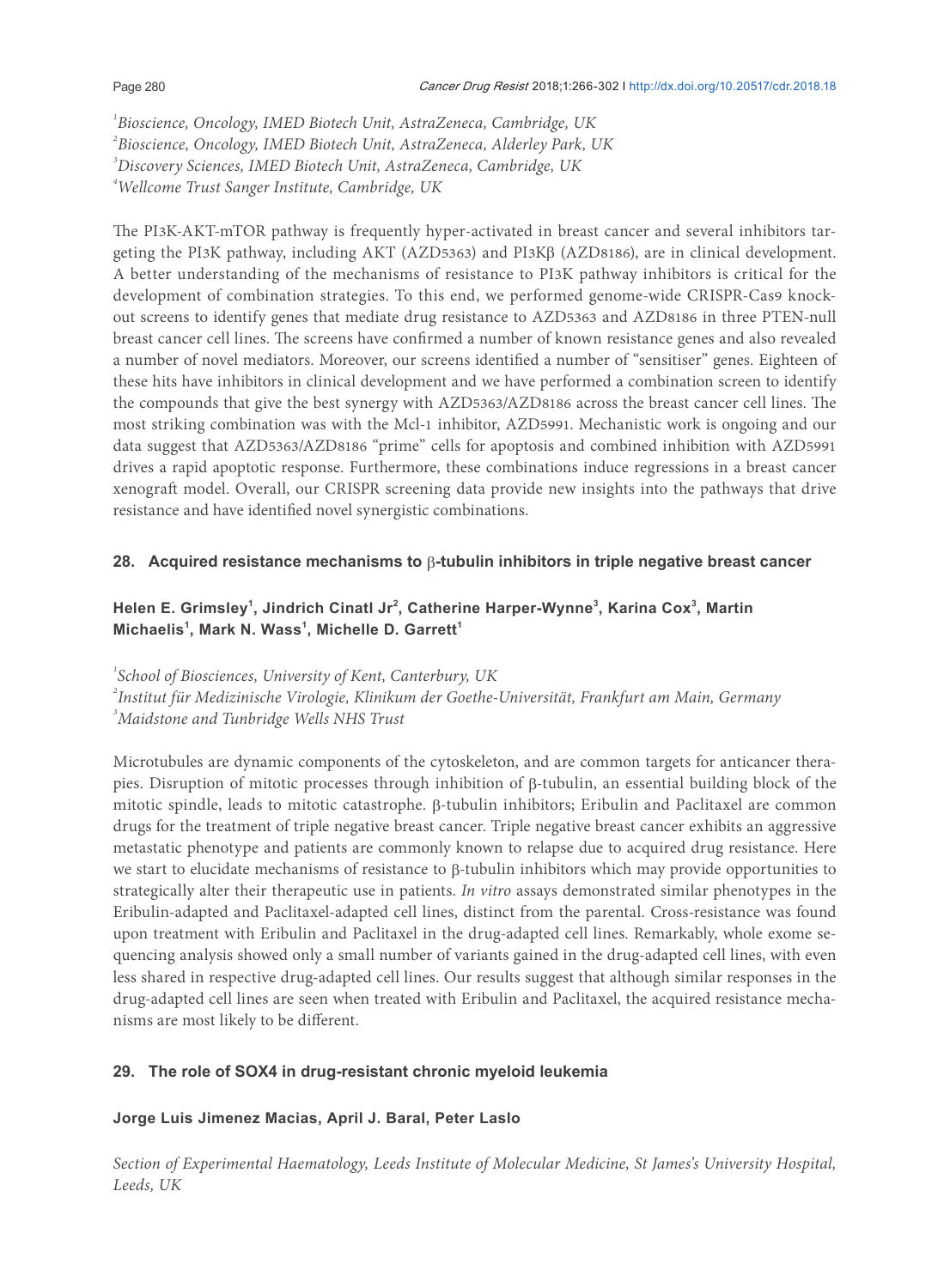Chronic myeloid leukaemia (CML) is associated with the BCR-ABL1 (BA) oncogene and managed with drug therapy [Imatinib (IM)]. However, 20% of patients will develop drug resistance resulting in fatality within 12 months. Previous work in the lab had established a preclinical model of CML drug resistance using KCL22 cells. By gradually exposing these cells to increasing concentrations of IM, a drug-resistant derivative (IMr) was established. The IMr cells recapitulated clinical observations where drug treatment ablated the activity of BA yet they continue to grow. In order to survive the IMr cells must acquire new oncogenic drivers that compensate for the loss of BA. Research focused on the functional requirement of the SOX4 factor in establishing the IMr phenotype. Depletion of SOX4 within the IMr cells inhibited cell growth. Interestingly, the complimentary gain-of-function studies failed to generate SOX4-expressing KCL22 stables. Targeting SOX4 with the aim of restoring its normal functional activity holds great promise for the therapeutic treatment of drug-resistant CML.

### **30. PHLDA1 downregulation mediates drug resistance in receptor tyrosine kinase-driven cancer and can be modulated using HDAC Inhibitors**

### **N. S. Clayton<sup>1</sup> , E. P. Carter<sup>1</sup> , A. E. Fearon<sup>2</sup> , J. A. Heward<sup>3</sup> , R. P. Grose<sup>1</sup>**

 *Centre for Tumour Biology, Barts Cancer Institute - a CRUK Centre of Excellence, Queen Mary University of London, London EC1M 6BQ, London, UK Inst. f. Molecular Health Sciences, Department of Biology, ETH Zürich, Zürich 8093, Switzerland Centre for Haemato-Oncology, Barts Cancer Institute, London EC1M 6BQ, UK*

Development of resistance causes failure of drugs targeting oncogenic receptor tyrosine kinases (RTKs) and represents a critical challenge for precision medicine. Here, we show that transcriptional downregulation of the PH domain-containing protein PHLDA1 is critical to the acquisition and maintenance of drug resistance in RTK-driven cancer. Using resistance to ibroblast growth factor receptor - targeted therapy as a model, we identified an Akt-driven compensatory mechanism underpinned by downregulation of PHLDA1. We demonstrate broad clinical relevance of our findings, showing that PHLDA1 downregulation also occurs in response to RTK-targeted therapy in breast and renal cancer patients. Crucially, knockdown of PHLDA1 alone was suicient to confer *de novo* resistance to RTK inhibitors *in vitro* and induction of PHLDA1 expression re-sensitized drug-resistant cancer cells to targeted therapies. This identifies PHLDA1 as a biomarker for drug response and highlights the potential of PHLDA1 reactivation as a means of circumventing resistance to RTK inhibitors. We have identiied inhibition of the MAPK pathway as a crucial step in PHLDA1 downregulation and show that ERK1/2 inhibition produces significant epigenetic changes at the PHLDA1 locus, specifically, a decrease in the activatory marks H3Kme3 and H3K27ac. In line with this, we show that treatment with clinically relevant Class I HDAC inhibitors restores PHLDA1 expression in resistant cells. Using HER2<sup>+</sup> breast cancer cells as a model system, we have shown that HDAC inhibitors increase the sensitivity of resistant cells to HER2<sup>+</sup>-targeted therapy and when given in combination with lapatinib, produce a synergistic efect on cell growth in parental cell populations.

### **31. Elucidating mechanisms of resistance to PI3K inhibition in pancreatic cancer using functional genomics and combinatorial drug screening**

### **Charlotte Milton<sup>1</sup> , Annette Self<sup>1</sup> , Rosemary Burke<sup>1</sup> , Federica Piccioni<sup>2</sup> , David Root<sup>2</sup> , Steven R. Whittaker<sup>1</sup>**

<sup>1</sup> Division of Cancer Therapeutics, The Institute of Cancer Research, London, UK <sup>2</sup> Genetic Perturbation Platform, The Broad Institute, Cambridge, MA, USA

Activating mutations in the oncogene *KRAS* are present in 95% of pancreatic ductal adenocarcinoma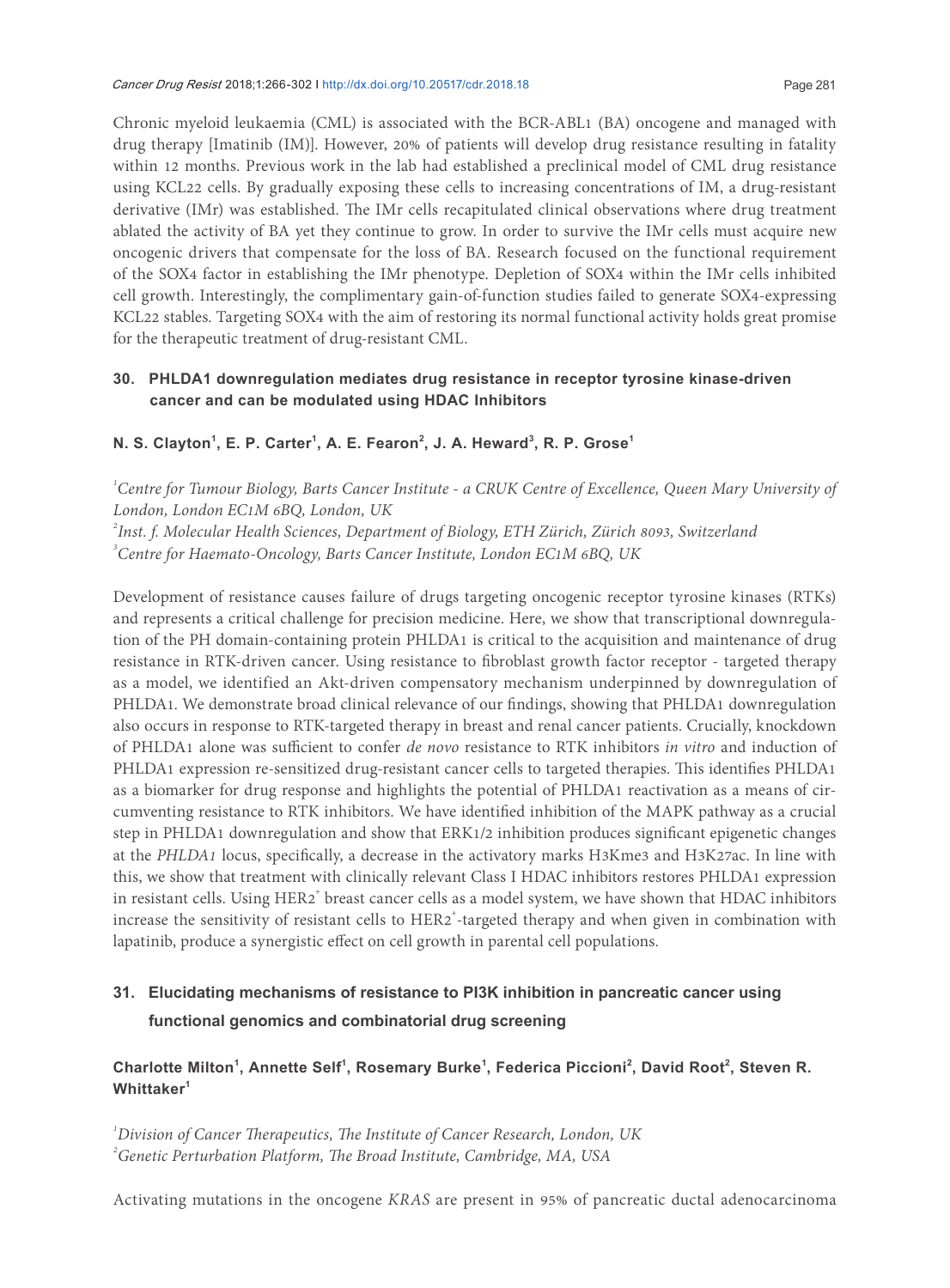(PDAC) and drive tumorigenesis and disease progression. The PI3K pathway is activated downstream of oncogenic KRAS signalling and presents an attractive therapeutic target for the treatment of this lethal disease. However, when tested in PDAC clinical trials, PI3K pathway inhibitors have thus far derived no significant benefit. We hypothesise that an adaptive response mediates resistance to PI3K inhibition in PDAC, targeting of which may present a novel therapeutic strategy. We found that resistance to the PI3K alpha inhibitor, BYL719, is associated with sustained PI3K-independent activation of mTORC1 in a panel of PDAC cell lines. We demonstrate that inhibition of mTOR, in combination with PI3K inhibition, is necessary to fully supress PI3K signalling and inhibit proliferation of PDAC cells. Through genome-scale and focussed, mini-pool CRISPR screens, we nominated key genes in the mTOR and RTK signalling networks responsible for mediating resistance and show that siRNA mediated knockdown of these genes is sufficient to sensitise to PI3K alpha inhibition in multiple cell lines. Notably, over-expression of multiple genes involved in determining PI3K inhibitor sensitivity is associated with significantly decreased patient survival. Targeting of multiple nodes in the PI3K signalling network is therefore essential to overcoming resistance to single agent PI3K alpha inhibition. In 3D stromal co-culture models, inhibition of either mTOR, EGFR or PDK1 synergistically inhibited spheroid growth in combination with PI3K alpha inhibition. Our work therefore supports further investigation into combined PI3K and RTK inhibition for the treatment of pancreatic cancer.

### **32. A predictive model of "on-target" drug resistance (for poster)**

### **Daniel O'Neill1,3, Maryam Clausen<sup>2</sup> , Mike Firth<sup>1</sup> , Jonathan Wrigley<sup>1</sup> , Maria Emanuela Cuomo<sup>1</sup>**

*1 AstraZeneca,IMED Discovery Sciences, Cambridge, UK 2 AstraZeneca, IMED Discovery Sciences, Gothenburg, SE 3 AstraZeneca, IMED Oncology, Cambridge, UK*

Acquired drug resistance represents a major challenge in the development of therapeutic agents for the treatment of cancer. The problem is exemplified by non-small cell lung cancer (NSCLC) containing activating EGFR mutations. NSCLC tumours driven by EGFR variants are initially sensitive to tyrosine kinase inhibitors (TKI), but some patients show renewed disease progression through expansion of tumour cell clones harbouring additional EGFR mutations. Models of drug resistance are therefore necessary to increase our understanding of resistance mechanisms, predict variants that will arise in patients and improve drug development strategies. In the past, this problem has been addressed by screening large panels of gene variants for drug resistance phenotypes in cell culture. Previous methods such as chemical mutagenesis has the advantage of testing mutations genome wide but did not cover all possible amino acid variants in a speciic region of interest. On the other hand, saturation mutagenesis with "on target" cDNA libraries resulted in expression of all possible variants but in a non-physiological setting, detached from their endogenous regulatory mechanisms. For the first time, CRISPR/Cas9 allows endogenous modification of genes and facilitates introduction of all possible mutations at a speciic locus, whilst maintaining endogenous gene architecture, chromosomal context and epigenetic mileu. Here we describe the novel CRISPRbased methodology targeted endogenous mapping of pharmacological resistance developed to identify "on target" mutations in key oncogenes that drive pharmacological resistance. Using EGFR as a target, we show how directed evolution of some residues in the EGFR kinase domain can be predictive of the resistance observed in the clinic in response to known TKIs, such as geitinib and osimertinib. In fact, in the region analysed, we can recapitulate the variants observed clinically. We also identify amino acids chemically and structurally able to confer resistance to a TKI in structurally conserved tyrosine kinases such as BCR-Abl and Kit.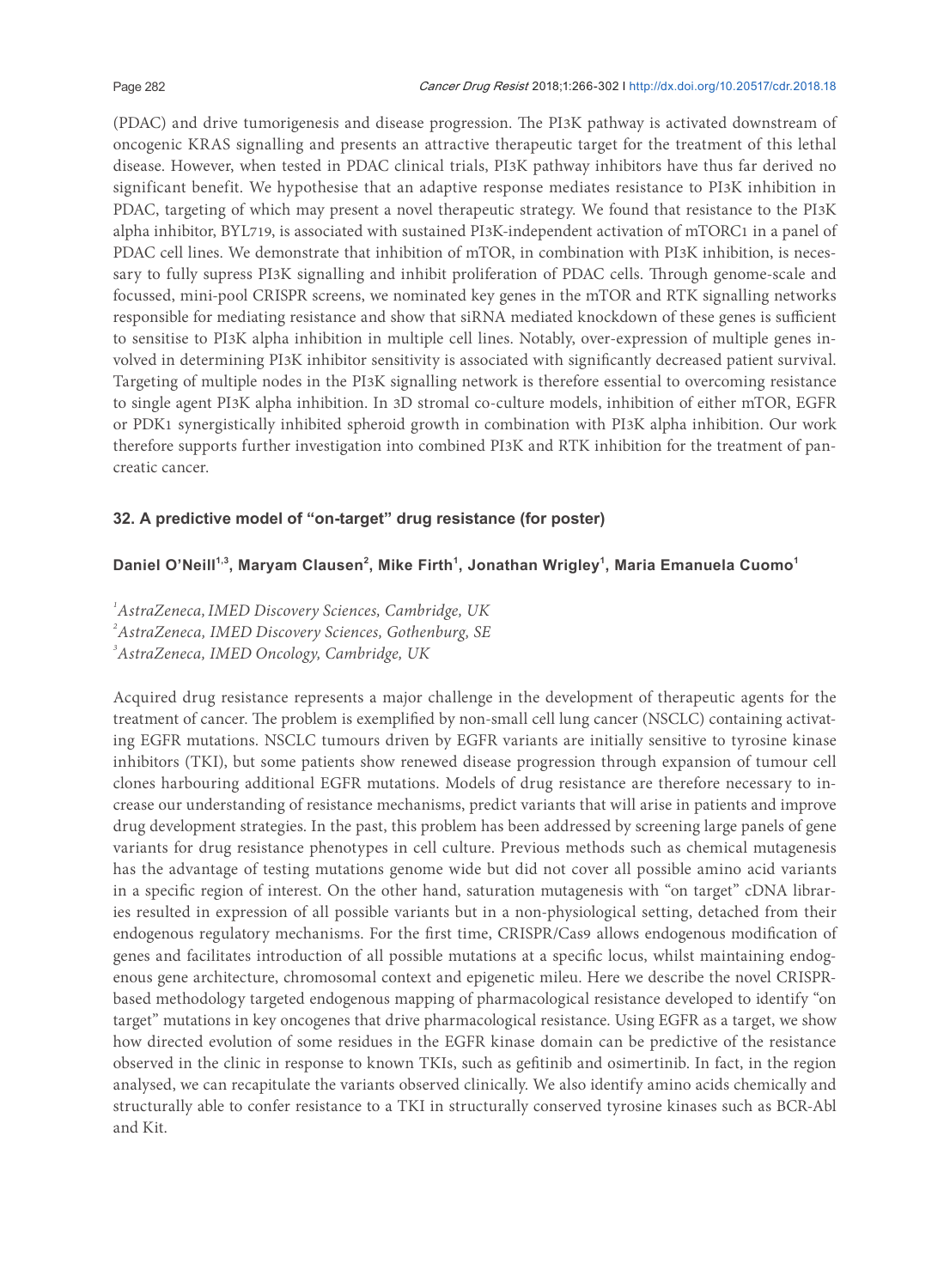### **33. A FGF7-FGFR2 autocrine loop maintains fusion positive rhabdomyosarcoma cell growth and is associated with preclinical efficacy of the FGFR inhibitor NVP-BGJ398**

**Christopher I. Milton<sup>1</sup> , Joanna Selfe<sup>1</sup> , Edoardo Missiaglia<sup>2</sup> , Ewa Aladowicz<sup>1</sup> , Zoë S. Walters<sup>1</sup> , Su-** $\boldsymbol{\mathsf{s}}$ anne A. Gatz<sup>1</sup>, Melanie Generali $^{\mathsf{6}}$ , Gary Box $^{\mathsf{3}}$ , Melanie Valenti $^{\mathsf{3}}$ , Alexis de Haven-Brandon $^{\mathsf{3}}$ , David Galiwango<sup>4</sup>, Angela Hayes<sup>4</sup>, Matthew Clarke<sup>5</sup>, Elisa Izquierdo<sup>5</sup>, David Gonzalez De Castro<sup>6</sup>, **Florence Raynaud<sup>4</sup> , Suzanne Eccles<sup>3</sup> , Janet M. Shipley<sup>1</sup>**

<sup>1</sup>Sarcoma Molecular Pathology Team, Divisions of Molecular Pathology and Cancer Therapeutics, The Insti*tute of Cancer Research, London, UK*

*2 Department of Molecular Pathology, Centre Hospitalier Universitaire Vaudois, Lausanne CH-1011, Switzerland*

<sup>3</sup> Tumour Biology and Metastasis Team, Division of Cancer Therapeutics, The Institute of Cancer Research, *London, UK*

<sup>4</sup> Drug Metabolism and Pharmacokinetics Team, Division of Cancer Therapeutics, The Institute of Cancer Re*search, London, UK*

 $^{\circ}$ Glioma Team, Division of Molecular Pathology, The Institute of Cancer Research, London, UK

<sup>6</sup>Molecular Haematology, Division of Molecular Pathology, The Institute of Cancer Research, London, UK; *current address for Melanie Generali: Center for Therapy Development (GMP), Institute for Regenerative Medicine (IREM), University of Zurich, Zurich CH-8044, Switzerland; and current address for David Gonzalez De Castro: School of Medicine, Dentistry and Biomedical sciences, Queens University Belfast, Belfast BT9 7BL, UK*

Rhabdomyosarcoma (RMS) is the most common form of soft tissue sarcoma in children. Patients whose tumours harbour a genetic fusion, the most common of which is *PAX3*-*FOXO1*, carry the worst prognosis with a 5-year survival rate of less than 30%. Evidence demonstrates that ibroblast growth factor receptor 4 (FGFR4) plays a role in fusion positive RMS cell growth, although it is not clear whether other family members (FGFRs 1-3) contribute as well. We sought to validate FGFR involvement in RMS proliferation and to provide preclinical evidence that inhibiting FGFR signalling is a viable therapeutic strategy in this tumour type. From a RMS cell line screen we identified fusion positive cells as more sensitive than fusion negative cells to the FGFR inhibitor and clinical candidate NVP-BGJ398. Sensitivity correlated with high mRNA expression of *FGFR2* and its specific ligand *FGF7*. Genetic knockdown of FGF7 and FGFR2 decreased fusion positive but not fusion negative RMS cell viability. Interestingly, levels of secreted FGF7 protein were maintained alongside FGFR signalling through the MAPK pathway upon serum starvation. his indicates that fusion positive RMS growth *in vitro* is sustained by a FGF7-FGFR2 autocrine loop. We mined expression data from three independent RMS patient cohorts which revealed overexpression of *FGFR2* and *FGF7* in fusion positive tumours compared to fusion negative tumours and normal muscle. Oral administration of NVP-BGJ398 to immunodeficient mice, at doses within the range achievable in humans, significantly inhibited fusion positive RMS01 and RH41 xenograft tumour growth, concomitant with diminished FGFR/MAPK signalling and a lower proliferative index. Finally, using clonogenic assays *in vitro* we demonstrate that NVP-BGJ398 is synergistic in combination with Irinotecan, a chemotherapeutic used in the standard treatment of RMS patients. Together these data suggest that NVP-BGJ398 is an attractive therapeutic option, particularly in combination with Irinotecan, for high-risk fusion positive RMS patients.

### **34. Exploring resistance of renal cell carcinoma to targeted therapy**

**Hossam M. Kamli1,2, Li Li<sup>3</sup> , David A. Vesey1,4, Glenda C. Gobe1,5**

*1 University of Queensland Princess Alexandra Hospital Kidney Disease Research Collaborative, Translational Research Institute, Brisbane, Queensland, Australia*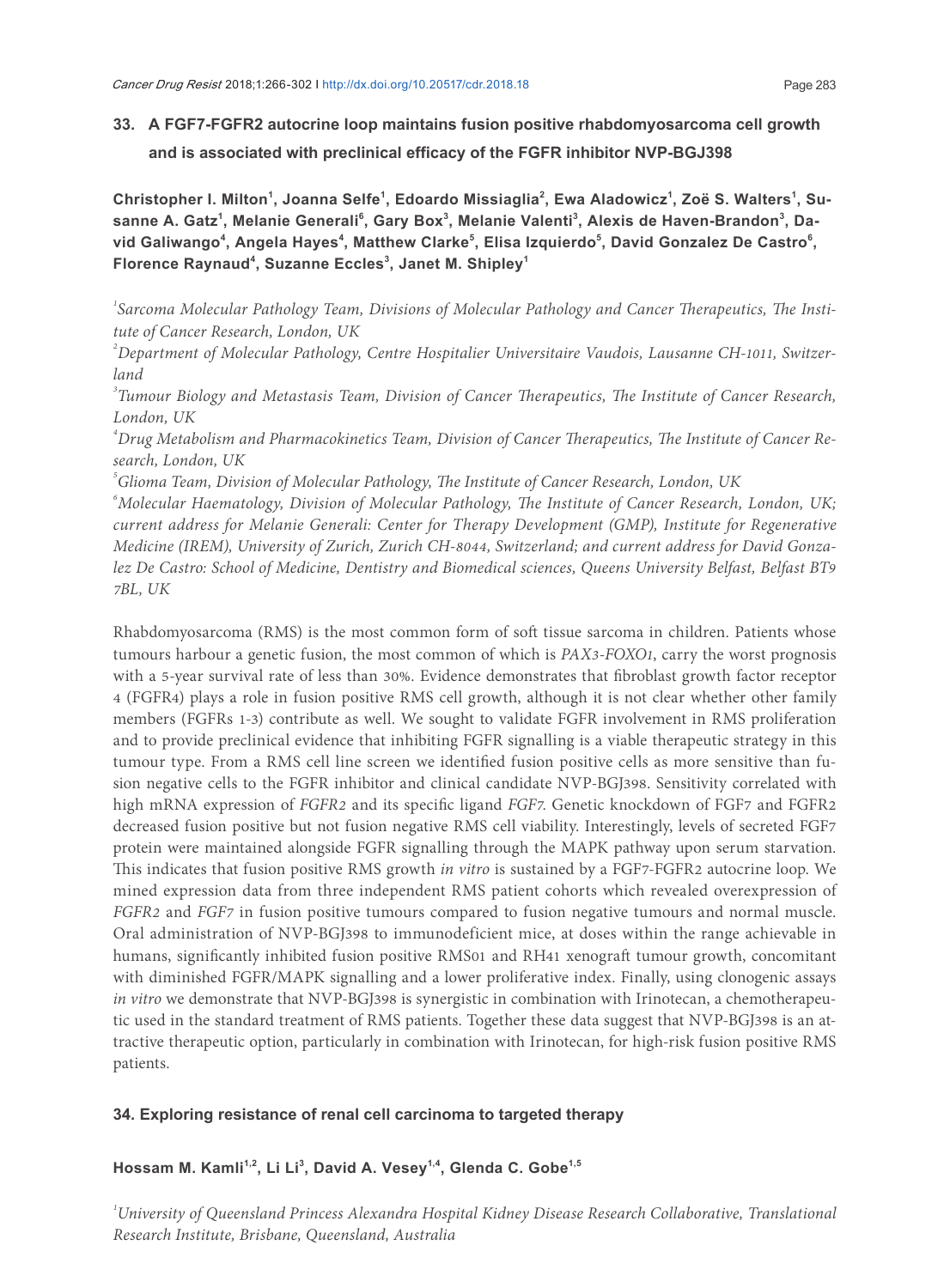*2 Department of Clinical Laboratory Sciences, College of Applied Medical Sciences, King Khalid University, Abha, Saudi Arabia*

*3 UQ-Ochsner Clinical School, Ochsner Clinic Foundation, New Orleans, LA, USA*

*4 Departments of Urology and Nephrology, Princess Alexandra Hospital, Woolloongabba, Brisbane, Australia 5 UQ NHMRC CKD.QLD CRE, Royal Brisbane and Women's Hospital, Brisbane, Australia*

Renal cell carcinoma (RCC) accounts for 2%-3% of all adult malignancies and its incidence has risen over past decades. If untreated, RCC is associated with high rates of metastasis and high mortality, partially due to high levels of drug resistance. The novel gold-standard tyrosine kinase inhibitor, Sunitinib, targets angiogenesis and other multiple pathways in RCC treatment. Sunitinib-resistance is a major clinical problem for treatment of RCC. The comprehensive characterisation of morphological, functional and molecular changes in Sunitinib-resistant RCC cells is lacking. We aimed to develop Sunitinib-resistant human RCC cell lines (SN12K1, Caki-1, Caki-2 and 786-0) and characterise the cellular biological changes. RCC cells were made resistant by continuous, chronic exposure to 10 µmol/L Sunitinib. Resistant RCC cell lines were stable in 10  $\mu$ mol/L Sunitinib for nearly 2 years, while in parental cell lines, 10  $\mu$ mol/L Sunitinib induced 95%-98% cell death at 72-h. Cell proliferation, morphology, transmigration, a cellular adhesion assay, and gene expression (Q-RT-PCR) for vascular endothelial growth factor (VEGF), interleukin (IL)-6, IL-8, Bcl-2 and Bax were studied. There was no significant difference in growth rate and transmigration between the parental and resistant cells. Sunitinib-resistant cells were significantly hypertrophic compared with parental cells as evidenced by increases in the surface areas of the whole cells and the nuclei. VEGF was increased in Caki-2 and SN12K1 resistant cells by 5 and 2-fold, respectively. IL-6 was increased significantly in 786-0, Caki-1, Caki-2 and SN12K1 resistant cells by 3.5, 2, 2 and 12-fold, respectively. IL-8 increased in Sunitinib-resistant Caki-2 and SN12K1 cells by 2 and 2.5-fold, respectively. he Bcl2/Bax ratio increased in Caki-1, Caki-2, and SN12K1 cells by 1.5, 2, and 2-fold, respectively, indicating increased apoptosis resistance. Elevated IL-6 may contribute to Sunitinib resistance either via VEGF-mediated angiogenesis or antiapoptotic Bcl2. Thus inhibition of IL-6 could be a promising way to overcome drug resistance.

### **35. PEA-15 unphosphorylated at both serine 104 and serine 116 sensitizes ovarian carcinoma cells to cisplatin**

### Shahana Dilruba<sup>1</sup>, Anke C. Schiedel<sup>2</sup>, Naoto T. Ueno<sup>3</sup>, Florian Rothweiler<sup>4</sup>, Jindrich Cinatl Jr<sup>4</sup>, **Martin Michaelis<sup>5</sup> , Ganna V. Kalayda<sup>1</sup>**

*1 Institute of Pharmacy, Clinical Pharmacy, University of Bonn, Germany*

*2 Institute of Pharmacy, Pharmaceutical Chemistry I, University of Bonn, Germany*

<sup>3</sup> Department of Breast Medical Oncology, The University of Texas MD Anderson Cancer Center, Houston, *TX, USA*

*4 Institute of Medical Virology, Goethe University Hospital Frankfurt, Frankfurt/Main, Germany*

*5 Industrial Biotechnology Centre and School of Biosciences, School of Biosciences, University of Kent, Canterbury, UK*

Cisplatin belongs to the standard chemotherapy regimens of various solid tumors. extracellular signalregulated kinase 1 and 2 (ERK1/2) is activated following cisplatin treatment. Upon activation, ERK1/2 shuttles between diferent cellular compartments, where it acts on various targets. Intracellular traicking of ERK1/2 is regulated, among others, by a small scafold protein PEA-15 (phosphoprotein enriched in astrocytes-15kDa). Depending on its phosphorylation at serine 104 and serine 116, PEA-15 can sequester ERK1/2 in the cytoplasm or facilitate its nuclear translocation. In addition, PEA-15 mediates other cellular processes such as autophagy and apoptosis. These functions of PEA-15 have also controlled its phosphory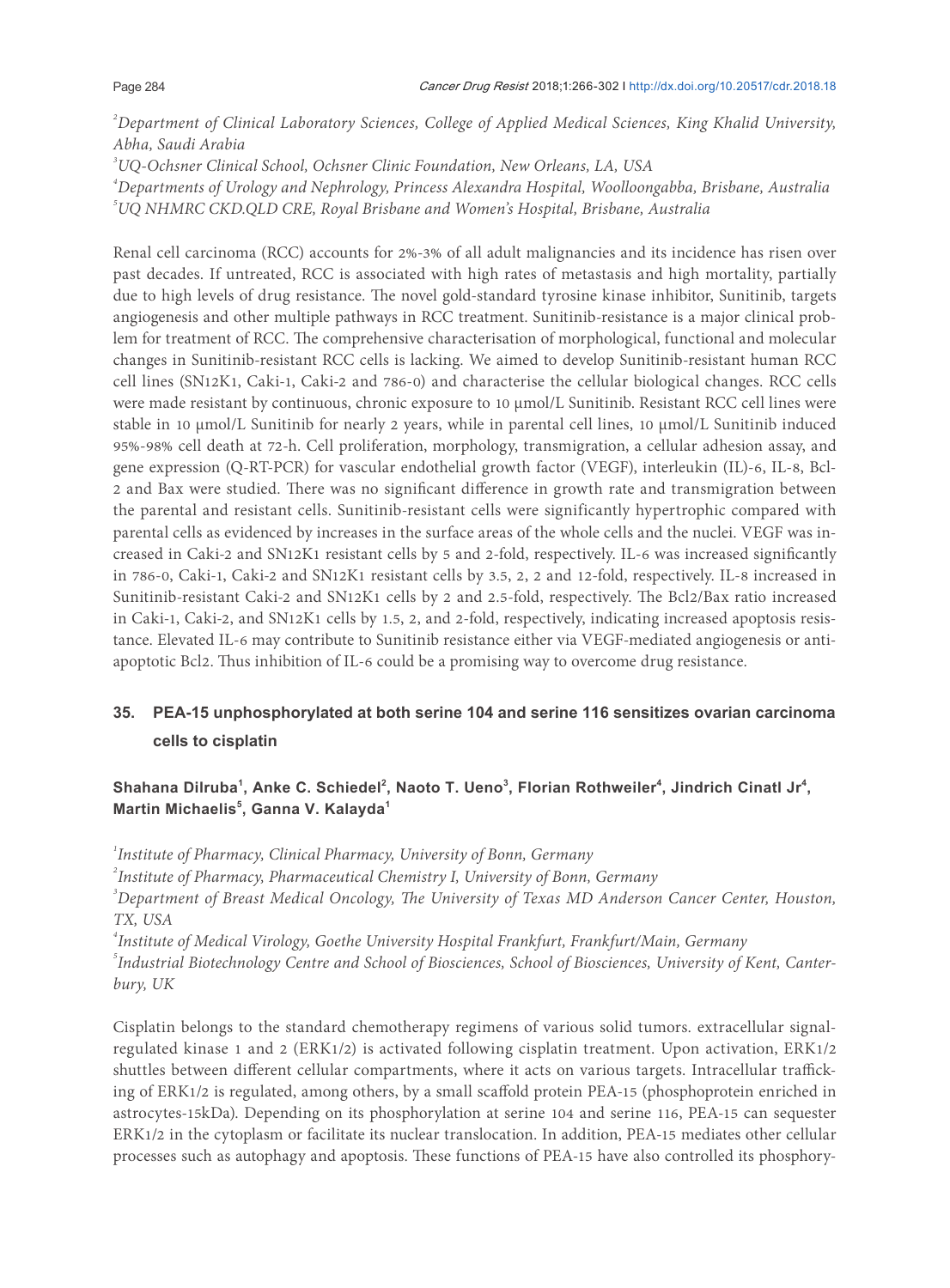Cancer Drug Resist 2018;1:266-302 I http://dx.doi.org/10.20517/cdr.2018.18 Page 285

lation status. Here we have investigated the hypothesis that, depending on the phosphorylation state, PEA-15 can enhance cisplatin sensitivity in ovarian cancer cells. Two mutated versions of PEA-15 mimicking the two phosphorylation statuses of the protein were overexpressed in SKOV-3 human ovarian carcinoma cells by Lipofectamine-mediated transfection. PEA-15AA is a mutated non-phosphorylatable form of PEA-15 capable of ERK1/2 binding in the cytoplasm, whereas PEA-15DD is a phosphomimetic variant stimulating ERK1/2 nuclear translocation. PEA-15AA overexpression resulted in a significant increase (*P* < 0.0001) in cisplatin sensitivity (EC<sub>50</sub> = 10.0 µmol/L) compared to the mock-transfected cells (EC<sub>50</sub> = 14.9 µmol/L) as determined by an MTT-assay. In PEA-15DD-transfected cells, cisplatin cytotoxicity ( $EC_{50} = 14.3 \mu \text{mol/L}$ ) was similar to that of the mock-transfected controls. The whole-transcriptome expression profiling with a Clariom<sup>TM</sup> S microarray revealed the Nrf2/ARE signaling pathway as central to the PEA-15AA positive effect on the sensitivity of SKOV-3 cells to cisplatin. The relevance of this pathway was successfully validated using retinoic acid, which is a potent inhibitor of Nrf2/ARE. Co-treatment with 20 µmol/L retinoic acid significantly ( $P < 0.0001$ ) sensitized SKOV-3 cells to cisplatin as EC<sub>50</sub> was reduced from 32.6 µmol/L for the platinum complex alone to 14.0 µmol/L in the combination. Our results show that non-phosphorylatable PEA-15 increases cisplatin sensitivity in SKOV-3 human ovarian carcinoma cells through interference with the Nrf2/ARE signaling.

### **36. Identifying a potential role for TauT in conferring resistance to standard treatment in glio blastoma**

**Nora Rippaus<sup>1</sup> , Julie Higgins<sup>1</sup> , Rhiannon Barrow<sup>1</sup> , Alexander Bruns<sup>1</sup> , Aruna Chakrabarty<sup>2</sup> , Azzam Ismail<sup>2</sup> , Jacquelyn Bond<sup>1</sup> , Katherine Ashton<sup>3</sup> , Khaja Syed<sup>4</sup> , Michael Jenkinson4,5, Andrew Brodbelt<sup>4</sup> , Susan Short<sup>1</sup> , Lucy F. Stead<sup>1</sup>**

 *Faculty of Medicine and Health, St James's University Hospital, University of Leeds, Leeds LS9 7TF, UK Leeds Teaching Hospitals NHS Trust, St James's University Hospital, Leeds LS9 7TF, UK Lancashire Teaching Hospitals NHS Trust, Royal Preston Hospital, Preston PR2 9HT, UK Walton Centre NHS Trust, Liverpool L9 7LJ, UK Institute of Translational Medicine, University of Liverpool, Liverpool L9 7LJ, UK*

Glioblastoma (GBM) is an incurable and fatal brain cancer; almost half of patients die within a year of diagnosis despite a standard, aggressive treatment regimen of surgery, radiotherapy and chemotherapy with Temozolomide. All drugs designed to target molecular features of primary GBM tumours have failed to prolong survival. his is likely because of inherently treatment-resistant cells within primary tumours that evade current therapies, continuing to proliferate to form a recurrent tumour. We have sequenced RNA from paired pre- and post-treatment GBM patient tumours to identify genes that are differentially expressed between primary and recurrent GBMs and investigate whether treatment resistance is driven at the transcriptional rather than genomic level, as suggested from recent published work. In parallel, we isolated cancer cells from a newly resected primary GBM and cultured them as polyclonal spheroids in stem-cell permissive conditions. Half of these spheroids received the non-surgical components of standard treatment and seven days later we sequenced RNA from single cells from both treated and untreated spheroids. *SLC6A6* was the most significantly upregulated gene in recurrent *vs.* matched primary patient tumours and the only gene that was also significantly upregulated in treated *vs.* untreated single cells. One interpretation of these data is that GBM cells expressing *SLC6A6* are more resistant to standard treatment. his is supported by: (1) the fact that patients with primary GBM tumours with low *SLC6A6* expression have significantly better prognosis; (2) work showing that *SLC6A6* expression promotes multidrug resistance in colorectal cancer; (3) preliminary data from functional screens that we have performed on established GBM cell lines. *SLC6A6* encodes a taurine transporter, TauT, with an important role in brain development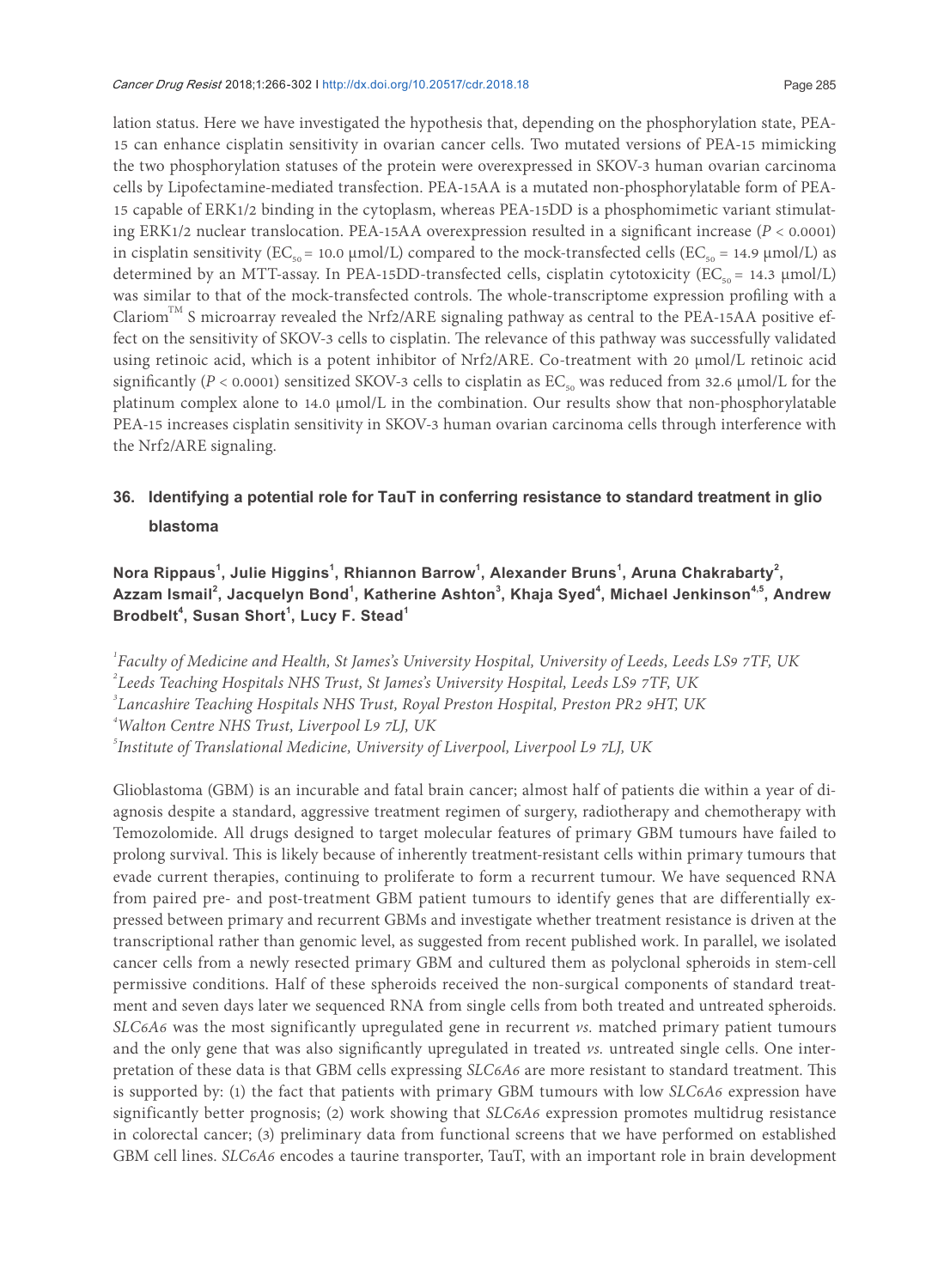for which we postulate a mechanism for conferring treatment resistance in GBM, the testing of which is the focus of our ongoing work.

### **37. Single-cell analysis of cancer-associated fibroblast heterogeneity in non-small cell lung cancer: mapping molecular phenotypes in tumours**

### Sara Waise, Rachel Parker, Matthew Rose-Zerilli, Christian Ottemsmeier, Christopher Hanley<sup>#</sup>, **Gareth Thomas#**

*Cancer Sciences Unit, Somers Building, University of Southampton, Tremona Road, Southampton SO16 6YD, UK #he two authors contributed equally to this Abstract*

**Aim:** To characterise the heterogeneity and spatial relationships of the cancer-associated ibroblast (CAF) population in non-small cell lung cancer.

**Methods:** Fresh primary lung tissue was dissociated to extract the maximum possible proportion of CAF (using collagenase P for sixty minutes). Single-cell RNA sequencing was performed using a droplet-barcoded sequencing platform. Bioinformatic analysis was carried out in R, with cell type identiication and gene set enrichment using the ToppFun tool and GSEA program. Spatial relationships between cell types were characterised using a multi-immunohistochemical staining protocol.

**Results:** Analysis of 12 non-small cell lung cancer (NSCLC) tumours and 6 matched non-involved lung samples revealed the presence of 5 CAF subtypes. Three subgroups showed transcriptomic overlap with normal ibroblasts. Of the distinct CAF populations, one showed enrichment and expression of genes associated with the 'myofibroblastic' CAF phenotype. The second CAF cluster showed higher expression of growth factors and immune cell exclusion on histology. Multiplexed IHC using identified cluster markers demonstrated that these subtypes have diferent spatial distribution and relationships to other cell types. Of the remaining three subtypes, one showed gene expression and enrichment consistent with the previously-described 'inflammatory' fibroblast subtype. The remaining two clusters show significant prognostic impact, but their functions have yet to be elucidated.

**Conclusion:** Despite their abundance in most solid cancers, CAF remain a poorly-characterised population. No single marker reliably identifies all CAF and is not yet clear whether distinct CAF phenotypes exist or whether such subgroups have different functions. We have identified six stromal populations in NSCLC. The fibroblast subtypes show differential gene set enrichment, spatial distribution and prognostic impact, suggestive of functional diferences. Clinical trials of stromal targeting agents have so far shown disappointing results: identification of pro-malignant CAF subgroups may facilitate the development of more specific strategies.

### **38. The unfolded protein response in prostate cancer: developing novel strategies for therapeutic intervention**

### **Ana Maria Isac, Filippo Prischi, Philip Reeves, Greg Brooke**

### *School of Biological Sciences, University of Essex, Colchester, UK*

Prostate cancer (PCa) cells grow in an environment which is known to cause endoplasmic reticulum (ER) stress. his leads to the activation of a process called the unfolded protein response (UPR) which tumour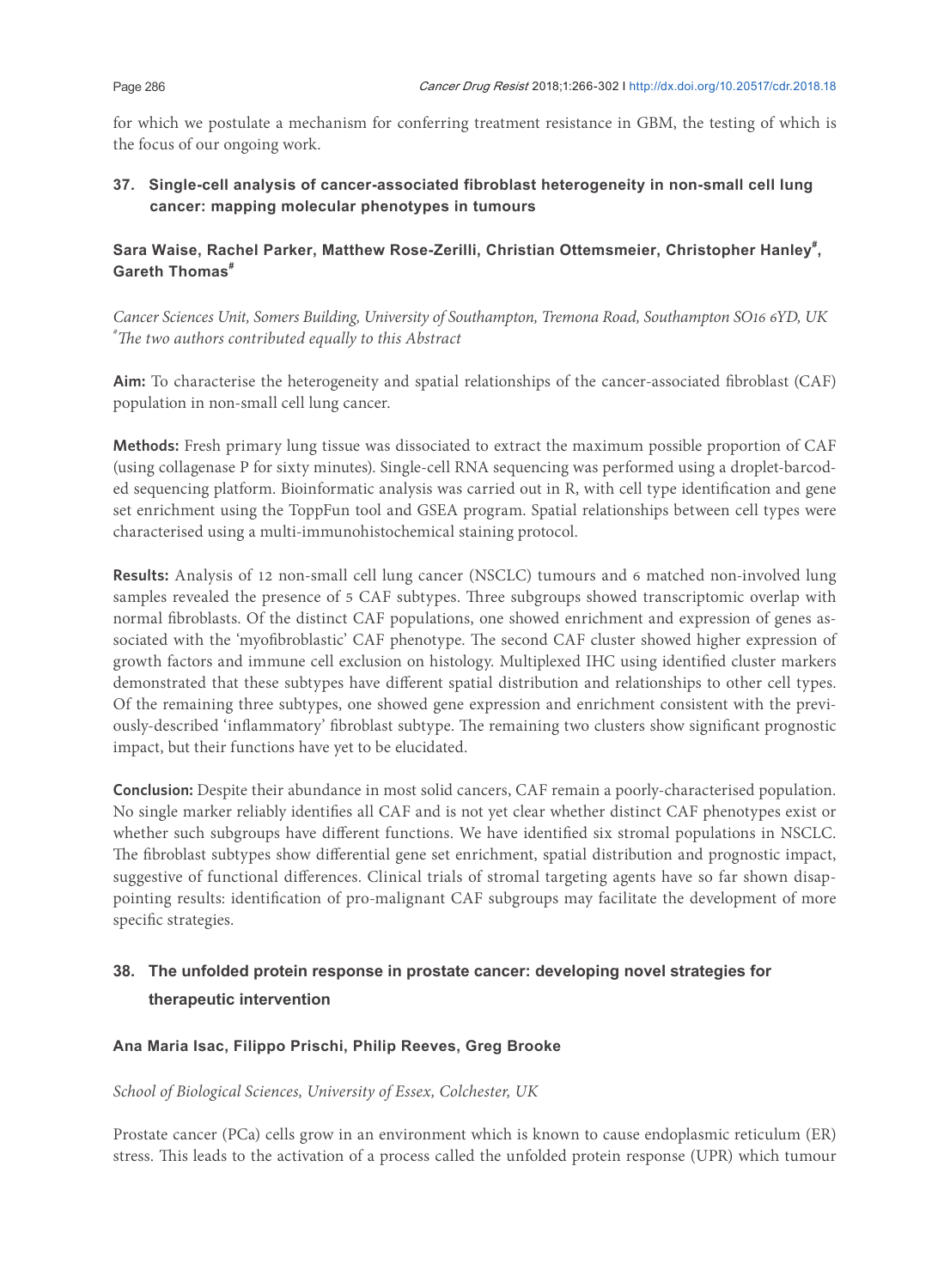#### Cancer Drug Resist 2018;1:266-302 I http://dx.doi.org/10.20517/cdr.2018.18 Page 287

cells can utilise to survive and adapt to their adverse environmental conditions. Importantly, the UPR has also been shown to be directly regulated by the androgen receptor, linking the UPR to the key oncogenic driver of PCa. The aim of this project is to characterise UPR in PCa and to identify methods to target this pathway and promote tumour death. In order to mimic the stressful conditions of the tumour microenvironment, Tunicamycin - a natural occurring antibiotic, was used to induce ER stress in four PCa cell lines representing diferent stages of the disease (BPH-1, LNCaP, DU145 and PC3). Proliferation, as well as low cytometry assays, were used to study the efects of ER stress upon PCa cell proliferation, cell cycle and cell death. Additionally, q-PCR analysis of downs-stream target genes was used to study the activation of the UPR in response to ER stress. It has been found that ER stress reduces the proliferation of all PCa cells and induces apoptosis. However, each cell line had a diferent sensitivity to ER stress. LNCaP cells were found to be the most sensitive, having all three UPR arms active ater 6 h of stress and displaying G1 cell cycle arrest as well as high levels of apoptosis. DU145 had the highest apoptotic levels and the IRE1α arm activated ater 24 h of stress. BPH-1 and PC3 were less sensitive to ER stress, with BPH-1 having the lowest apoptotic levels and no UPR arms being activated in PC3 ater 24 h of stress. Further research will investigate the efects of anti-androgens upon UPR signalling and characterise UPR target gene expression in response to Tunicamycin and UPR inhibitors. Finally, UPR signalling will be manipulated in order to identify novel therapeutic methods to treat therapy resistant disease.

### **39. Non-natural Macromolecules for new therapeutic strategies**

### **Saeed Akkad<sup>1</sup> , Michelle D. Garrett<sup>2</sup> , Christopher J. Serpell<sup>1</sup>**

### *1 School of Physical Sciences, University of Kent, Canterbury, Kent CT2 7NH, UK 2 School of Biosciences, University of Kent, Canterbury, Kent CT2 7NJ, UK*

At the heart of biology are macromolecules with high-precision architectures - proteins and nucleic acids which are integral to all processes of life. Medicine can be viewed as a mission to modulate the activity of these polymers. Historically, this has been achieved mainly using small molecules which bind to a speciic region of a biomacromolecule. However, biochemistry is replete with macromolecule-on-macromolecule processes, pointing to alternative therapeutic strategies. To some extent this is relected in the rise of biopharmaceuticals (biologics) as medicines, but this neglects the potentially much greater chemical space that is possible using non-natural macromolecules. Such species could be more highly tailored for certain purposes, possess a much greater range of functionalities, be tuned for localisation, degradation, and immunogenicity, and could be made in scalable processes as used for other chemical entities. We are using precision macromolecules to address cancer in two ways. In the irst case, we are working to make the chemopreventive efects of non-steroidal anti-inlammatory drugs such as aspirin useful by creating nanocarriers which will direct them solely to cancer tissues. In the second approach, we are using a novel method to generate sequence-deined non-natural polymers which undergo programmed folding and self-assembly, analogous to proteins. hese precision macromolecules are candidates for modulation of the most challenging oncogenic protein-protein interactions such as the RAS-RAF and MYC-MAX pairs. We are developing a chemical evolution strategy to identify binders of these proteins.

### **40. A combination of CDK4/6 and IGF-IR inhibitors induces synergistic growth inhibition of human colorectal cancer cells with acquired resistance to anti-EGFR antibody**

### **S. A. Khelwatty<sup>1</sup> , S. Essapen1,2, A. M. Seddon<sup>1</sup> , Z. Fan<sup>3</sup> , H. Modjtahedi<sup>1</sup>**

*1 Kingston University London, School of Life Science, London, UK 2 Royal Surrey County Hospital, St Luke's Cancer Centre, Guildford, UK* <sup>3</sup> Department of Experimental Therapeutics, The University of Texas MD Anderson Cancer Center, Houston, *TX, USA*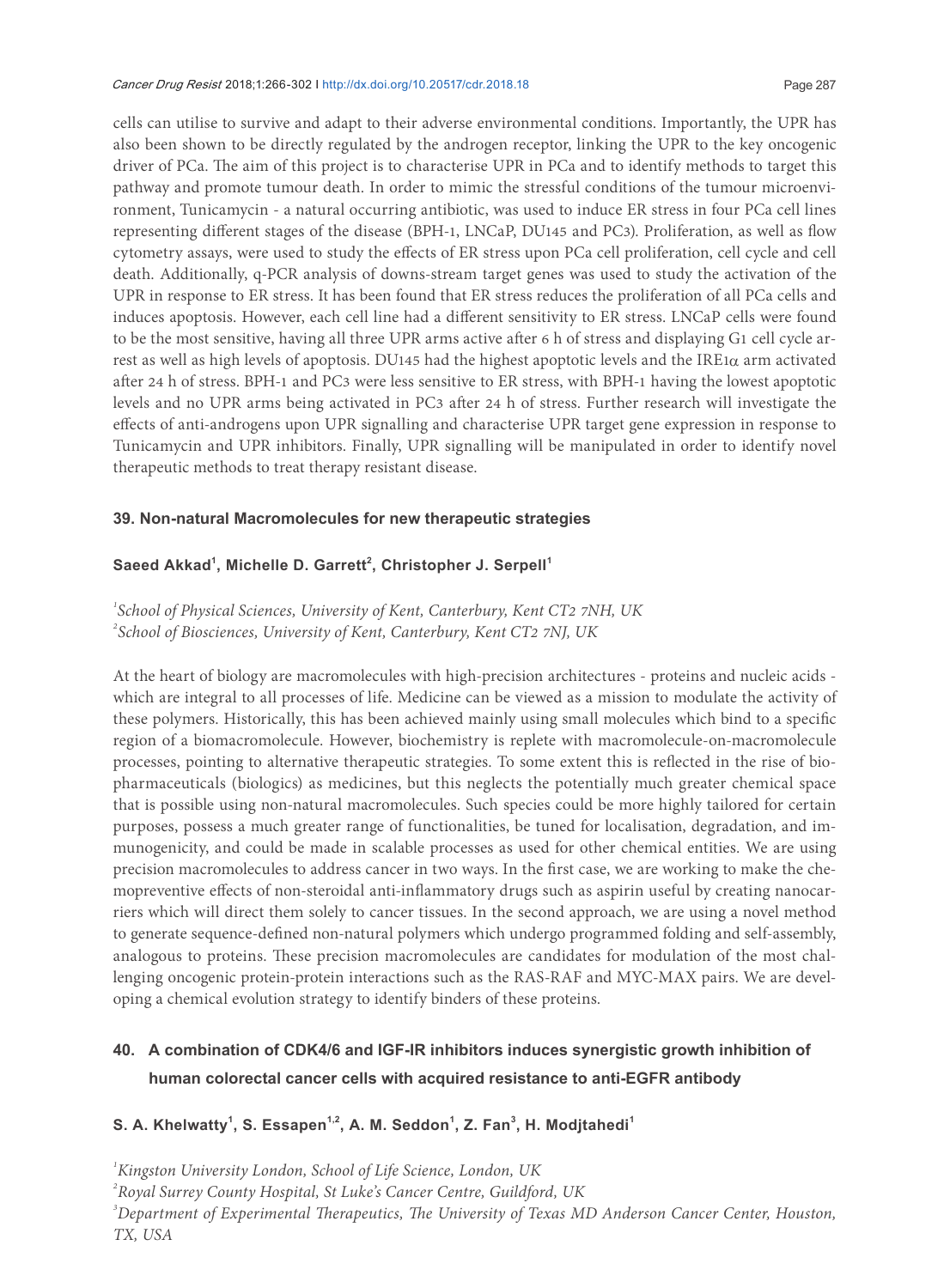Acquired-resistance to anti-EGFR monoclonal antibodies (mAbs) is a major cause of treatment failure in patients with colorectal cancer (CRC), highlighting the need for more efective therapeutic strategies in such patients. We have previously shown that acquired-resistance to anti-EGFR mAb ICR62 in DiFi CRC cells (DiFi62) is accompanied by an increased EGFR expression, and augmented HER-2/HER-3 signalling and sensitivity to the pan-HER blocker afatinib. In this study, we investigated the therapeutic potential of the CDK inhibitors (palbociclib and ribociclib) as a single agent or in combination with the IGF-IR inhibitors (NVP-AEW541, NVP-ADW742) or MEK inhibitor (trametinib) in parental DiFi cells and their resistant varaints. he ICR62 resistant varaint was found to be highly resistant to treatment with palbociclib and trametinib. Interestingly, the gefitinib resistant DiFiG cells were found to be sensitive to NVP-AEW541, NVP-ADW742, ribociclib, palbociclib and trametinib. While the combination of CDK inhibitors with NVP-AEW541 yielded synergistic growth inhibition in DiFi62 cells, the same combination was antagonistic in DiFiG cells. In addition, trametinib combined with either ribociclib or NVP-AEW541 yielded synergistic effect in both DiFi62 and DiFiG variants. Using proteome profiler kits, we found DiFiG cells had an increased phosphorylation of EGFR, insulin receptor, IGF-IR and ERK1/2, but HER-2 and HER-3 were undetectable. A significant increase in the levels of CDK4/6 was observed in DiFi62, but its level of expression was lower in the DiFiG variant. Moreover, treatment with CDK inhibitors or trametinib was able to entirely block the signalling of CDK4/6 and cyclin-D1 in DiFiG cells, but not in DiFi62 cells, suggesting that the mechanisms of acquired resistance to anti-EGFR mAb or TKI in these two variants are indeed different. Taken together, our results support further investigation on the therapeutic potential of combining CDK4/6 and IGF-IR inhibitors in CRC cells with acquired resistance to anti-EGFR mAb.

### **41. ATP-binding cassette - transporter upregulation; a potential mechanism of resistance to CDK7 inhibitors THZ1 and ICEC0942**

### **Georgina P. Sava, Charles Coombes, Laki Buluwela, Simak Ali**

### *Division of Cancer, Department of Surgery & Cancer, Imperial College London, Hammersmith Hospital Campus, London, UK*

Cyclin-dependent kinase (CDK)7 is necessary for transcription initiation, via phosphorylation of the Cterminal domain of RNA polymerase II, and for cell cycle progression, through T-loop phosphorylation of the cell cycle CDKs. Recently it has been shown that CDK7 inhibition may be a useful novel approach in the treatment of multiple cancer types. We have developed a new, orally bioavailable selective CDK7 inhibitor, ICEC0942, that is currently being evaluated in a Phase I clinical trial for advanced solid malignancies. Drug resistance is currently a major problem facing cancer treatment and cancer cells are able to evade therapy via a multitude of mechanisms, therefore we sought to identify mechanisms by which cancer cells may become resistant to CDK7 inhibition. Through long-term drug exposure, we have developed MCF7 breast cancer cell lines that are resistant to both ICEC0942 and the covalent CDK7 inhibitor, THZ1. Importantly, whilst cells exposed to ICEC0942 develop resistance to both ICEC0942 and THZ1, cells cultured long-term with THZ1 retain sensitivity to ICEC0942. We have identiied upregulation of multi-drug resistance ATP-binding cassette (ABC) transporters in the resistant cell lines. Specifically, the ICEC0942and THZ1-resistant cells have upregulation of ABC subfamily B member 1 (ABCB1) or MDR1 and ABC subfamily G member 2 (ABCG2) or BCRP, respectively. Increased ABC-transporter mediated efflux activity was confirmed using flow cytometry and verapamil and novobiocin, specific inhibitors of ABCB1 and ABCG2, were able to rescue CDK7 inhibitor sensitivity in the relevant resistant cell lines, demonstrating the importance of ABC-transporter activity in these resistance models. In conclusion, we have identiied ABCB1 upregulation as a common mechanism of resistance to ICEC0942 and THZ1, and ABCG2 upregulation as a mechanism of resistance to THZ1. Overall, we hope that identifying potential mechanisms of CDK7 inhibitor resistance will help guide their future clinical use.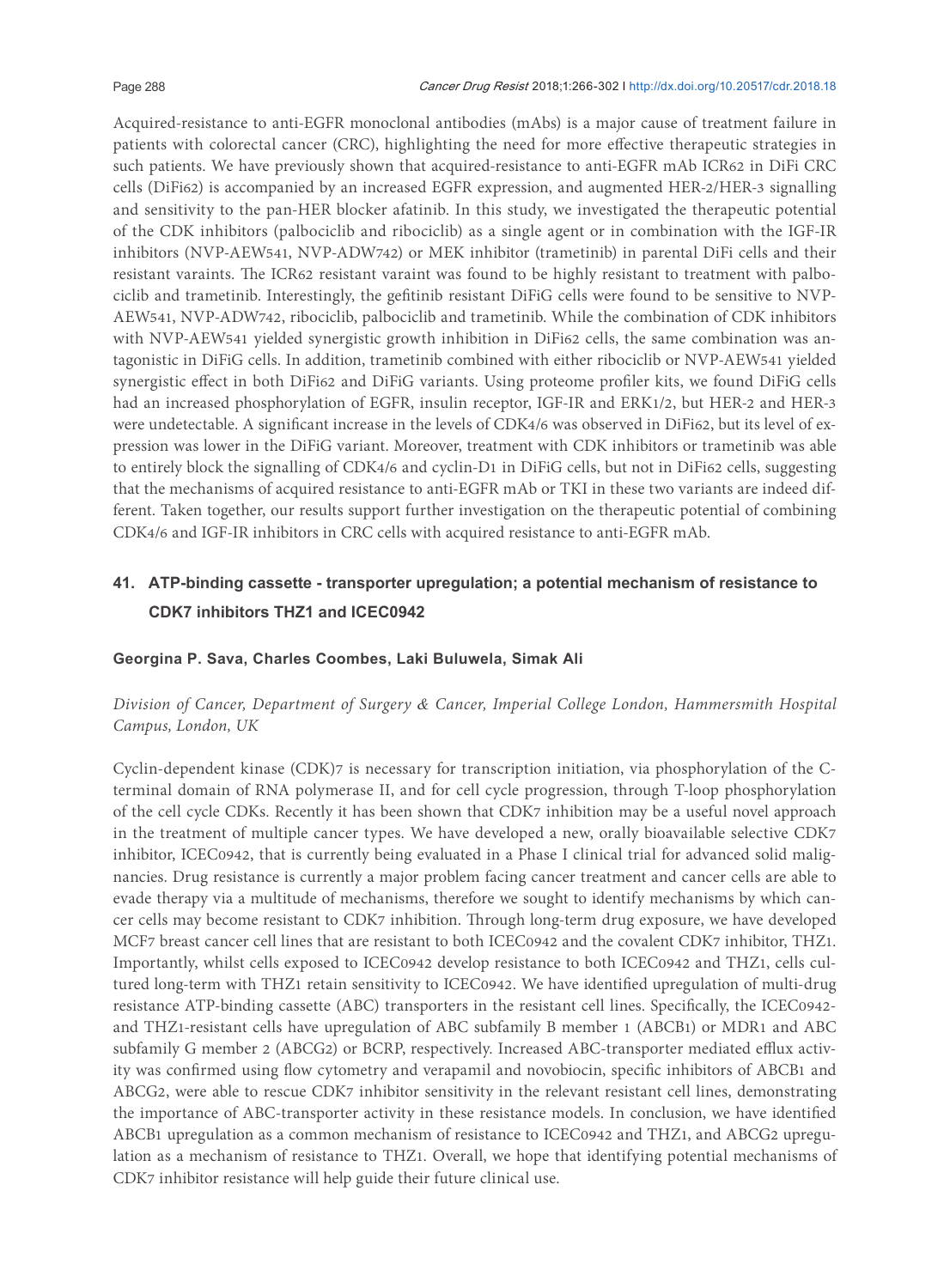### **42. Myosin II reactivation and cytoskeletal remodelling as a hallmark and a vulnerability in melanoma therapy resistance**

**Jose L. Orgaz<sup>1</sup> , Maria Romina Girotti2,3, Eva Crosas-Molist<sup>1</sup> , Amine Sadok<sup>4</sup> , Anna Perdrix-Rosell1,5 , Irene Rodriguez-Hernandez<sup>1</sup> , Silvia Mele<sup>1</sup> , Florencia Veigas<sup>2</sup> , Mirella Georgouli<sup>1</sup> , Victoria Bridgeman<sup>5</sup> , Panagiotis Karagiannis1,6, Pahini Pandya<sup>1</sup> , Lena Boehme<sup>1</sup> , Matthew Smith<sup>3</sup> , Gabriela Gremel<sup>3</sup> , Rebecca Lee<sup>3</sup> , Elena Galvani<sup>3</sup> , Franziska Baenke<sup>3</sup> , Paul C. Lorigan7, Fredrik Wallberg<sup>4</sup> , Amaya Viros<sup>3</sup> , Ilaria Malanchi<sup>5</sup> , Sophia Karagiannis<sup>1</sup> , Richard Marais<sup>3</sup> , Victoria Sanz-Moreno<sup>1</sup>**

*1 King's College London, London, UK*

- *2 Consejo Nacional de Investigaciones Cientíicas y Técnicas (CONICET), Buenos Aires, Argentina*
- *3 Cancer Research UK Manchester Institute, Manchester, UK*
- *<sup>4</sup>he Institute of Cancer Research, London, UK*
- *<sup>5</sup>he Francis Crick Institute, London, UK*
- *6 University Hospital of Hamburg Eppendorf, Hamburg, Germany*

*<sup>7</sup>he University of Manchester, Christie NHS Foundation Trust, Manchester, UK*

Targeted and immunotherapies improve survival of a proportion of melanoma patients. However, lack of response or therapy resistance are persistent problems in melanoma management. In this study, we provide evidence that early adaptation to treatment and acquisition of resistance to MAPK inhibitors (MAPKi) involve profound cytoskeletal remodelling. This is concomitant with changes at the transcriptomic and phospho-proteomic level of many cytoskeletal proteins. Most significant changes are observed in the ROCK-Myosin II pathway, widely studied for its key role in cancer invasion and metastasis. Furthermore, we ind that MAPK signalling itself positively controls Myosin II activity. After initial therapy response, drugresistant clones restore MAPK and, in turn, Myosin II levels by increasing expression of myosin light chain 2, ROCK, LIM kinase and myocardin-related transcription factor. Cross-resistance to MAPKi and immune checkpoint inhibitors has been recently proposed to be controlled by common transcriptomic alterations. We report that high ROCK-Myosin II activity and its characteristic transcriptome identify both targetedand immunotherapy-resistant melanomas. Importantly, resistant cells are more dependent on Myosin II activity for their survival. ROCK1/2 or Myosin II activity blockade with either small molecule inhibitors or RNAi depletion induces death of resistant cells through a combination of cell cycle defects and decreased survival signals. Furthermore, efficacy of both targeted and immunotherapies can be greatly improved by combining such therapies with ROCK inhibitors *in vivo*. Therefore, we propose that a subset of targeted and immunotherapy-resistant melanomas is more vulnerable to ROCK-Myosin II inhibition, which opens up clinical opportunities for combination therapies. This work is currently under revision for Cancer Cell.

### **43. HIF-mediated suppression of DEPTOR confers resistance to mTOR kinase inhibition in renal cancer**

### **Jogitha Selvarajah, Shruthi Devkumar, Hong Doan, Alexander Parsons, Francesc Miralles, Veronica A. Carroll**

#### *St George's, University of London, Cranmer Terrace, London SW17 0RE, UK*

Kidney cancer is diagnosed in over 300,000 individuals annually. Most kidney tumours are clear cell renal cell carcinomas (ccRCC) and metastatic disease is still largely incurable, despite some advances in targeted therapeutics. However, both intrinsic and acquired drug resistance are major causes of failure of targeted therapy in ccRCC. Mechanistic target of rapamycin (mTOR) is a fundamental regulator of cell growth and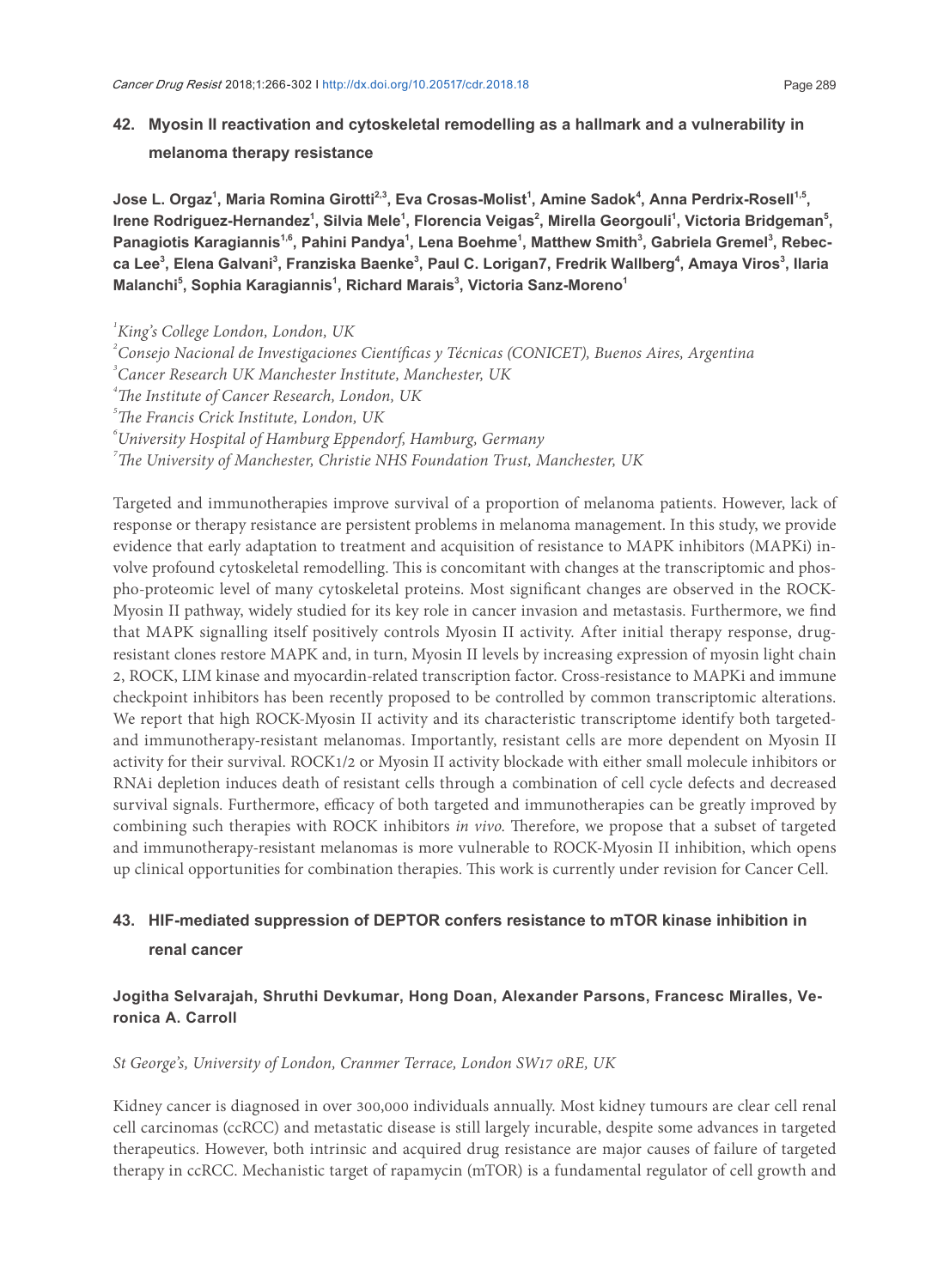metabolism. The mTOR signalling pathway is upregulated in ccRCC and is an important therapeutic target, but some mTOR inhibitors do not work as expected, particularly second generation ATP-competitive mTOR kinase and dual PI3K/Akt/mTOR drugs. We have uncovered a resistance pathway to mTOR kinase inhibition which is mediated by DEP-domain containing mTOR-interacting protein (DEPTOR). DEPTOR is an endogenous inhibitor of mTOR and is critical for mTOR homeostasis and coordinated negative feedback control to PI3K/Akt. Here, we show that DEPTOR is strikingly suppressed in ccRCC tumours and cell lines. We demonstrate that DEPTOR is repressed by both hypoxia-inducible factors, HIF-1 and HIF-2, which are upregulated in renal cancer. DEPTOR knock-in and CRISPR/Cas9 mediated knock-out experiments show that DEPTOR is growth inhibitory in ccRCC. Furthermore, loss of DEPTOR confers resistance to second generation mTOR kinase inhibitors through deregulated mTORC1 feedback to PI3K/Akt. Our work reveals new mechanistic insight into deregulation of mTOR in ccRCC that is mediated by HIF-dependent reprograming of mTOR/DEPTOR networks. Importantly, we have identified a hitherto unknown mechanism of resistance to mTOR kinase targeted therapy in ccRCC. This work suggests that restoration of DEPTOR in ccRCC will confer sensitivity to mTOR kinase inhibition.

### **44. Acquired resistance to the experimental cancer drug capivasertib is associated with altered cap-dependent protein translation**

### **Jasmine M. Jakubowski<sup>1</sup> , Denis T. Akan1,2, Mike I. Walton<sup>2</sup> , Michelle D. Garrett<sup>1</sup>**

*1 School of Biosciences, University of Kent, Canterbury, UK <sup>2</sup>he Institute of Cancer Research, London, UK*

he PI3K/AKT/mTOR (PAM) pathway is important for regulating cell growth, proliferation and survival in the cell and its deregulation is commonly observed in many cancers. For this reason, PAM inhibitors are undergoing development as a novel form of targeted cancer treatment. Since emergence of drug resistance is the major problem facing novel targeted therapies, our aim is to identify resistance mechanisms against the novel ATP-competitive AKT inhibitor capivasertib (AZD5363), which has currently completed Phase II clinical trials. The A2780 ovarian carcinoma cell line was used as a model to identify resistance mechanisms against capivasertib. A resistant subpopulation (5363R) was generated by dose escalation exposure to the drug and subcloned. These were investigated against the parental to identify molecular changes. We found that the A2780-5363R cells exhibit cross-resistance to both ATP-competitive (17.5 fold difference in  $GI_{50}$ ) and allosteric AKT inhibition (8.4 fold) and to inhibitors further downstream the PAM pathway. hese include the rapalogue everolimus (78.7 fold) and the mTOR kinase inhibitor vistusertib (3.9 fold). As 4EBP1 phosphorylation is understood to be a rapalogue-resistant function of mTORC1 and coupled with a reduction of 4EBP1 in the resistant cells, 4EBP1 was identified as a potential candidate resistance mechanism. Pull-down of eIF4E showed reduced 4EBP1 and increased eIF4G binding to eIF4E in the 5363R cells, independent of mTOR inhibition thus suggesting an increase in cap-dependent protein translation. Protein synthesis analyses are consistent with this finding. These results show that increased protein translation is a mechanism of acquired resistance to AZD5363.

### **45. FLIPi: evaluating a novel therapeutic strategy to target advanced prostate cancer**

### Daniel Turnham<sup>1</sup>, Norman Maitland<sup>2</sup>, Andrea Brancale<sup>3</sup>, Andrew Westwell<sup>3</sup>, Rhiannon French<sup>1</sup>, **Richard Clarkson<sup>1</sup>**

*1 European Cancer Stem Cell Research Institute, School of Bioscience, Cardif University, Cardif, UK 2 Department of Biology, University of York, York, UK*

*3 School of Pharmacy, Cardif University, Cardif, UK*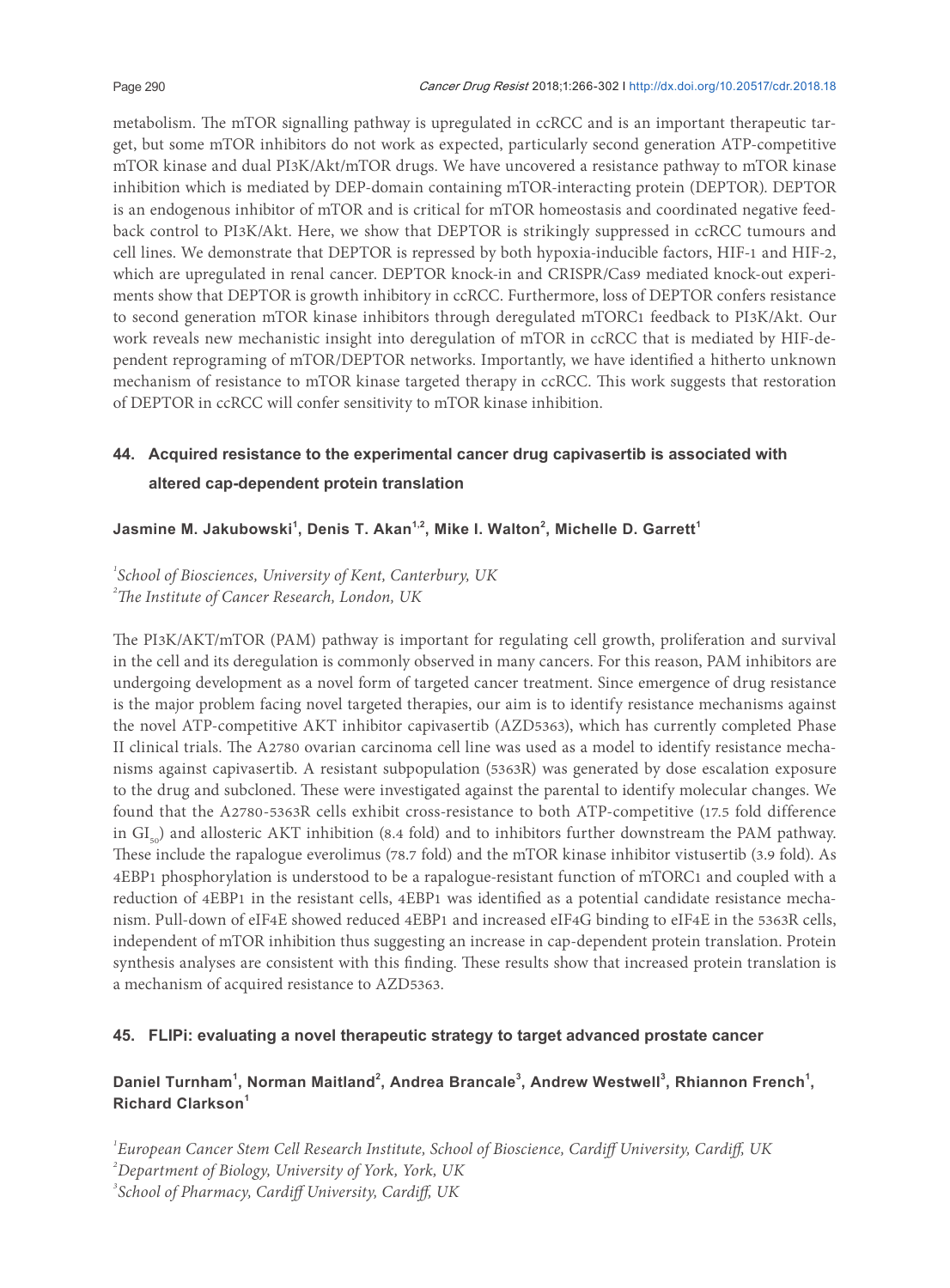#### Cancer Drug Resist 2018;1:266-302 I http://dx.doi.org/10.20517/cdr.2018.18 Page 291

Current treatment strategies for non-metastatic localised prostate cancer patients classified as "high risk" rely upon either radical prostatectomy or radiotherapy followed by androgen deprivation therapy. Despite these interventions, a significant proportion of patients with high-risk disease acquire resistance and progress with metastasis which will ultimately result in death. Increasing evidence suggests that a small population of tumour-initiating cells, cancer stem cells (CSCs), are responsible for this progression and are capable of evading, or are refractory to, standard therapies. Targeting CSCs therefore offers an interesting therapeutic strategy which should offer more sustained responses to treatment. We have recently shown that inhibiting the anti-apoptotic protein cFLIP in breast cancer cells dramatically sensitizes CSCs to the targeted apoptotic agent TRAIL, resulting in a profound decrease in experimental metastasis. cFLIP is overexpressed in localized high-grade prostate tumours, and as these tumours are associated with increased-risk of metastasis, we hypothesize that cFLIP may play a similar role in the maintenance of CSCs in prostate cancers. Using a novel pharmacological inhibitor of cFLIP (OH14) developed in our laboratory we have conirmed that cFLIP suppression combined with TRAIL treatment selectively targets prostate CSCs in both established and patient derived cultures. Furthermore, OH14 alone has shown efficacy as a monotherapy at reducing bulk cell viability in low grade primary prostate cancers. Interestingly, we have found cFLIP to be overexpressed in the metastatic subline PC-3M, with OH14 and TRAIL treatment signiicantly reducing bulk and CSC activity in these cells. We are now utilising orthotopic models of metastatic disease as well as developing a variety of PDX models to investigate how this combination acts *in vivo* whilst also investigating the role of cFLIP in models of acquired resistance to both docetaxel and enzalutamide *in vitro*. We believe that this CSC-based therapeutic intervention may have the potential to halt the spread of disease and prevent recurrence in high-risk patients, which no current treatment option is able to do.

### **46. Chronic Myeloid Leukaemia Resistance to Therapy: running on RUNX1**

### **Naomi Gibson, Geetha Bheeshmachar, Peter Laslo**

### *Faculty of Medicine and Health, University of Leeds, St James's Hospital, Leeds, UK*

Chronic Myeloid Leukaemia (CML) is associated with the BCR-ABL1 (BA) tyrosine kinase oncogene and managed with drug therapy [Imatinib (IM)]. However, 20% of patients develop drug resistance, resulting in fatality within 18 months. A preclinical model of IM resistance using a CML cell line (KCL-22 cells) established that IM resistant (IMr) cells are kinase independent, recapitulating clinical observations where treatment inhibits BA activity yet the cells continue to survive. Therefore, the IMr cells must acquire new oncogenic drivers that compensate for the loss of BA activity. Gene expression analysis revealed that > 1,400 genes are diferentially regulated in IMr cells. Among these genes, the haematopoietic transcription factor RUNX1 was of particular interest, being dysregulated in multiple haematological malignancies. RUNX1 expression is upregulated upon IM resistance in CML patients and our pre-clinical model, and RUNX1 protein is highly induced in the IMr cells. Knockdown of RUNX1 using two diferent siRNA constructs caused growth inhibition of IMr cells. Further analysis revealed that RUNX1 depletion induced a macrophage-like morphology of IMr cells and the upregulation of myeloid-associated genes including CD11b and MCSF-R, suggesting that RUNX1 depletion results in partial diferentiation of IMr cells. Pharmacological inhibition of RUNX1 activity replicated these results, highlighting its potential as a therapeutic target.

### **47. Downregulation of SLFN11 confers resistance to DNA damaging agents; insights into resensitization with novel DNA damage response inhibitor combinations**

Claudia Winkler<sup>1</sup>, Tarrion Baird<sup>2</sup>, Michael P. Menden<sup>1</sup>, Jenni Nikkilä<sup>1</sup>, Martine P. Roudier<sup>2</sup>, **Gemma N. Jones<sup>2</sup> , Andrew J. Pierce<sup>2</sup> , Mark O' Connor<sup>1</sup> , Elisabetta Leo<sup>1</sup>**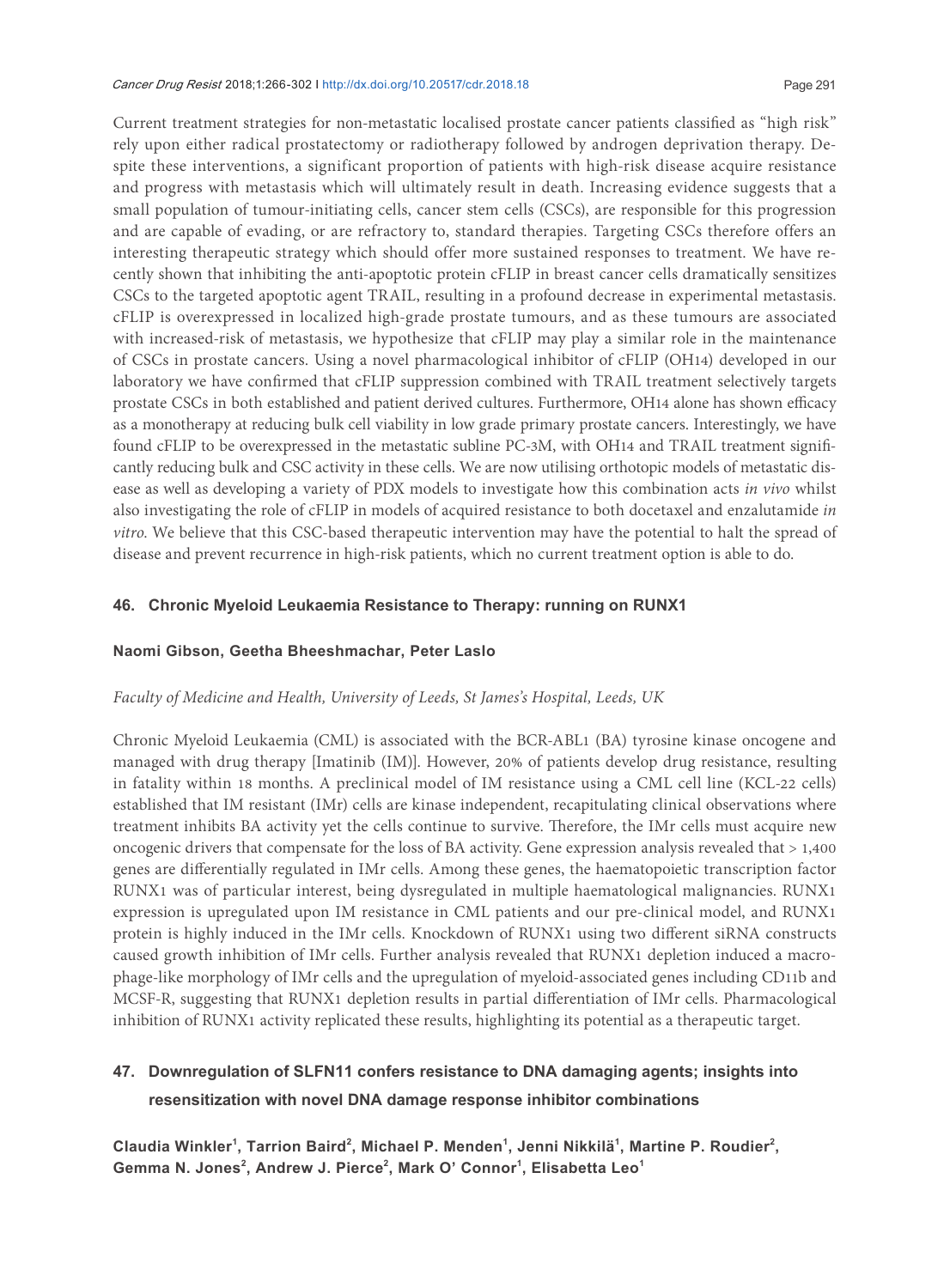*1 Oncology Bioscience, IMED Biotech Unit, AstraZeneca, Cambridge, UK 2 Oncology Translational sciences, IMED Biotech Unit, AstraZeneca, Cambridge, UK*

Schlafen 11 (SLFN11) is a putative DNA/RNA helicase only found in humans and some primates, with bimodal distribution in cancer cells. It was initially discovered by bioinformatics analyses of cancer cell databases as a genomic determinant of response to various DNA damaging agents (DDA). Most importantly, recent reports indicate that SLFN11 expression in tumours may serve as a predictive biomarker for stratification of cancer patients treated with DDA and DNA damage response inhibitor (DDRi). In the Sanger panel of cancer cell lines, we independently validated SLFN11 downregulation in ~50% of cells, and that its expression correlates with response to DDA as well as PARP inhibitors. To further shed light on SLFN11 mechanism of action we knocked out SLFN11 (KO) in prostate cancer cells DU145 via CRISPR-Cas9. Relevant clones were selected and the isogenic pair was profiled for SLFN11 downregulation at protein levels (by western blotting and immunoluorescence) and were instrumental for the development of an FFPE immunohistochemistry (IHC) assay. This was further implemented and validated in xenograft tissue and was found to be specific. The susceptibility of SLFN11 KO cells to different DDAs and DDRi was verified by cell viability assays. Downregulation of SLFN11 conferred resistance to treatments with the topoisomerase inhibitors ETP and camptothecin (CPT), as well as to various DDRi. Interestingly, combinations of ETP with some DDRi were found to be more synergistic in SLFN11 KO than in wild type cells, suggesting that these combinations could be more efective in cells that lack SLFN11. A detailed analysis of these results will be presented here and indicate that selective DDA-DDRi strategies may re-sensitize cancers that have become resistant to chemotherapy due to SLFN11 downregulation.

### **48. Changing faces of FUS: FUS/TLS represses androgen receptor activity in prostate cancer through disruption of the transcriptional complex**

G. N. Brooke<sup>1,2</sup>, R. C. Culley<sup>1</sup>, F. M. Fioretti<sup>1</sup>, C. Reader<sup>1</sup>, E. Rees<sup>2</sup>, S. M. Powell<sup>1</sup>, M. Alkheilewi<sup>2</sup>, **A. Pine<sup>2</sup> , L. Latonen<sup>3</sup> , T. Visakorpi<sup>3</sup> , L. Gaughan<sup>4</sup> , D. A. Leach<sup>1</sup> , J. Waxman<sup>1</sup> , C. L. Bevan<sup>1</sup>**

 *Imperial College, London, UK University of Essex, Colchester, UK University of Tampere, Finland Newcastle University, UK*

Prostate cancer growth is dependent upon the androgen receptor, a ligand-dependent transcription factor which exerts its efects on transcription in concert with cofactor proteins (coactivators and corepressors). We have previously shown that FUS/TLS, a multi-functional protein, is down-regulated in response to androgen receptor signalling and that it has tumour suppressor properties. To better understand what FUS regulates to block tumour growth, the transcriptome of the androgen-dependent prostate cancer cell line LNCaP was investigated in response to FUS over-expression. This analysis identified a high degree of overlap between FUS-regulated genes and those regulated by the androgen receptor. Further, FUS was found to predominantly repress androgen receptor activity and this was confirmed using reporter assays. Mammalian 2-hybrid and trans-repression assays demonstrated that FUS interacts with the androgen receptor via its RNA recognition motif domain and contains both transrepression and activation domains. Interestingly, the transrepression domains are HDAC independent and do not contribute to the repressive action of FUS upon the androgen receptor. Instead, it appears that FUS represses androgen receptor activity as a result of competition for coactivators. A modiied mammalian 2-hybrid assay demonstrated that the N-terminal activation function of FUS interacts with coactivators such as SRC1, and chromatin immunoprecipitation studies demonstrated that FUS inhibits the formation of the active androgen receptor transcriptional complex. In agreement with our previous indings, FUS levels were reduced in prostate cancer, but interestingly were elevated in the aggressive, castrate resistant stage of the disease. It therefore appears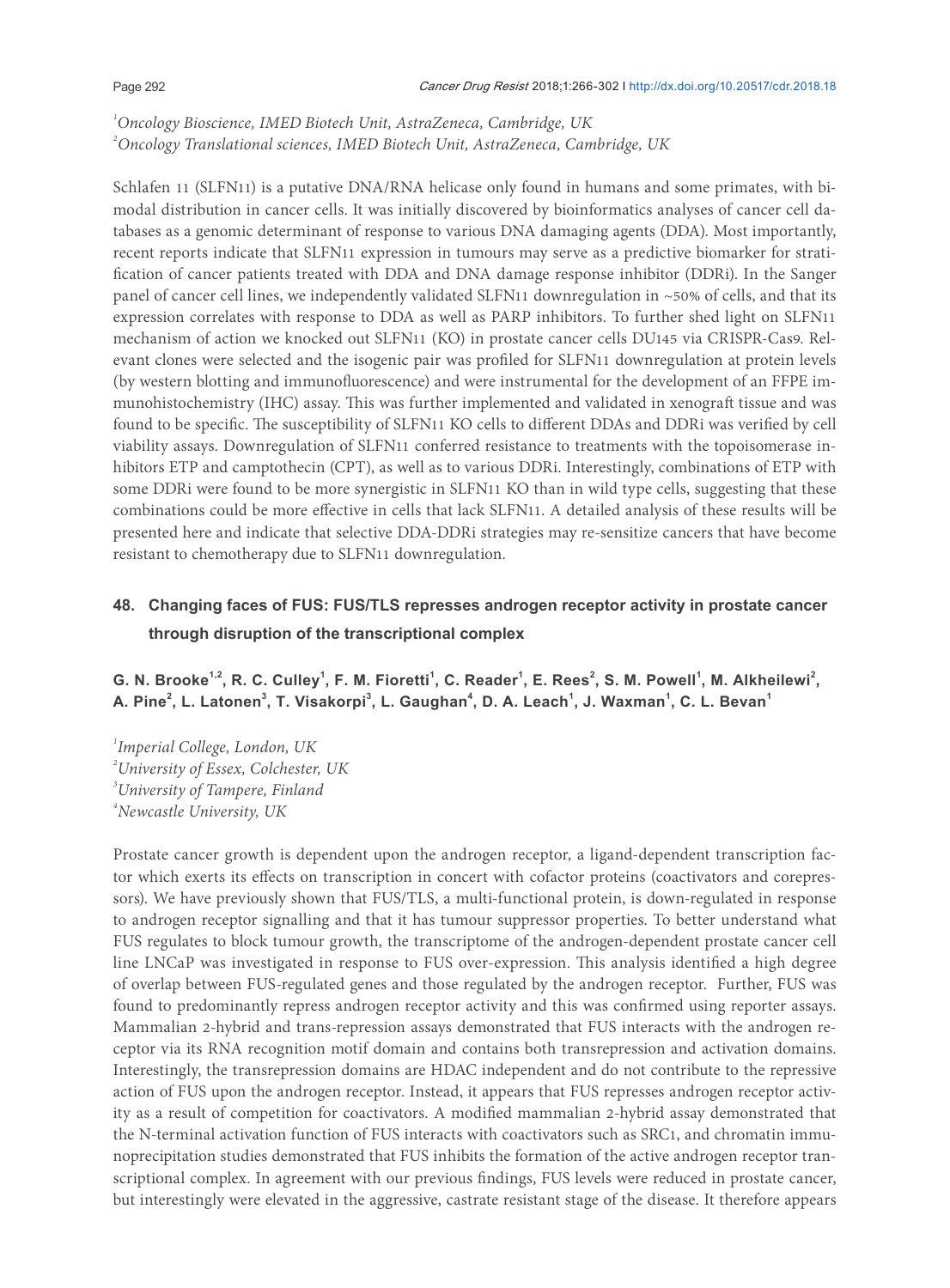that FUS is down-regulated in prostate cancer, reducing the levels of an androgen receptor repressor. In contrast, FUS levels are increased in advanced therapy resistant prostate cancer, suggesting that it may play a diferent role in this late stage of the disease.

### **49. Targeting phospholipase C as a novel therapeutic option for the treatment of prostate cancer**

### Mohammad Alkheilewi<sup>1</sup>, Andrea Mohr<sup>1</sup>, Ralf Zwacka<sup>1</sup>, Metodi Metodiev<sup>1</sup>, Euphemia Leung<sup>2</sup>, **Michelle Van Rensburg<sup>2</sup> , David Barker<sup>2</sup> , Johannes Reynisson<sup>2</sup> , Greg Brooke<sup>1</sup>**

*1 Univeristy of Essex, Colchester, UK 2 University of Auckland, New Zealand*

Prostate cancer (PCa) growth is driven by the androgen receptor and hence therapies oten target this signalling axis. Although successful initially, the treatments invariably fail and the tumours progress to the aggressive castrate resistant stage of the disease. There is therefore a great need for novel therapeutics for castrate resistant disease. hieno[2,3-*b*] pyridines anticancer compounds were discovered by virtual high throughput screening as potential inhibitors of phospholipase C, which has been shown to promote tumour growth and metastasis. These compounds have been previously demonstrated to be effective inhibitors of breast cancer. Here we expanded the research by investigating the efficacy of these compounds on PCa cell lines. Using growth assays, flow-cytometry analysis, florescent imaging and cell tracking assays I have demonstrated that the compounds are potent inhibitors of PCa proliferation and motility. Importantly, some of the compounds show less activity in the non-tumorigenic control BPH1, suggesting that these drugs are more specific for cancer cells. Interestingly, the drugs were also found to induce multi-nucleation,  $G_2/M$  arrest and promote apoptosis. In conclusion, these compounds represent a novel therapeutic approach for PCa and further work to assess their efficacy is warranted.

### **50. Nanodelivery of CYP26 inhibitors enhances the actions of retinoic acid in neuroblastoma-derived tumour cells**

### Shreya Shah<sup>1</sup>, Maja Bilip<sup>1</sup>, Mayuran Mathiyalakan<sup>1</sup>, Aris Tagalakis<sup>1</sup>, Stephen Hart<sup>1</sup>, **Claire Simons<sup>2</sup> , Andrew W. Stoker<sup>1</sup>**

*1 UCL Great Ormond Street Institute of Child Health, 30 Guilford Street, London WC1N 1EH, UK 2 School of Pharmacy and Pharmaceutical Sciences, Cardif University, Cardif, UK*

Neuroblastoma is a paediatric, sympathetic nervous system cancer in which the five-year survival of high grade tumour patients remains poor. Ater multimodal treatments, patients receive residual disease therapy with retinoic acid (RA), a natural, vitamin A-derived neural diferentiation agent. While RA can modestly improve survival, it is beset with challenges of efective dosing, toxicity and evolved resistance. RA in particular suffers poor pharmacokinetics due to its rapid metabolism by CYP26 enzymes and these enzymes are also thought to be responsible for some forms of RA resistance. RA efficacy might thus be improved through CYP26 inhibition in tumour cells. Given the highly hydrophobic nature of many CYP26 inhibitors, we also hypothesized that inhibitor bioavailability may be further improved through liposomal nanodelivery. Several RA metabolism-blocking agents (RAMBAs) exist as inhibitors of CYP26 enzymes, but these have not so far been tested for their abilities to either increase neuroblastoma cell diferentiation, or enhance the suppression of cell growth in response to RA. Here we demonstrate that the bioavailability of these hydrophobic RAMBAs can be facilitated using liposomal nanoparticles. In RA-treated neuroblastoma cell lines, we show that both ethanol-solubilized and liposome-loaded RAMBAs can successfully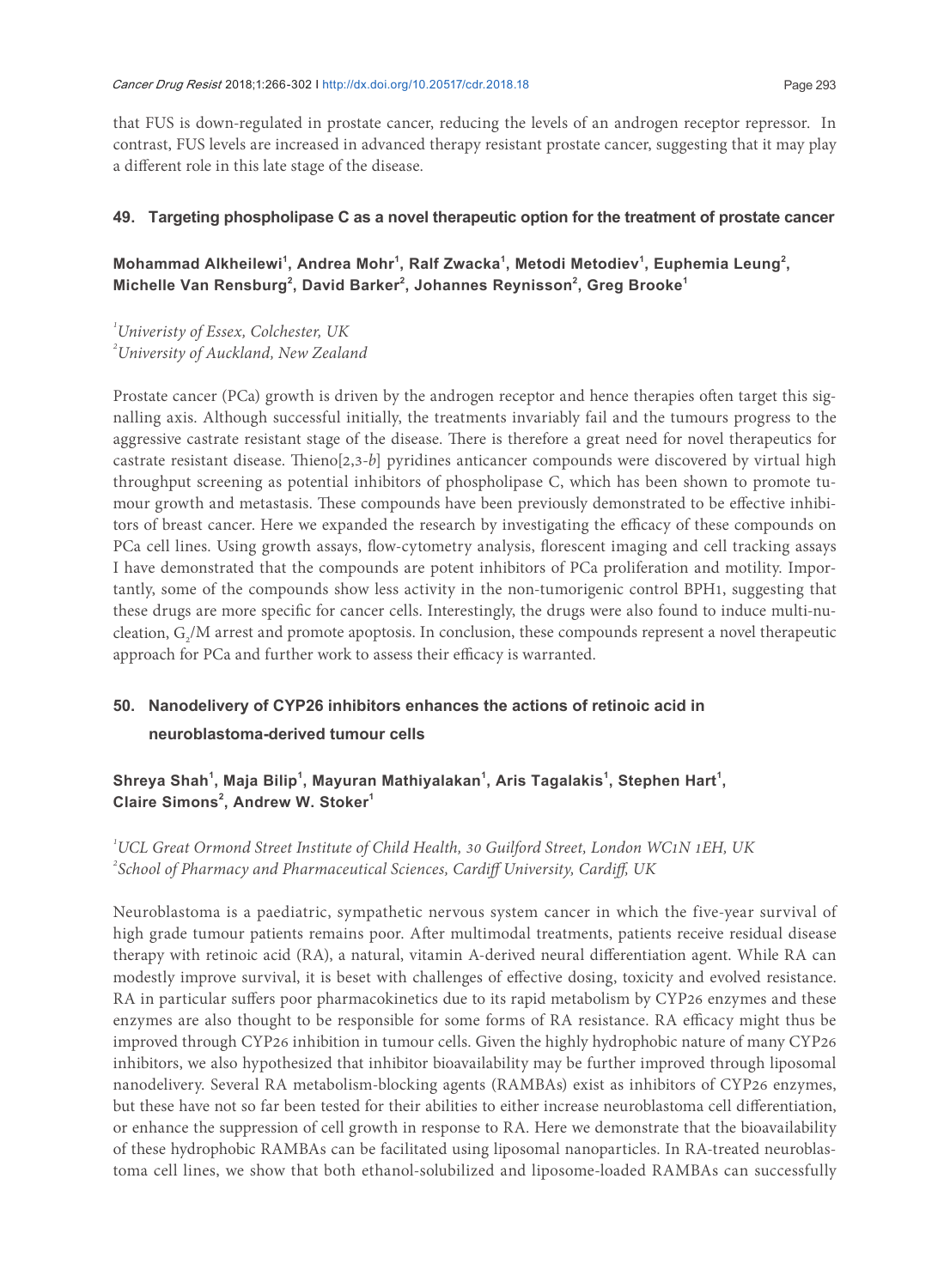enhance the actions of RA, generating increased cell diferentiation, suppression of cell proliferation and suppression of the neuroblastoma driver protein N-Myc. We propose that the nanodelivery of RAMBAs may provide a new approach for efective enhancement of RA action in neuroblastoma, potentially reversing some forms of CYP26-based RA resistance, and facilitating more selective tumour targeting of these agents.

### **51. Acquisition of a mesenchymal phenotype in endometrial cancer through epigenetic manipulation may contribute to therapeutic resistance**

**L. D. Ordonez<sup>1</sup> , L. Blake<sup>1</sup> , L. Margarit<sup>2</sup> , D. Gonzalez<sup>1</sup> , P. Rees<sup>3</sup> , L. Francis<sup>1</sup> , R. S. Conlan<sup>1</sup>**

*1 Reproductive Biology and Gynaecological Oncology Group, Swansea University Medical School 2 Abertawe Bro Morgannwg University Health Board 3 College of Engineering, Swansea University* 

Endometrial cancer (EC) is the most common gynecological cancer and the fourth most common cancer in females in the UK. Classified into two histotypes, Type I correlates with estrogen receptor-positivity (ER) and good prognosis while Type II, presents as ER-negative, high-grade disease with poor prognosis. Despite advances in treatment, intrinsic and acquired resistance is a major problem, hindering the efectiveness of drugs in the clinic. A better understanding of the mechanisms that determines resistance could make a signiicant impact. To investigate the role of epigenetic instability in driving cellular changes in EC we utilized cell lines to model Type I (Ishikawa) and Type II (Hec50) treated *in vitro* with the de-methylation drug 5-Aza-Cdr. Ishikawa were more sensitive to treatment than Hec50. Hec50 cells showed a higher proportion of cells with mesenchymal morphology and sublethal doses of 5-Aza-Cdr for 96 hours resulted in an increase in mesenchymal cells in both cell lines. These changes correlated with a decrease in E-cadherin in Ishikawa and increase in N-cadherin in Hec50, suggesting partial epithelial-to-mesenchymal transition (EMT). EMT has previously been shown to correlate with invasion and treated cells showed promoter demethylation of genes that contribute to invasion (MMP9, MMP12, CXCL12) in both cell lines, correlating with biophysical alterations suggestive of increased cellular motility. Treated Hec50 were cultured for a further four weeks and showed the mesenchymal population was the most prominent to remain, suggesting that this population could contribute to resistance. In conclusion our work suggests that a mesenchymal phenotype may be involved in intrinsic and acquired resistance to therapy in EC, with a subpopulation of cells acquiring a partial transition, as a result of epigenetic manipulation, during early stages of treatment. Such mechanisms, well documented in breast cancer, are targets for next generation drugs, which may present advantageous therapeutic strategies in the uterus.

### **52. By-pass of irinotecan resistance by the potent topoisomerase I inhibitor LMP400**

### **Jan Stenvang<sup>1</sup> , Yves Pommier<sup>2</sup> , Niels Frank Jensen<sup>1</sup> , Mark Cushman<sup>3</sup> , Mark Roger<sup>4</sup> , Nils Brünner<sup>1</sup>**

*1 University of Copenhagen, Institute of Drug Design and Pharmacology & Scandion Oncology, Copenhagen, Denmark* 

*2 Development herapeutics Branch and laboratory for Molecular Pharmacology, Center for Cancer Research, National Cancer Institute, NIH, Bethesda, MD, USA*

<sup>3</sup> Department of Medicinal Chemistry and Molecular Pharmacology, and The Purdue Center for Cancer Re*search, Purdue University, West Lafayette, Indiana 47907, USA*

*4 Gibson Oncology, Miami, FL 33109, USA*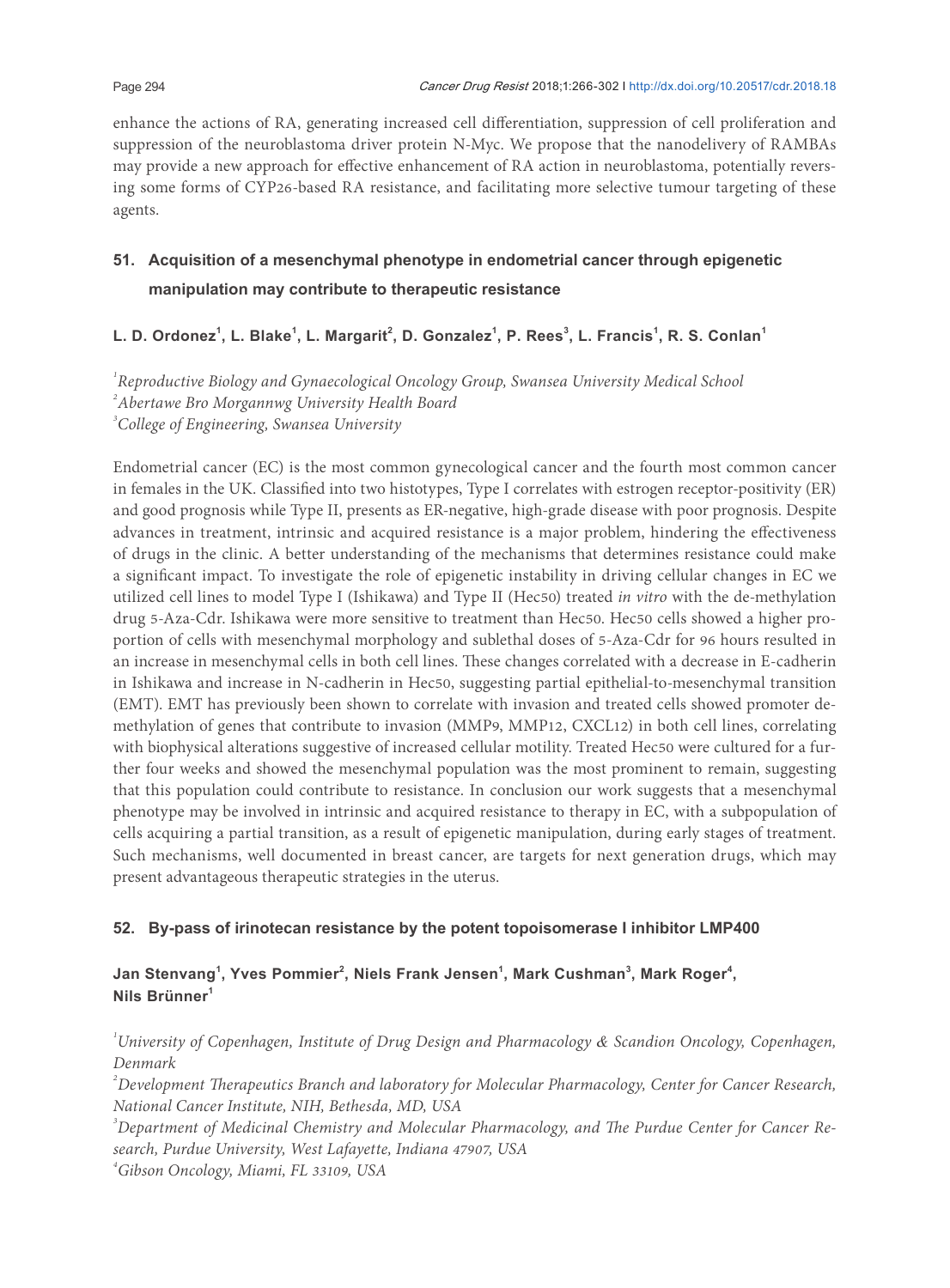Irinotecan is a topoisomerase I inhibitor used to treat patients with metastatic colorectal cancer (CRC). However, although approximately 50% of these patients will initially benefit from first-line irinotecancontaining treatment, they will all experience progressive disease. We developed pairs of SN38-sensitive and SN38-resistant human CRC cell lines (Jensen *et al*., Mol. Oncol, 2015). Two of three cell lines had significant upregulation of ABCG2 and inhibition of this drug efflux pump with a synthetic inhibitor (Ko143) abolished SN38 resistance in ABCG2-upregulated cell lines. An alternative to using pump inhibitors to block topoisomerase I inhibitor resistance is to use topoisomerase I inhibitors that are not substrates for ABCG2. LMP400, which belongs to the indenoisoquinoline family, was identified from the NCI60 data files as a potent topoisomerase I inhibitor. We exposed ABCG2-upregulated SN38-resistant cell lines to LMP400 and observed a highly significant anti-tumor effect indicating that LMP400 is not a substrate for the ABCG2 efflux pump. Another notable feature of LMP400 is that it - in contrast to SN38 - is not metabolized by UGT-1A1 and it is therefore not expected to result in severe side efects in patients with mutated UGT-1A1. Finally, LMP400 was also active in colorectal cancer cell lines with acquired oxaliplatin resistance. LMP400 has passed clinical phase I studies in various cancer types with incurable disease (Kummar *et al.*, Cancer Chemotherapy Pharmacol, 2016). The recommended dose for phase II studies is weekly 90 mg/m<sup>2</sup> with myelosuppression as the primary toxicity and with only limited GI side effects. We will initiate a study in patients with metastatic CRC progressing on irinotecan-containing chemotherapy. We will follow Simons two stage design with ≥ 2 responders among 15 patients (RECIST version 1.1) being sufficient to include an additional 10 patients.

#### **53. SCO-101 is a first-in-class drug that reverses anti-estrogen resistance in breast cancer cells**

### **Katrine Hartfelt<sup>1</sup> , Ida Christina Barner Madsen<sup>1</sup> , Signe Lykke Nielsen<sup>1</sup> , Palle Christophersen<sup>2</sup> , Nils Brünner1,3, Jan Stenvang1,3**

 *Department of Drug Design and Pharmacology, Faculty of Health and Medical Sciences, University of Copenhagen, Jagtvej 160, Copenhagen DK-2100, Denmark Saniona, Baltorpvej 154, Ballerup DK-2750, Denmark Scandion Oncology, COBIS, Ole Maaløesvej 3, Copenhagen DK-2200, Denmark* 

Eighty percent of all cases of breast cancer patients present with estrogen receptor (ER)-positive disease and treatment with anti-estrogens is an efective treatment for these patients. However, anti-estrogen resistance uniformly arises in patients with advanced breast cancer. SCO-101, which is an inhibitor of the volume regulated anion channel (VRAC), is an oral drug, which exhibits a safe toxicology profile as demonstrated in four phase I clinical trials in healthy individuals. We investigated the potential of SCO-101 to act in combination with the anti-estrogens tamoxifen and fulvestrant in anti-estrogen resistant human breast cancer cell lines (MCF-7/LCC-2, MCF-7/LCC-9, T47D/TR1) and the ER negative MDA-MB-231. Treatment effects were investigated by MTT cell viability assays, siRNA knock-down experiments and western blots. SCO-101 only had minor inhibitory efects on cell viability of the cell lines when administered alone. However, when combining SCO-101 with tamoxifen or fulvestrant in MCF-7 or T47D antiestrogen resistant breast cancer cells, an additive to synergistic effect on cell viability was observed. Thus, SCO-101 re-sensitized the anti-estrogen resistant LCC-2, LCC-9 and T47D/TR1 cell lines to tamoxifen and fulvestrant. In contrast, SCO-101 in combination with anti-estrogens had no efects on the triple negative MDA-MB-231 cell line. As SCO-101 mainly targets VRAC, in which LRRC8A is the essential subunit, we investigated whether knockdown of LRRC8A would impact the treatment outcome. No apparent changes in response to SCO-101 and anti-estrogens were observed upon knockdown of LRRC8A. Additionally, the protein level of LRRC8A was examined upon treatment with anti-estrogens +/- SCO-101 and the treatment did not alter LRRC8A protein expression. Our findings suggest that SCO-101 interferes with anti-estrogen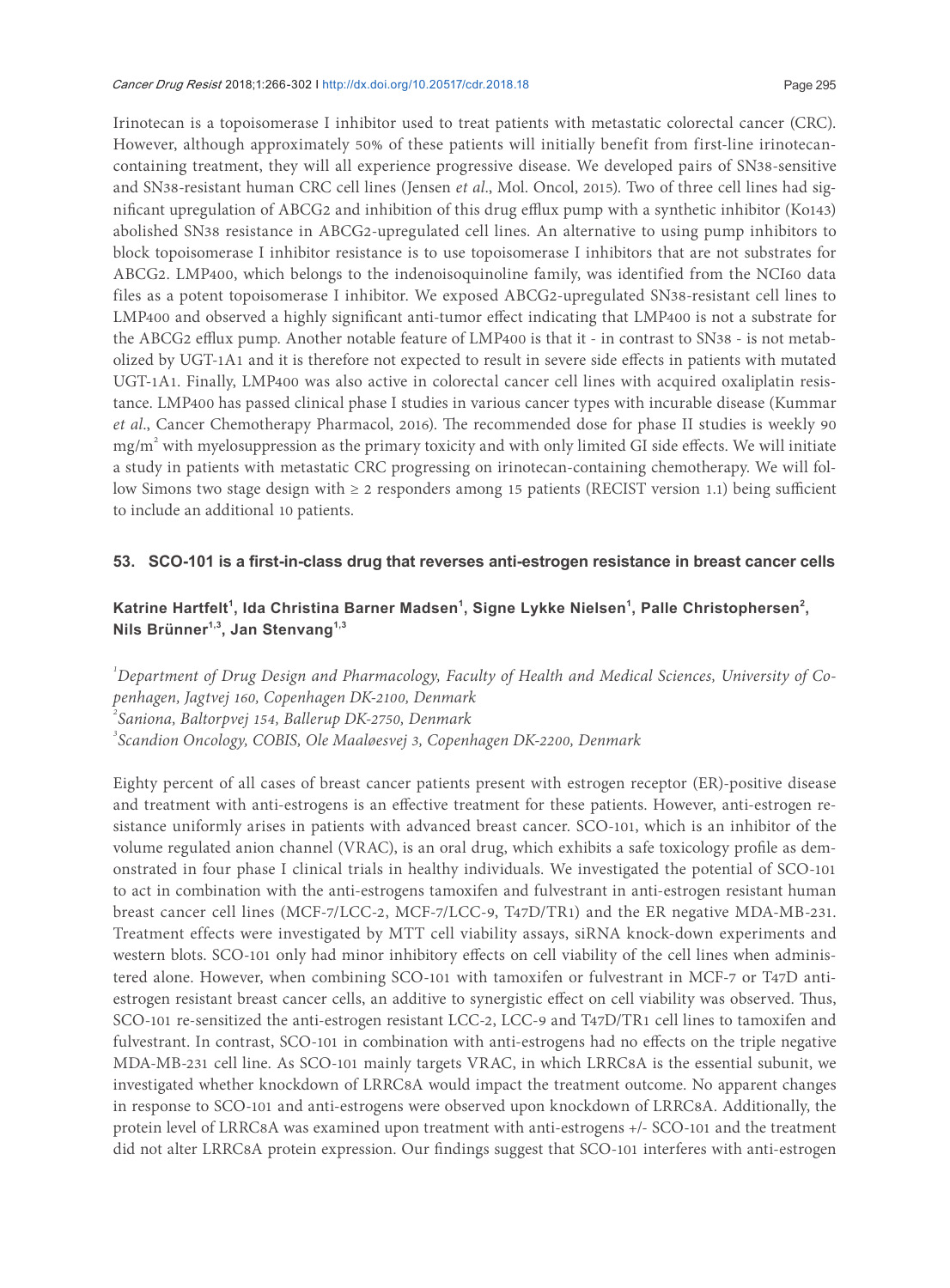resistance in breast cancer. However, more studies are needed before taking SCO-101 into clinical testing in patients with anti-estrogen resistant ER positive breast cancer.

### **54. SCO-101 - an oral drug that interferes with drug resistance mechanisms in cancer**

### **Jan Stenvang<sup>1</sup> , Palle Christophersen<sup>2</sup> , Nils Brünner<sup>1</sup>**

<sup>1</sup> Scandion Oncology A/S, Ole Maaløvs Vej 3, Copenhagen 2200, Denmark; and University of Copenhagen, *Institute of Drug Design and Pharmacology, Copenhagen, Denmark 2 Saniona A/S, Baltorpvej 154, Ballerup DK-2750, Denmark* 

SCO-101 is a volume regulated anion channel modulator initially developed to treat patients with sickle cell anemia (SCA). he drug in the form of an oral capsule has successfully passed 4 clinical phase I studies in healthy volunteers  $(n = 92)$ . The studies included different genders, single and multiple dose escalation studies and potential inluence of simultaneous food intake. he drug was safe with very limited toxicity (slight and reversible increase in serum bilirubin). Pharmacokinetic studies showed a T1/2 of 15 h and Cmax on day 1 of 10 μg/mL = 20 μmol/L and at day 14 of 20 μg/mL = 40 μmol/L. Recommended dose for phase II was between 100-150 mg/kg. However, due to the increase in serum bilirubin, further development for SCA was stopped. SCO-101 significantly increases the effects of certain forms of chemotherapy in xenotransplanted human cancers. Moreover, SCO-101 reverts resistance to certain types of chemotherapy and antiestrogens. One recently discovered mechanism of action (MoA) of SCO-101 is inhibition of drug efflux pumps. Another MoA relates to inhibition of an intracellular signaling pathway being involved in drug resistance. Scandion Oncology will initiate clinical phase II studies with breast and colorectal cancer patients, consisting of a run-in part with SCO-101 dose escalations together with standard dose of anticancer therapy followed by a regular phase II study, which will follow Simons two stage design. For the chemotherapy studies, patients will be treated with one daily oral SCO-101 dose for one week. In week 2, patients will receive one dose of chemotherapy while continuing daily SCO-101 oral treatment. In week 3, there will be a drug holiday. These three weeks will constitute one treatment cycle. After two and four cycles, patients will be evaluated for objective response according to RECIST version 1.1. In addition, we will record progression-free survival and overall survival.

### **55. The generation of models of acquired resistance using** *in vitro* **and** *in vivo* **techniques**

### **Steve Wagner, Christopher Hindley, Keisha Hearn, Aurelie Courtin, Tomoko Smyth, Joanne Munck, Nicola Wallis**

### *Astex Pharmaceuticals, Cambridge, UK*

The development of drug resistance against clinically approved targeted agents remains a major challenge for the treatment of various cancers, with patients frequently relapsing ater initial response through multiple mechanisms of resistance. In order to identify and target molecules to overcome resistance to clinically approved drugs, better models of resistance are required. We have established multiple resistance models to targeted agents using a number of diferent techniques. Resistance was generated both *in vitro* and *in vivo* in order to mimic the development of acquired resistance in the patient. *In vitro* resistance was generated to targeted agents such as vemurafenib and erlotinib by chronic exposure of cancer cell lines driven by BRAF (A375, melanoma) and EGFR (HCC827, lung) to these agents over periods of months. Whilst the generation of resistance to some agents was relatively straight forward, other models required more optimisation and for some agents we struggled to establish a model of resistance *in vitro*. *In vivo* resistance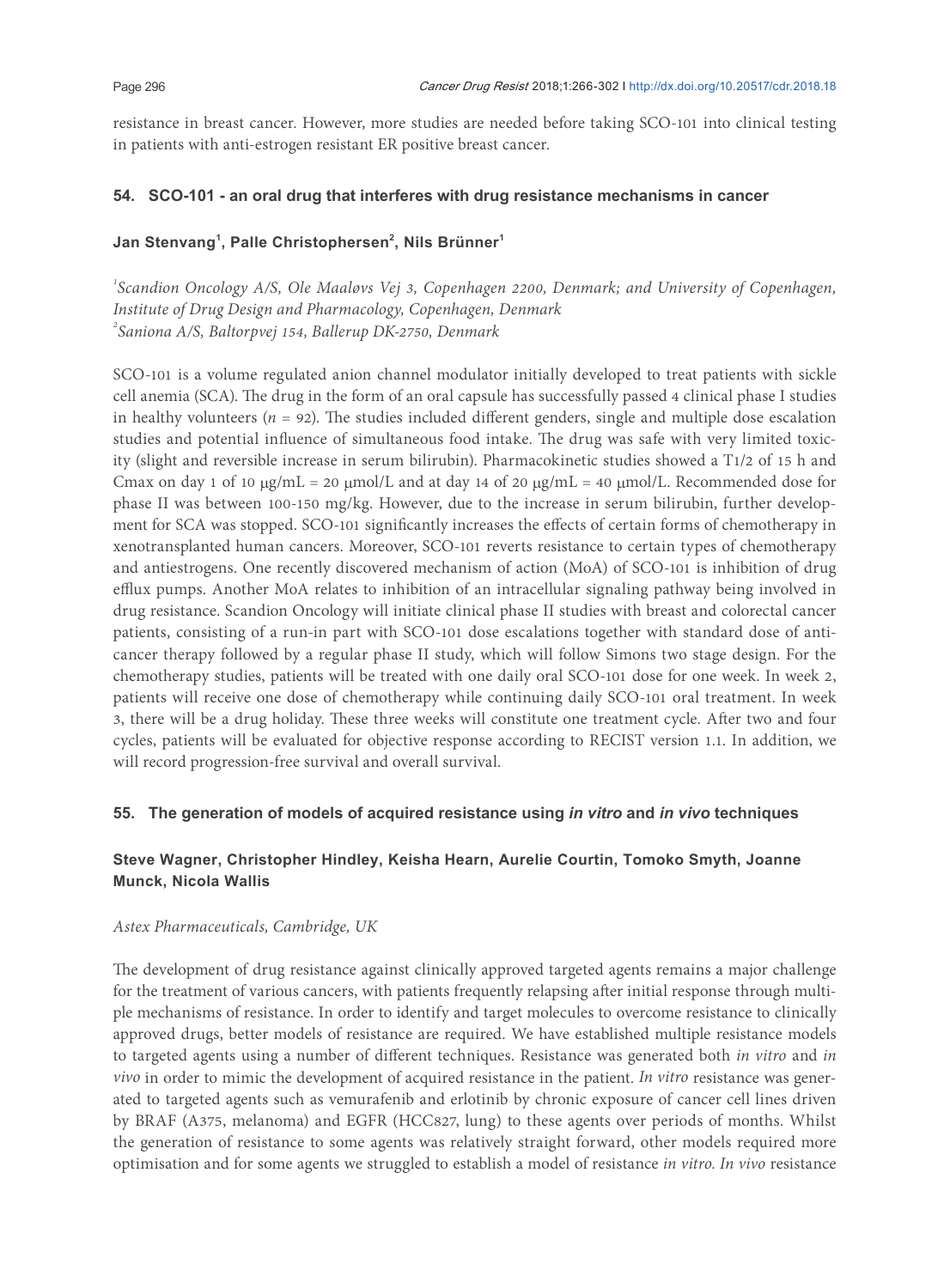was generated by dosing H2228 and HCC827 xenograt bearing mice with the tyrosine kinase inhibitors, crizotinib and erlotinib respectively, for prolonged periods of time and subsequently culturing resistant tumours *ex vivo*. The cell lines resulting from both these types of model were the object of detailed analysis such as exome sequencing, RNA-Seq and protein analysis to establish mechanisms of resistance. These cell lines were subsequently used to test the ability of compounds to overcome resistance both *in vitro* and *in vivo*. In summary, our data exemplify how diferent techniques can be employed to study drug resistance *in vitro* as well as *in vivo* and to identify novel vulnerabilities in cancer cells caused by diferent resistance mechanisms.

### **56. Modelling stromal/cancer cell invasion as a platform to assess stromal targeted therapy**

### **E P. Carter, A S. Wilson, H M. Kocher, R P. Grose**

### *Centre of Tumour Biology, Barts Cancer Institute, Queen Mary University of London, London EC1M 6BQ, UK*

Cancer cells co-opt their surrounding stroma to facilitate invasion. This is particularly evident in pancreatic cancer, which is characterised by a dense stroma largely comprised of activated stellate cells. 3D modelling presents an excellent method to analyse cancer/stromal interactions and the efects of potential stroma-targeted therapies. However, many of the current models are time-consuming, low-throughput, and require extensive processing for analysis. We have developed a fast, semi-high-throughput cancer/stromal invasion assay that can be used to dissect cancer/stromal interactions and quantitatively assess therapeutic drug action. Pancreatic cancer cells (Miapaca2) are combined with stellate cells (PS1) in spheroids, which are subsequently embedded in Matrigel matrix on glass in a 96 well plate format. Over 48 h dramatic cell invasion is observed from the central spheroid, with stellate cells leading the collective invasion of cancer cells. This is apparent from the confocal imaging of stellate and cancer cell markers, plus the use of fluorescently labelled cells. Measurement of the invasive area serves as a rapid quantitative readout. Fibroblast growth factor receptor 1 (FGFR1) activity in stellate cells has been reported to inluence cancer cell invasion, and indeed, treatment with the FGFR inhibitor AZD4547 reduces invasion in a concentration-dependent manner. Thus, this model provides a fast, semi-high-throughput system to interrogate molecular crosstalk during cancer cell invasion and objectively interrogate both mechanism and efficacy of stromaltargeted therapies.

### **57. Chemosensitivity associated chromatin conformation changes influence genomic cisplatin-adduct distribution**

### **John Gallon<sup>1</sup> , Erick Loomis<sup>1</sup> , Nicholas Martin<sup>2</sup> , James Flanagan<sup>1</sup> , Robert Brown<sup>1</sup>**

*1 Department of Surgery and Cancer, Imperial College London, London, UK 2 Trace Element Laboratory, Clinical Biochemistry, Charing Cross Hospital*

Changes in chromatin organization are associated with sensitivity/resistance to DNA damaging, anticancer drugs, such as cisplatin; widely used in the treatment of ovarian cancer. However, how chromatin conformation changes during the acquisition of resistance and how this inluences cisplatin-DNA adduct formation are poorly understood. We investigated platinum-adduct distribution in the context of chromatin accessibility in three pairs of cisplatin sensitive and resistant ovarian cancer cell lines, including lines isolated from high-grade serous ovarian cancer patients following chemotherapy (PEO1-PEO4). Using ATAC-seq we show chromatin accessibility changes distinguishing resistant ovarian cell lines from their sensitive counterparts, with regions of differentially accessible (DA) chromatin primarily at intergenic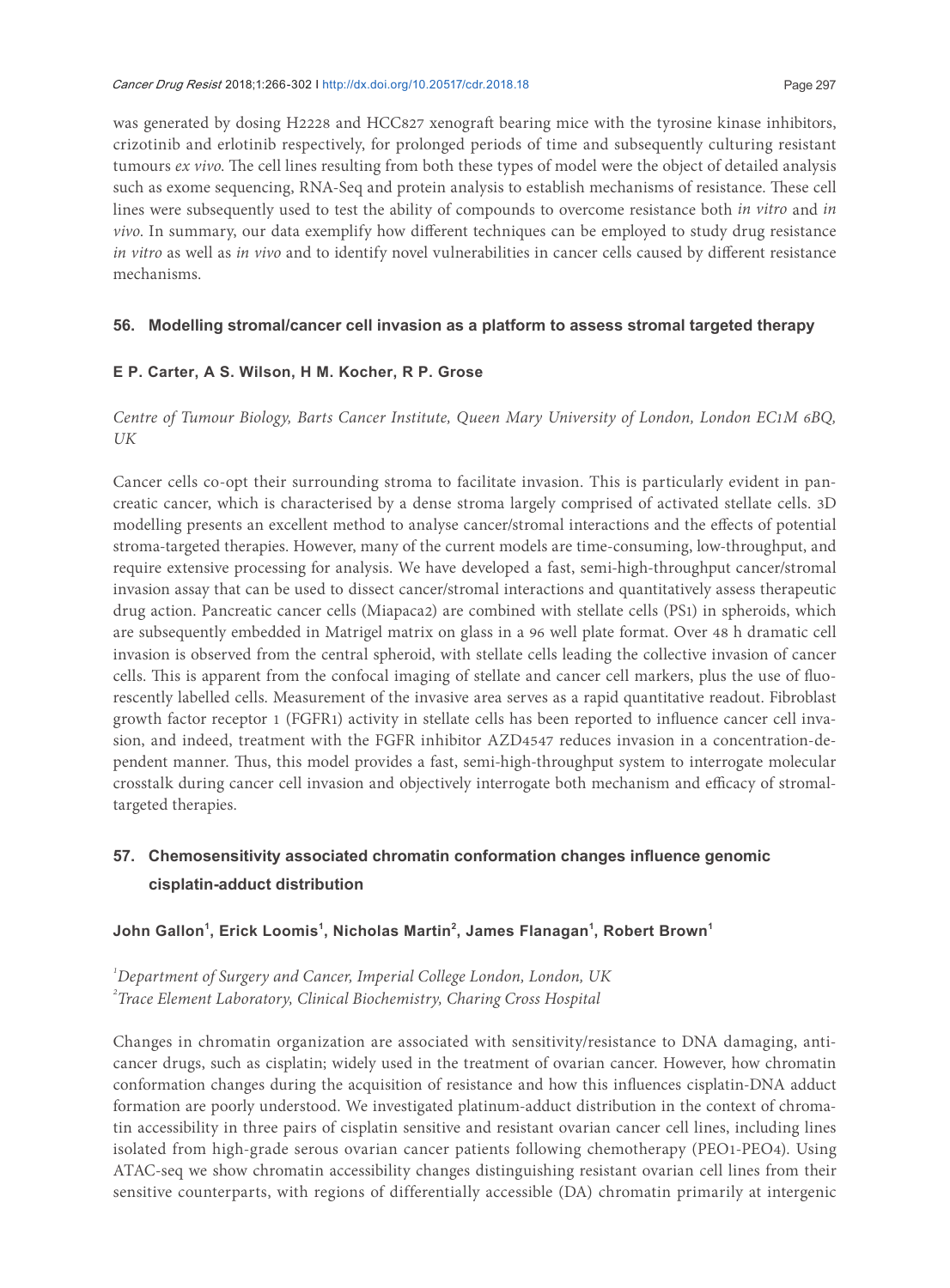loci. In the A2780-CP70 and PEO1-PEO4 pairs, DA regions were predominantly less accessible in resistant lines while equal doses of cisplatin induced fewer platinum-adducts in the resistant line, as shown by inductively-coupled plasma mass spectrometry. Using a novel assay, Pt-ExoSeq, analysis of genome wide platinum-adduct distribution distinguished sensitive PEO1 from its resistant counterpart PEO4, when treated with doses inducing equal total damage in both lines. Chromatin conformation changes associated with resistance influence adduct formation. Thus, we observe reduced adduct formation in PEO4 compared to PEO1 at significantly less accessible genomic regions, primarily around gene promoters. However, a set of intergenic regions with increased damage in PEO4 show a larger reduction in accessibility. To confirm that greater accessibility increases cisplatin-adduct formation, we increased histone acetylation and chromatin accessibility using the histone deacetylase inhibitor Vorinostat, before treating with cisplatin. This led to greatly increased adduct formation. We show for the first time that platinum-adduct distribution and chromatin accessibility analysed genome-wide, can diferentiate platinum sensitive and resistant ovarian cell lines and suggest a role for chromatin conformation changes in the emergence of drug resistance by altering the distribution of platinum-DNA adducts throughout the genome and hence their cytotoxic efects.

### **58. Increased ERK phosphorylation as a candidate driver of resistance to the experimental cancer drug AT13148**

**Nathan D. Breeds<sup>1</sup> , Denis Akan1,2, Mike I. Walton<sup>2</sup> , Michelle D. Garrett1,2**

*1 University of Kent, School of Biosciences, Canterbury, UK*

*<sup>2</sup>he Institute of Cancer Research, CRUK Cancer herapeutics Unit, London, UK*

The AGC family of serine/threonine protein kinases comprises a number of drug targets with therapeutic potential for the treatment of cancer. AT13148 is an ATP competitive AGC kinase inhibitor, currently in phase 1 clinical trials, with activity against several members of the AGC kinase family, including ROCK 1/2, AKT, and p70S6K. Due to the prevalence of acquired drug resistance in the clinic, elucidating mechanisms of acquired resistance early in the development of an experimental cancer drug may provide opportunities to overcome resistance. The aim of this project was therefore to develop preclinical models of AT13148 resistance and identify potential driver mechanisms prior to clinical emergence. Isogenic AT13148 resistant sub-clones were generated from the A2780 ovarian carcinoma cell line. These displayed increased ERK 1/2 phosphorylation concurrent with decreased MEK 1/2 phosphorylation, when compared to the parental A2780 cell line. In addition, two of the resistant sub-clones were sensitised to AT13148 on exposure to the ERK inhibitor GDC-0994, implicating ERK as a driver of resistance. These sub-clones also exhibited cross-resistance to MEK inhibitors (PD-0325901 and selumetinib), with ERK phosphorylation shown to be refractory to PD-0325901. Loss of DUSP 6 expression, an ERK 1/2 phosphatase, was subsequently detected in these AT13148 resistant sub-clones and is hypothesised as a potential mechanism of increased ERK phosphorylation and therefore resistance.

### **59. Identification of candidate genes that may function in oestrogen receptor - breast cancer**

### **Stephen Chandler<sup>1</sup> , Francesco Crea<sup>1</sup> , Mark Hirst<sup>1</sup> , Angela Cox<sup>2</sup> , Sushilaben Rigas<sup>1</sup>**

*<sup>1</sup>he Open University, Milton Keynes, UK*

<sup>2</sup> University of Sheffield, Sheffield, UK

Breast cancer is the most common cancer in women worldwide. Most breast cancers are hormone related involving the oestrogen receptor (ER), progesterone receptor (PR) and/or the human epidermal growth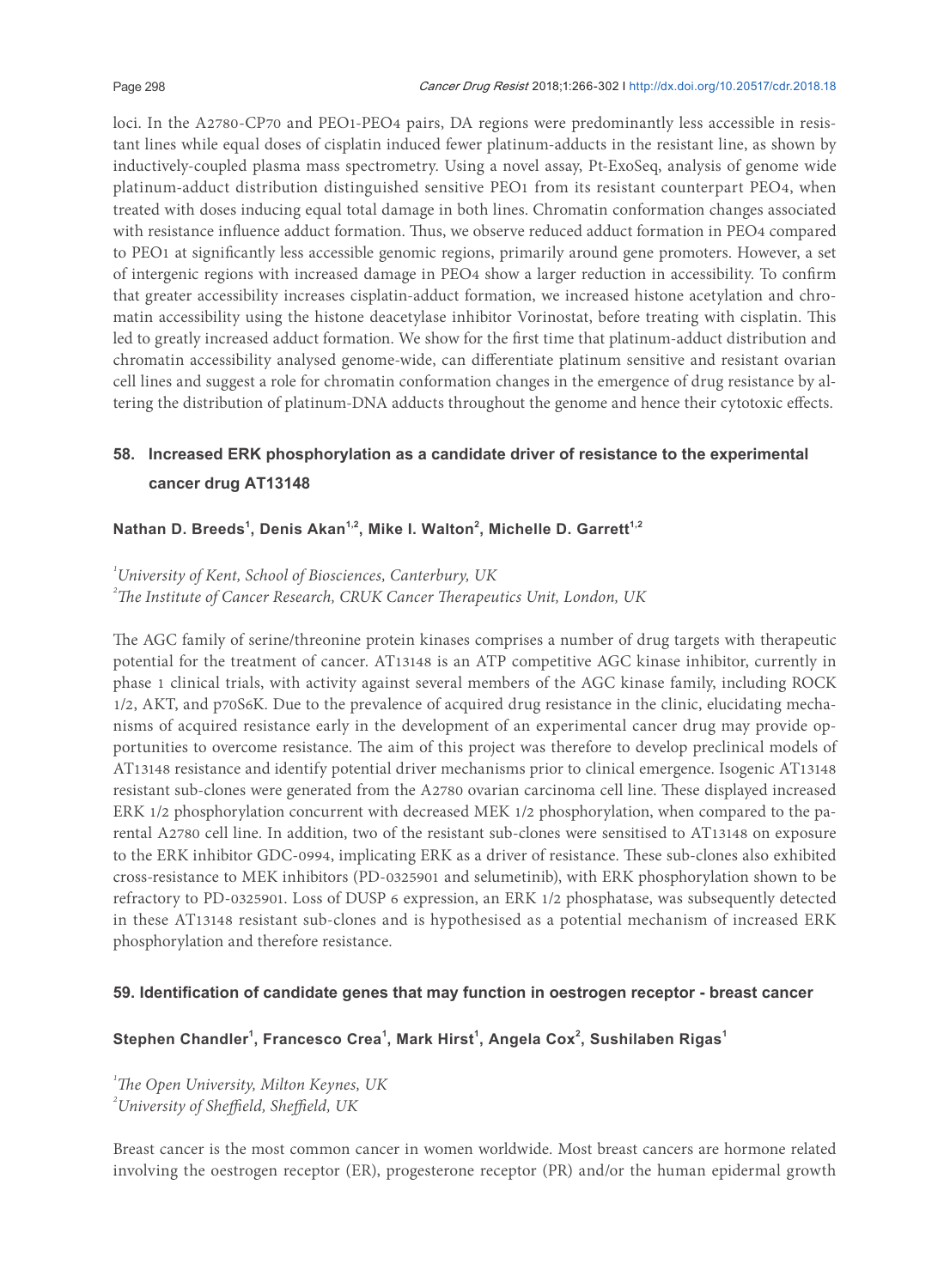factor (HER2). The majority of aggressive (invasive and metastatic) breast cancers are negative for the ER receptor (ER-) including the triple negative and basal subtypes (ER-, PR-, HER2-). Due to this, traditional treatments such as hormonal replacement therapy are not suitable. Using bioinformatics, R scripting, and datasets from 1,485 Caucasian samples (1,437 tumours and 48 normal tissues) with 21,000 genes from the publicly available online GEO database (NCBI), we compared expression levels of ER negative (ER-) tumours to ER positive (ER+) tumours. 7 protein coding genes were identified as candidate functional genes, where their expression was significantly up-regulated in ER- tumours (log2 FC= 1.02-1.24,  $P = 2.98E^{-31}$  -6.47 $E^{-19}$ ) which correlated with reduced survival using distant metastasis free survival in Kaplan-Meier plotter (Log rank test,  $P = 0.0013-0.033$ ). Next, we will determine the effect of copy number changes, the functions of the genes in triple negative breast cancers and in cellular pathways, and then validate these results in the laboratory to test their potential as novel therapeutic targets in aggressive cancers and as biomarkers to predict prognosis or metastases.

### **60. CRUK-MedImmune Alliance Laboratory: a unique partnership in the discovery and development of novel biologics**

### **Sebastian Fielder, Denice Chan**

### *Cancer Research UK-MedImmune Alliance Laboratory, he Portway Building, Granta Pk, Cambridge CB21 6GS, UK*

In September 2014 Cancer Research UK (CRUK) and MedImmune entered into an innovative collaboration with the aim of setting up a laboratory in Cambridge to develop novel cancer drugs for patients. As part of its research review, CRUK identiied that it needed to better leverage its biological expertise and play a more prominent role in biotherapeutic discovery. At the same time, MedImmune were driving forward towards the potential of more cures and realized the role key collaborations with organizations like CRUK could play in the generation of novel oncology therapeutics. Crucial to the success of the Alliance is for the lab to receive target proposals from researchers across the UK with and without CRUK funding. Our mission: (1) to maximise cancer patient beneit; (2) to run a collaborative research laboratory; (3) to actively engage the oncology research community; (4) to partner closely with investigators.

### **61. Using tumour deconvolution to identify determinants of anti-tumour immunity and checkpoint blockade response**

### **Ankur Chakravarthy<sup>1</sup> , Andrew Furness<sup>2</sup> , Kroopa Joshi<sup>2</sup> , Ehsan Ghorani<sup>2</sup> , Kirsty Ford<sup>3</sup> , Matthew J. Ward<sup>3</sup> , Emma V. King<sup>3</sup> , Matt Lechner<sup>1</sup> , Teresa Marafioti<sup>4</sup> , Sergio A. Quezada<sup>2</sup> , Gareth J. Thomas<sup>3</sup> , Andrew Feber<sup>5</sup> , Tim R. Fenton<sup>6</sup>**

 *Department of Oncology, UCL Cancer Institute, University College London, London WC1E 6BT, UK; present address: Princess Margaret Cancer Centre, Toronto, Ontario M5G 2C4, Canada Department of Haematology, UCL Cancer Institute, University College London, London WC1E 6BT, UK Cancer Sciences Unit, University of Southampton, Tremona Road, Southampton SO16 6YD, UK Department of Pathology, UCL Cancer Institute, University College London, London WC1E 6BT, UK Division of Surgery and Interventional Science, University College London, London WC1E 6BT, UK School of Biosciences, University of Kent, Canterbury CT2 7NJ, UK*

The nature and extent of immune cell infiltration into solid tumours are key determinants of therapeutic response. Using a DNA methylation-based approach to tumour cell fraction deconvolution, we report the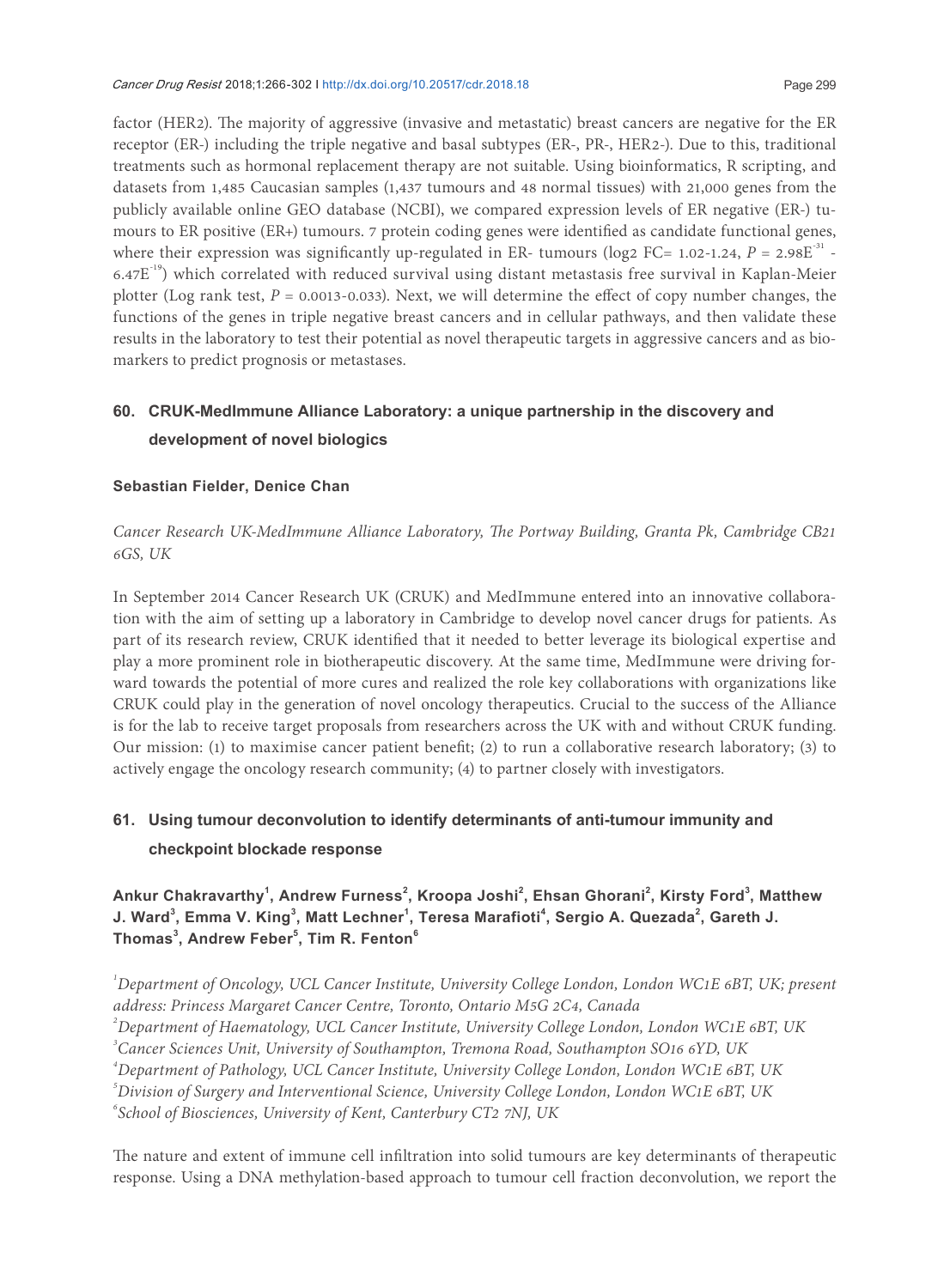integrated analysis of tumour composition and genomics across a wide spectrum of solid cancers proiled by The Cancer Genome Atlas Project. Initially studying head and neck squamous cell carcinoma, we identify two distinct tumour subgroups: "immune hot" and "immune cold", which display difering mutation burden, cytokine signalling, cytolytic activity, and oncogenic driver events. We demonstrate the existence of such tumour subgroups across 18 further solid cancer types and, using gene expression data from recent clinical trials, show that transcriptional signatures of hot tumours are selectively engaged in melanomas that respond to immune checkpoint blockade. Finally, we show that treatment-naive hot tumours are markedly enriched for known immune-resistance genomic alterations, potentially explaining the heterogeneity of immunotherapy response and prognosis seen within this group. Finally, our genomic copy number analysis revealed potential targets for "warming-up" cold tumours, including epidermal growth factor receptor signalling.

### **62. Quantitative live imaging of Ponatinib** *in vitro* **enabled by stimulated Raman scattering microscopy**

**Kristel Sepp1,2, Martin Lee<sup>2</sup> , Valerie G. Brunton<sup>2</sup> , Alison N. Hulme<sup>1</sup>**

<sup>1</sup> EaStCHEM School of Chemistry, The University of Edinburgh, Joseph Black Building, David Brewster Road, *Edinburgh EH9 3FJ, UK* 

<sup>2</sup> Edinburgh Cancer Research Centre, Institute of Genetics and Molecular Medicine, The University of Edin*burgh, Crewe Road South, Edinburgh EH4 2XR, UK*

Ponatinib, a clinically approved tyrosine kinase inhibitor used to treat chronic myeloid leukemia (CML), has an alkyne moiety in its structure that makes it inherently Raman active in the cellular silent region of the Raman spectrum. Stimulated Raman Scattering (SRS) microscopy is a quantitative imaging tool that allows spatial and temporal measurements and discrete intracellular registration by combining with luorescent reporters. In addition, SRS allows quantitative measurements of intracellular drug concentrations. his has enabled utilisation of SRS microscopy to image label-free ponatinib with high sensitivity and specificity in a number of live human CML cell lines. Drug resistance is a widespread problem in CML treatment, where ponatinib resistant patients have very limited treatment options. To better understand ponatinib resistance mechanisms, a human CML cell line with acquired ponatinib resistance was developed. Ponatinib concentration in parental and ponatinib resistant CML cells was determined and the values were found to be comparable to those obtained by quantitative LC-MS. It was found that lysosomal trapping causes a 730-fold increase in drug concentration inside the cell. These studies also provide evidence that ponatinib accumulation in lysosomes is a potential CML resistance mechanism, as the intralysosomal concentration was increased 1.9-fold in the ponatinib resistant cell line. It was further demonstrated that treatment with chloroquine to increase lysosomal pH, reduces the lysosomal concentration of ponatinib by 2-fold and 2.6-fold in parental and ponatinib resistant cells respectively. This preliminary data suggest that chloroquine combination treatment could be useful in ponatinib resistant CML.

### **63. Resistance to chemotherapy used for early and advanced settings in patients diagnosed with triple negative breast cancer - the Kent cancer network experience**

### **Vasileios Angelis, Emily Parsons, Claire Ryan, Catherine Harper-Wynne**

*Kent Cancer Network, Maidstone and Tunbridge Wells NHS Trust, Hermitage Lane, Maidstone, Kent ME16 9QQ, UK*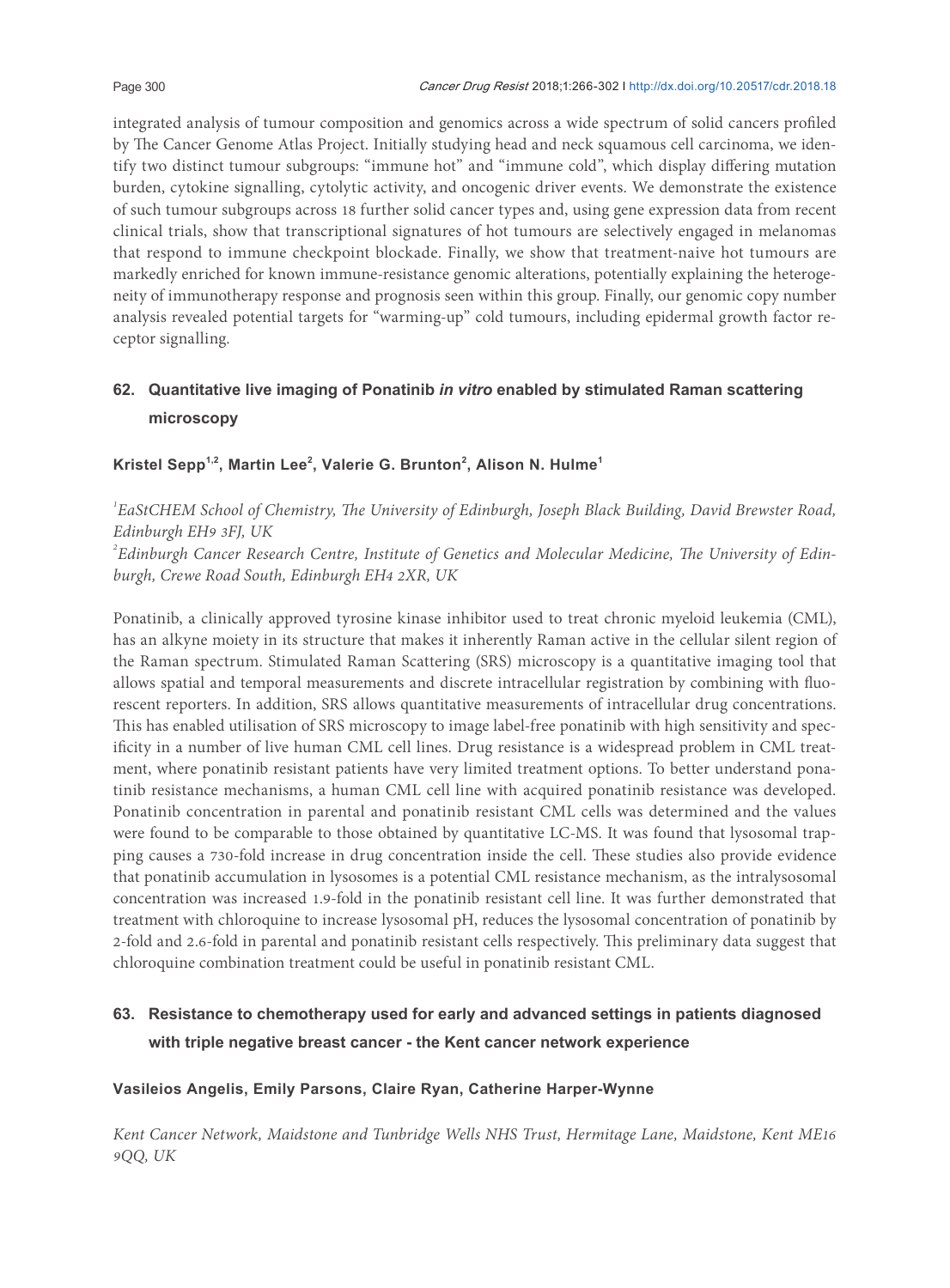**Aim:** Triple negative breast cancer (TNBC) is an aggressive subtype of breast cancer that is associated with poor prognosis. Due to the lack of hormone sensitivity and the significant heterogeneity amongst triple negative breast cancer there are no approved targeted therapies and cytotoxic chemotherapy remains as the standard treatment. Although response rates to chemotherapy in early disease are high, patients with TNBC remain at high risk of relapse and prognosis remains poor in comparison to other types of breast cancer. There is currently lack of data on this subpopulation of patients with regards to the resistance to chemotherapy used for early disease (primary resistance) and advanced disease (secondary resistance) through patients' clinical treatment pathway.

**Methods:** Data were collected retrospectively from 163 patients diagnosed with triple negative cancer in Maidstone and Tunbridge Wells Hospitals between 2011-2017. Clinico-pathological characteristics and patient treatment outcomes were obtained by accessing electronic records.

**Results:** One hundred and sixty-three patients with TNBC were identiied with a median age of 57. Of the patients who received treatment for early disease, 50 % of the relapses occurred within 12 months of this treatment (i.e., primary resistance). 33 patients had metastatic disease, 13 of whom received 1st line palliative chemotherapy. Over 50% (6) of patients experienced disease progression in less than 3 months from commencing treatment (oten termed secondary resistance). Patients who subsequently received 2nd and 3rd line chemotherapy experienced disease progression in less than 1.5 month.

**Conclusion:** Rates of disease recurrence are consistent with the literature and early progression on treatments exemplifies the inherent chemo-resistance with this phenotype. Continued basic scientific investigation is needed to examine resistance and develop targeted treatments for this poor prognosis disease.

### **64. Investigating resistance mechanisms to tamoxifen in oestrogen-receptor positive breast cancer**

### **Joanna L. Bird<sup>1</sup> , Jindrich Cinatl<sup>2</sup> , Mark Wass<sup>1</sup> , Martin Michaelis<sup>1</sup>**

*1 University of Kent, School of Biosciences. Canterbury, Kent, UK 2 Institute of Medical Virology, Clinics of the Goethe-University, Frankfurt am Main, Germany*

Tamoxifen is the most commonly used adjuvant therapy used to treat oestrogen receptor (ER) positive breast cancer. However, development of resistance to this drug during treatment regimens presents a serious clinical problem. Over the last 20 years, many advances have been made into understanding the mechanisms of oestrogen signalling in cancer, and the biology of oestrogen receptors, which helps us predict how resistance to this drug arises. However, not everything is understood about the mode of action of tamoxifen as it is known to have both agonistic and antagonistic properties dependent on tissue type. In recent years, it has been increasingly reported that tamoxifen does not just target ERs, although the vast majority of its actions are still considered to be facilitated by these receptors. It is thought to also elicit nonspecific actions *in vivo*, which ultimately alters the scientific community's perspective of this familiar drug. This study introduces a new panel of tamoxifen resistant ER+ breast cancer cell lines. The cell lines have been characterised for ER expression, response to endogenous oestrogen, and sensitivity to a range of anticancer agents.

### **65. The efficacy of doxorubicin-loaded nanoparticles in drug-resistant cancer cell lines**

### **Hannah Onafuye<sup>1</sup> , Stefan Pieper<sup>2</sup> , Jindrich Cinatl Jr<sup>3</sup> , Mark N. Wass<sup>1</sup> , Martin Michaelis<sup>1</sup>**

*1 University of Kent, School of Biosciences, Canterbury, Kent, UK 2 Institute of Pharmaceutical Technology and Biopharmacy, University of Münster, Münster, Germany*